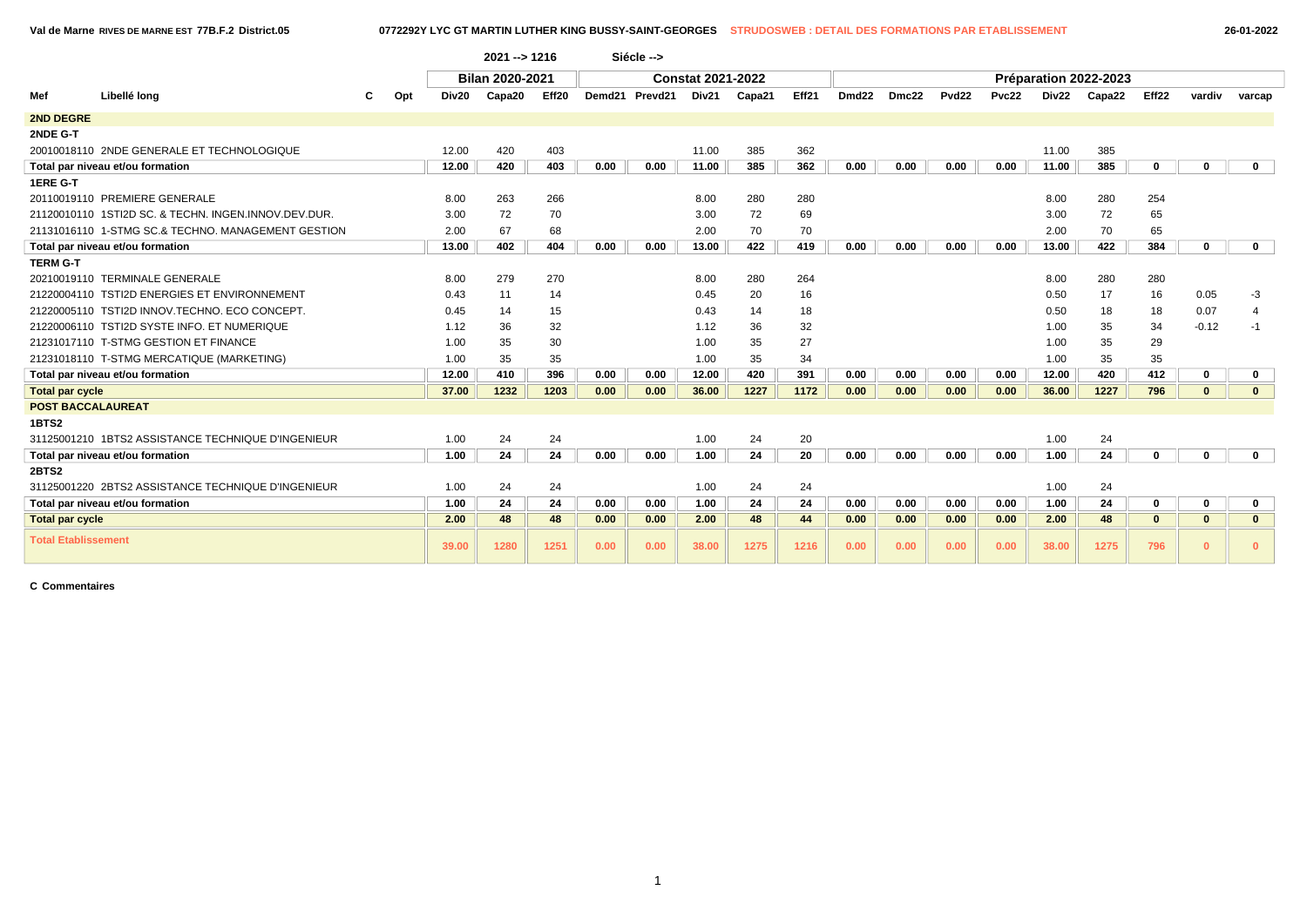**Val de Marne RIVES DE MARNE EST 77B.F.2 District.07 0772223Y LYC POLYV RENE DESCARTES CHAMPS-SUR-MARNE STRUDOSWEB : DETAIL DES FORMATIONS PAR ETABLISSEMENT 26-01-2022**

|                            |                                                                                                      |     |              | 2021 -- > 807   |                |        | Siécle --> |                          |          |                |                   |       |                   |              |                   |                       |                   |              |              |
|----------------------------|------------------------------------------------------------------------------------------------------|-----|--------------|-----------------|----------------|--------|------------|--------------------------|----------|----------------|-------------------|-------|-------------------|--------------|-------------------|-----------------------|-------------------|--------------|--------------|
|                            |                                                                                                      |     |              | Bilan 2020-2021 |                |        |            | <b>Constat 2021-2022</b> |          |                |                   |       |                   |              |                   | Préparation 2022-2023 |                   |              |              |
| Mef                        | Libellé long                                                                                         | Opt | Div20        | Capa20          | Eff20          | Demd21 | Prevd21    | Div21                    | Capa21   | Eff21          | Dmd <sub>22</sub> | Dmc22 | Pvd <sub>22</sub> | <b>Pvc22</b> | Div <sub>22</sub> | Capa22                | Eff <sub>22</sub> | vardiv       | varcap       |
| 2ND DEGRE                  |                                                                                                      |     |              |                 |                |        |            |                          |          |                |                   |       |                   |              |                   |                       |                   |              |              |
| 2NDE G-T                   |                                                                                                      |     |              |                 |                |        |            |                          |          |                |                   |       |                   |              |                   |                       |                   |              |              |
|                            | 20010018110 2NDE GENERALE ET TECHNOLOGIQUE                                                           |     | 6.00         | 210             | 205            |        |            | 6.00                     | 210      | 208            |                   |       |                   |              | 6.00              | 210                   |                   |              |              |
|                            | Total par niveau et/ou formation                                                                     |     | 6.00         | 210             | 205            | 0.00   | 0.00       | 6.00                     | 210      | 208            | 0.00              | 0.00  | 0.00              | 0.00         | 6.00              | 210                   | $\mathbf 0$       | $\bf{0}$     | $\mathbf 0$  |
| 1ERE G-T                   |                                                                                                      |     |              |                 |                |        |            |                          |          |                |                   |       |                   |              |                   |                       |                   |              |              |
|                            | 20110019110 PREMIERE GENERALE                                                                        |     | 4.00         | 128             | 138            |        |            | 5.00                     | 175      | 134            |                   |       |                   |              | 5.00              | 175                   | 151               |              |              |
|                            | 21131016110 1-STMG SC.& TECHNO. MANAGEMENT GESTION                                                   |     | 2.00         | 48              | 45             |        |            | 2.00                     | 60       | 58             |                   |       |                   |              | 2.00              | 60                    | 57                |              |              |
|                            | Total par niveau et/ou formation                                                                     |     | 6.00         | 176             | 183            | 0.00   | 0.00       | 7.00                     | 235      | 192            | 0.00              | 0.00  | 0.00              | 0.00         | 7.00              | 235                   | 208               | $\mathbf{0}$ | $\mathbf 0$  |
| <b>TERM G-T</b>            |                                                                                                      |     |              |                 |                |        |            |                          |          |                |                   |       |                   |              |                   |                       |                   |              |              |
|                            | 20210019110 TERMINALE GENERALE                                                                       |     | 4.00         | 136             | 132            |        |            | 4.00                     | 140      | 135            |                   |       |                   |              | 4.00              | 140                   | 133               |              |              |
|                            | 21231017110 T-STMG GESTION ET FINANCE                                                                |     | 0.50         | 14              | 9              |        |            | 0.50                     | 14       | 12             |                   |       |                   |              | 0.50              | 14                    | 14                |              |              |
|                            | 21231018110 T-STMG MERCATIQUE (MARKETING)                                                            |     | 0.50         | 15              | 16             |        |            | 0.50                     | 15       | 20             |                   |       |                   |              | 0.50              | 21                    | 21                |              | 6            |
| 21231019110                | T-STMG RESSOUR. HUMAINES & COMMUNICATION                                                             |     | 0.50         | 6               | 14             |        |            | 0.50                     | 6        | 10             |                   |       |                   |              | 0.50              | 16                    | 15                |              | 10           |
|                            | 21231020110 T-STMG SYSTEMES D'INFORMATION DE GESTION                                                 |     | 0.50         | 13              | $\overline{7}$ |        |            | 0.50                     | 13       | $\overline{4}$ |                   |       |                   |              | 0.50              | 8                     | $\overline{7}$    |              | -5           |
|                            | Total par niveau et/ou formation                                                                     |     | 6.00         | 184             | 178            | 0.00   | 0.00       | 6.00                     | 188      | 181            | 0.00              | 0.00  | 0.00              | 0.00         | 6.00              | 199                   | 190               | $\mathbf 0$  | 11           |
| 2NDE PRO                   |                                                                                                      |     |              |                 |                |        |            |                          |          |                |                   |       |                   |              |                   |                       |                   |              |              |
|                            | 24730003310 2NDPRO MET.GEST.ADM.,TRA.&LOG.2NDE COMM.                                                 |     | 2.00         | 48              | 46             |        |            | 2.00                     | 48       | 48             |                   |       |                   |              | 2.00              | 48                    | 47                |              |              |
|                            | Total par niveau et/ou formation                                                                     |     | 2.00         | 48              | 46             | 0.00   | 0.00       | 2.00                     | 48       | 48             | 0.00              | 0.00  | 0.00              | 0.00         | 2.00              | 48                    | 47                | $\mathbf{0}$ | $\mathbf 0$  |
| <b>1ERE PRO</b>            |                                                                                                      |     |              |                 |                |        |            |                          |          |                |                   |       |                   |              |                   |                       |                   |              |              |
|                            | 24730001320 1ERPRO GESTION-ADMINISTRATION                                                            |     | 2.00         | 48              | 44             |        |            |                          |          |                |                   |       |                   |              |                   |                       |                   |              |              |
|                            | 24730004320 1ERPRO ASSISTANC.GEST.ORGANIS.ACTIVITES                                                  |     |              |                 |                |        |            | 2.00                     | 48       | 48             |                   |       |                   |              | 2.00              | 48                    | 48                |              |              |
|                            | Total par niveau et/ou formation                                                                     |     | 2.00         | 48              | 44             | 0.00   | 0.00       | 2.00                     | 48       | 48             | 0.00              | 0.00  | 0.00              | 0.00         | 2.00              | 48                    | 48                | $\mathbf 0$  | $\mathbf 0$  |
| <b>TLEPRO</b>              |                                                                                                      |     |              |                 |                |        |            |                          |          |                |                   |       |                   |              |                   |                       |                   |              |              |
|                            | 24730001330 TLE PRO GESTION-ADMINISTRATION                                                           |     | 2.00         | 48              | 48             |        |            | 2.00                     | 54       | 43             |                   |       |                   |              |                   |                       |                   | $-2$         | $-54$        |
|                            | 24730004330 TLEPRO ASSISTANC.GEST.ORGANIS.ACTIVITES                                                  |     |              |                 |                |        |            |                          |          |                |                   |       |                   |              | 2.00              | 54                    | 50                | 2            | 54           |
|                            | Total par niveau et/ou formation                                                                     |     | 2.00         | 48              | 48             | 0.00   | 0.00       | 2.00                     | 54       | 43             | 0.00              | 0.00  | 0.00              | 0.00         | 2.00              | 54                    | 50                | 0            | $\mathbf 0$  |
| <b>Total par cycle</b>     |                                                                                                      |     | 24.00        | 714             | 704            | 0.00   | 0.00       | 25.00                    | 783      | 720            | 0.00              | 0.00  | 0.00              | 0.00         | 25.00             | 794                   | 543               | $\mathbf{0}$ | 11           |
|                            | <b>POST BACCALAUREAT</b>                                                                             |     |              |                 |                |        |            |                          |          |                |                   |       |                   |              |                   |                       |                   |              |              |
| <b>1BTS2</b>               |                                                                                                      |     |              |                 |                |        |            |                          |          |                |                   |       |                   |              |                   |                       |                   |              |              |
|                            | 31132612210 1BTS2 SERV.INFORMATIQ.ORGAN.1ERE ANNEE                                                   |     | 2.00         | 48              | 48             |        |            | 2.00                     | 48       | 48             |                   |       |                   |              | 2.00              | 48                    |                   |              |              |
|                            | Total par niveau et/ou formation                                                                     |     | 2.00         | 48              | 48             | 0.00   | 0.00       | 2.00                     | 48       | 48             | 0.00              | 0.00  | 0.00              | 0.00         | 2.00              | 48                    | 0                 | $\mathbf{0}$ | $\mathbf 0$  |
| 2BTS2                      |                                                                                                      |     |              |                 |                |        |            |                          |          |                |                   |       |                   |              |                   |                       |                   |              |              |
|                            | 31132610220 2BTS2 SERV.INFORMATIQ.ORGAN.OPT.SISR<br>31132611220 2BTS2 SERV.INFORMATIQ.ORGAN.OPT.SLAM |     | 1.00<br>1.00 | 24<br>24        | 24<br>21       |        |            |                          |          |                |                   |       |                   |              |                   |                       |                   |              |              |
|                            | 31132613220 2BTS2 SERV.INFORMATIQ.ORGAN.OPT.A.SISR                                                   |     |              |                 |                |        |            | 1.00                     |          |                |                   |       |                   |              |                   | 24                    |                   |              |              |
|                            | 31132614220 2BTS2 SERV.INFORMATIQ.ORGAN.OPT.B.SLAM                                                   |     |              |                 |                |        |            | 1.00                     | 24<br>24 | 19<br>20       |                   |       |                   |              | 1.00<br>1.00      | 24                    |                   |              |              |
|                            | Total par niveau et/ou formation                                                                     |     | 2.00         | 48              | 45             | 0.00   | 0.00       | 2.00                     | 48       | 39             | 0.00              | 0.00  | 0.00              | 0.00         | 2.00              | 48                    | 0                 | 0            | 0            |
| <b>Total par cycle</b>     |                                                                                                      |     | 4.00         | 96              | 93             | 0.00   | 0.00       | 4.00                     | 96       | 87             | 0.00              | 0.00  | 0.00              | 0.00         | 4.00              | 96                    | $\mathbf{0}$      | $\mathbf{0}$ | $\mathbf{0}$ |
|                            |                                                                                                      |     |              |                 |                |        |            |                          |          |                |                   |       |                   |              |                   |                       |                   |              |              |
| <b>Total Etablissement</b> |                                                                                                      |     | 28.00        | 810             | 797            | 0.00   | 0.00       | 29.00                    | 879      | 807            | 0.00              | 0.00  | 0.00              | 0.00         | 29.00             | 890                   | 543               | $\mathbf{0}$ | 11           |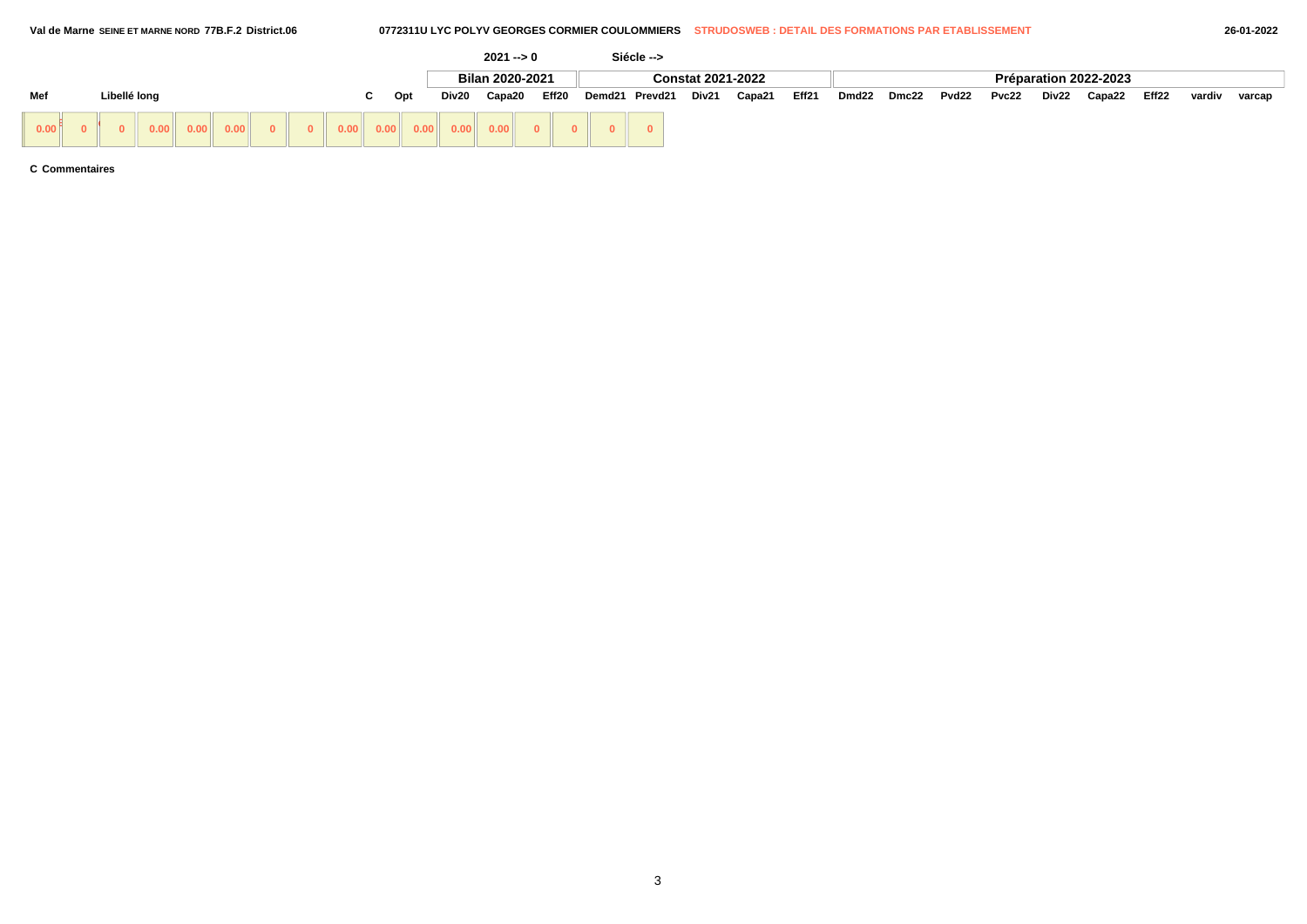$\sqrt{ }$ 

 $\sqrt{ }$ 

### **Val de Marne SEINE ET MARNE NORD 77B.F.2 District.06 0770924L LYC POLYV JULES FERRY COULOMMIERS STRUDOSWEB : DETAIL DES FORMATIONS PAR ETABLISSEMENT 26-01-2022**

|                     |                                                      |              |     |       | 2021 -- > 2045         |                |      | Siécle -->     |                          |        |                |      |             |                   |       |       |                       |                |             |             |
|---------------------|------------------------------------------------------|--------------|-----|-------|------------------------|----------------|------|----------------|--------------------------|--------|----------------|------|-------------|-------------------|-------|-------|-----------------------|----------------|-------------|-------------|
|                     |                                                      |              |     |       | <b>Bilan 2020-2021</b> |                |      |                | <b>Constat 2021-2022</b> |        |                |      |             |                   |       |       | Préparation 2022-2023 |                |             |             |
| Mef                 | Libellé long                                         | с            | Opt | Div20 | Capa20                 | Eff20          |      | Demd21 Prevd21 | Div21                    | Capa21 | Eff21          |      | Dmd22 Dmc22 | Pvd <sub>22</sub> | Pvc22 | Div22 | Capa22                | Eff22          | vardiv      | varcap      |
| <b>2ND DEGRE</b>    |                                                      |              |     |       |                        |                |      |                |                          |        |                |      |             |                   |       |       |                       |                |             |             |
| <b>3EME GENE</b>    |                                                      |              |     |       |                        |                |      |                |                          |        |                |      |             |                   |       |       |                       |                |             |             |
|                     | 10310031110 3EME PREPA-METIERS                       |              |     | 1.00  | 24                     | 23             |      |                | 1.00                     | 24     | 21             |      |             |                   |       | 1.00  | 24                    |                |             |             |
|                     | Total par niveau et/ou formation                     |              |     | 1.00  | 24                     | 23             | 0.00 | 0.00           | 1.00                     | 24     | 21             | 0.00 | 0.00        | 0.00              | 0.00  | 1.00  | 24                    | 0              | 0           | $\mathbf 0$ |
| <b>ULIS</b>         |                                                      |              |     |       |                        |                |      |                |                          |        |                |      |             |                   |       |       |                       |                |             |             |
|                     | 1061000A11A DISPOSITIF ADAPTATION INCLUSION SCOL ACA |              |     |       |                        |                |      |                | 1.00                     | 24     |                |      |             |                   |       | 1.00  | 24                    |                |             |             |
|                     | Total par niveau et/ou formation                     |              |     | 0.00  | 0                      | 0              | 0.00 | 0.00           | 1.00                     | 24     | $\mathbf 0$    | 0.00 | 0.00        | 0.00              | 0.00  | 1.00  | 24                    | 0              | 0           | $\mathbf 0$ |
| 2NDE G-T            |                                                      |              |     |       |                        |                |      |                |                          |        |                |      |             |                   |       |       |                       |                |             |             |
|                     | 20010018110 2NDE GENERALE ET TECHNOLOGIQUE           | a            |     | 12.00 | 420                    | 413            |      |                | 14.00                    | 490    | 493            |      |             |                   |       | 14.00 | 490                   |                |             |             |
|                     | Total par niveau et/ou formation                     |              |     | 12.00 | 420                    | 413            | 0.00 | 0.00           | 14.00                    | 490    | 493            | 0.00 | 0.00        | 0.00              | 0.00  | 14.00 | 490                   | 0              | 0           | $\mathbf 0$ |
| 1ERE G-T            |                                                      |              |     |       |                        |                |      |                |                          |        |                |      |             |                   |       |       |                       |                |             |             |
|                     | 20110019110 PREMIERE GENERALE                        |              |     | 6.00  | 186                    | 187            |      |                | 7.00                     | 245    | 212            |      |             |                   |       | 7.00  | 245                   | 238            |             |             |
|                     | 21120010110 1STI2D SC. & TECHN. INGEN.INNOV.DEV.DUR. |              |     | 1.00  | 35                     | 34             |      |                | 1.00                     | 35     | 31             |      |             |                   |       | 1.00  | 35                    | 35             |             |             |
|                     | 21131016110 1-STMG SC.& TECHNO. MANAGEMENT GESTION   |              |     | 2.00  | 70                     | 69             |      |                | 2.00                     | 70     | 69             |      |             |                   |       | 2.00  | 70                    | 83             |             |             |
|                     | 21133104110 1-ST2S SC. & TECHNO. SANTE & SOCIAL      |              |     | 2.00  | 59                     | 58             |      |                | 2.00                     | 59     | 43             |      |             |                   |       | 2.00  | 59                    | 61             |             |             |
|                     | Total par niveau et/ou formation                     |              |     | 11.00 | 350                    | 348            | 0.00 | 0.00           | 12.00                    | 409    | 355            | 0.00 | 0.00        | 0.00              | 0.00  | 12.00 | 409                   | 417            | $\mathbf 0$ | $\mathbf 0$ |
| <b>TERM G-T</b>     |                                                      |              |     |       |                        |                |      |                |                          |        |                |      |             |                   |       |       |                       |                |             |             |
|                     | 20210019110 TERMINALE GENERALE                       |              |     | 8.00  | 273                    | 255            |      |                | 6.00                     | 210    | 188            |      |             |                   |       | 6.00  | 210                   | 206            |             |             |
|                     | 21220005110 TSTI2D INNOV.TECHNO. ECO CONCEPT.        |              |     | 0.50  | 15                     | 14             |      |                | 0.50                     | 15     | 15             |      |             |                   |       | 0.50  | 15                    | 14             |             |             |
|                     | 21220006110 TSTI2D SYSTE INFO. ET NUMERIQUE          |              |     | 0.50  | 16                     | 17             |      |                | 0.50                     | 20     | 18             |      |             |                   |       | 0.50  | 20                    | 17             |             |             |
|                     | 21231017110 T-STMG GESTION ET FINANCE                |              |     | 0.75  | 15                     | 23             |      |                | 0.75                     | 16     | 22             |      |             |                   |       | 1.00  | 24                    | 23             | 0.25        | 8           |
|                     | 21231018110 T-STMG MERCATIQUE (MARKETING)            |              |     | 1.00  | 24                     | 23             |      |                | 1.00                     | 24     | 21             |      |             |                   |       | 1.00  | 24                    | 23             |             |             |
| 21231019110         | T-STMG RESSOUR. HUMAINES &<br><b>COMMUNICATION</b>   |              |     | 1.00  | 22                     | 20             |      |                | 1.00                     | 22     | 13             |      |             |                   |       | 0.50  | 17                    | 17             | $-0.5$      | -5          |
|                     | 21231020110 T-STMG SYSTEMES D'INFORMATION DE GESTION |              |     | 0.25  | 8                      | $\overline{4}$ |      |                | 0.25                     | 10     | 10             |      |             |                   |       | 0.50  | $\overline{7}$        | 8              | 0.25        | $-3$        |
|                     | 21233104110 T-ST2S SC. & TECHNO. SANTE & SOCIAL      |              |     | 2.00  | 47                     | 45             |      |                | 2.00                     | 60     | 58             |      |             |                   |       | 2.00  | 48                    | 43             |             | $-12$       |
|                     | Total par niveau et/ou formation                     |              |     | 14.00 | 420                    | 401            | 0.00 | 0.00           | 12.00                    | 377    | 345            | 0.00 | 0.00        | 0.00              | 0.00  | 12.00 | 365                   | 351            | $\mathbf 0$ | $-12$       |
| CAP <sub>1</sub> AN |                                                      |              |     |       |                        |                |      |                |                          |        |                |      |             |                   |       |       |                       |                |             |             |
|                     | 24031117110 1CAP1 CONDUCTEUR ROUTIER MARCHANDISES    |              |     | 1.00  | 12                     | 12             |      |                | 1.00                     | 12     | 12             |      |             |                   |       | 1.00  | 12                    | 12             |             |             |
|                     | Total par niveau et/ou formation                     |              |     | 1.00  | 12                     | 12             | 0.00 | 0.00           | 1.00                     | 12     | 12             | 0.00 | 0.00        | 0.00              | 0.00  | 1.00  | 12                    | 12             | $\mathbf 0$ | $\mathbf 0$ |
| 1CAP2               |                                                      |              |     |       |                        |                |      |                |                          |        |                |      |             |                   |       |       |                       |                |             |             |
|                     | 24125218210 1CAP2 MAINT.VEHIC.AUTO OP.A VOIT.PART.   |              |     | 1.00  | 20                     | 20             |      |                | 1.00                     | 20     | 20             |      |             |                   |       | 1.00  | 20                    | 20             |             |             |
|                     | 24125219210 1CAP2 MAINT.VEH.AUTO OP.B VEH.TRA.ROUT.  | b            |     | 0.50  | 10                     | 9              |      |                | 0.50                     | 10     | 11             |      |             |                   |       | 0.50  | 10                    | 10             |             |             |
|                     | 24125221210 1CAP2 MAINT.MATERIELS OPT.A AGRICOLES    | g            |     | 0.50  | 10                     | 6              |      |                | 0.50                     | 10     | 9              |      |             |                   |       | 0.50  | 10                    | 8              |             |             |
|                     | 24125222210 1CAP2 MAINT.MATERIELS OPT.B TP & MANUT.  | b            |     | 0.50  | 10                     | $\overline{7}$ |      |                | 0.50                     | 10     | 9              |      |             |                   |       | 0.50  | 10                    | 8              |             |             |
|                     | 24125223210 1CAP2 MAINT.MATERIELS OPT.C ESP. VERTS   | $\alpha$     |     | 0.50  | 8                      | $\overline{7}$ |      |                | 0.50                     | 8      | 11             |      |             |                   |       | 0.50  | 8                     | 8              |             |             |
|                     | 24125433210 1CAP2 PEINTURE EN CARROSSERIE            |              |     | 1.00  | 10                     | 10             |      |                | 1.00                     | 10     | 8              |      |             |                   |       | 1.00  | 10                    | 9              |             |             |
|                     | 24125434210 1CAP2 REPARATION DES CARROSSERIES        |              |     | 1.00  | 10                     | 8              |      |                | 1.00                     | 10     | 8              |      |             |                   |       | 1.00  | 10                    | $\mathsf{R}$   |             |             |
|                     | 24131224210 1CAP2 EQUIPIER POLYVALENT DU COMMERCE    |              |     | 1.00  | 18                     | 17             |      |                | 1.00                     | 18     | 19             |      |             |                   |       | 1.00  | 18                    | 18             |             |             |
|                     | 24133411210 1CAP2 ASS. TECH. MILIEUX FAMIL.COLLECT.  |              |     | 1.00  | 24                     | 20             |      |                | 1.00                     | 24     | 15             |      |             |                   |       | 1.00  | 24                    | 18             |             |             |
|                     | Total par niveau et/ou formation                     |              |     | 7.00  | 120                    | 104            | 0.00 | 0.00           | 7.00                     | 120    | 110            | 0.00 | 0.00        | 0.00              | 0.00  | 7.00  | 120                   | 107            | $\mathbf 0$ | $\mathbf 0$ |
| 2CAP2               |                                                      |              |     |       |                        |                |      |                |                          |        |                |      |             |                   |       |       |                       |                |             |             |
|                     | 24125218220 2CAP2 MAINT.VEHIC.OPTA VOIT.PARTICUL.    |              |     | 1.00  | 18                     | 10             |      |                | 1.00                     | 18     | 11             |      |             |                   |       | 1.00  | 18                    | 12             |             |             |
|                     | 24125219220 2CAP2 MAINT.VEHIC.OPTB VEHIC.TRANS.ROUT  | d            |     | 0.50  | 8                      | 9              |      |                | 0.50                     | 10     | $\overline{7}$ |      |             |                   |       | 0.50  | 10                    | 10             |             |             |
|                     | 24125221220 2CAP2 MAINT.MATERIELS OPT.A AGRICOLES    | C.           |     | 0.50  | 10                     | 5              |      |                | 0.50                     | 10     |                |      |             |                   |       | 0.50  | 10                    | $\overline{7}$ |             |             |
|                     | 24125222220 2CAP2 MAINT.MATERIELS OPT.B TP & MANUT.  | d            |     | 0.50  | 10                     | 1              |      |                | 0.50                     | 10     | 5              |      |             |                   |       | 0.50  | 10                    | 4              |             |             |
|                     | 24125223220 2CAP2 MAINT.MATERIELS OPT.C ESP. VERTS   | $\mathsf{C}$ |     | 0.50  | 10                     | 5              |      |                | 0.50                     | 10     | 6              |      |             |                   |       | 0.50  | 10                    | 10             |             |             |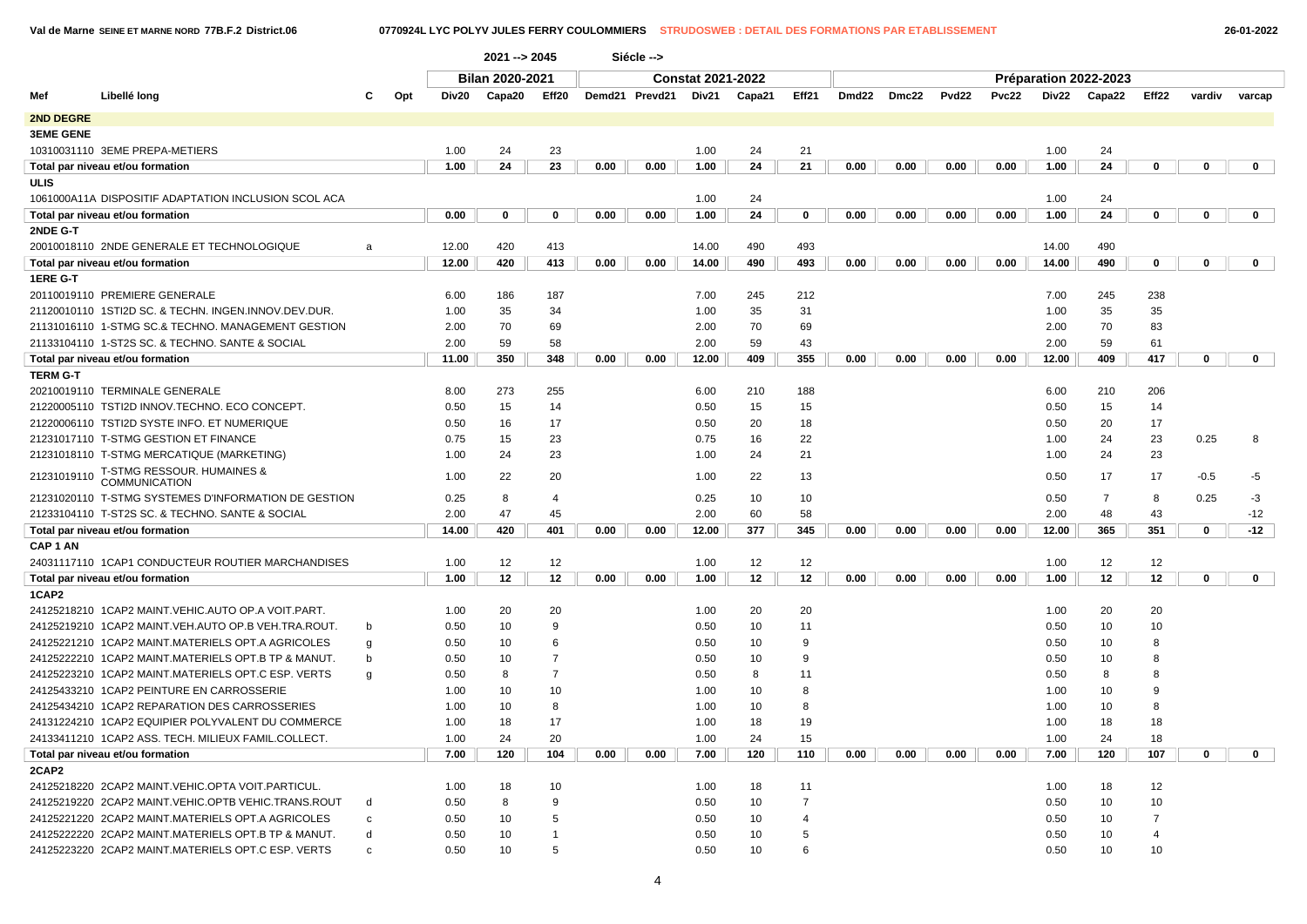|                          |                                                                                                                                                 |                                                                                                                                                           |  |       | $2021 - 2045$ |                |      | Siécle --> |       |          |                |      |       |       |       |       |                       |                |              |              |
|--------------------------|-------------------------------------------------------------------------------------------------------------------------------------------------|-----------------------------------------------------------------------------------------------------------------------------------------------------------|--|-------|---------------|----------------|------|------------|-------|----------|----------------|------|-------|-------|-------|-------|-----------------------|----------------|--------------|--------------|
|                          |                                                                                                                                                 |                                                                                                                                                           |  |       |               |                |      |            |       |          |                |      |       |       |       |       | Préparation 2022-2023 |                |              |              |
| Mef                      | <b>Bilan 2020-2021</b><br><b>Constat 2021-2022</b><br>Libellé long<br>С<br>Opt<br>Div20<br>Capa20<br>Eff20<br>Demd21 Prevd21<br>Div21<br>Capa21 |                                                                                                                                                           |  |       |               |                |      |            |       |          |                |      | Dmc22 | Pvd22 | Pvc22 | Div22 | Capa22                | Eff22          | vardiv       | varcap       |
|                          | 24125433220 2CAP2 PEINTURE EN CARROSSERIE                                                                                                       | e                                                                                                                                                         |  | 0.50  | 9             | 6              |      |            | 0.50  | 9        | 8              |      |       |       |       | 0.50  | 9                     | $\overline{7}$ |              |              |
|                          |                                                                                                                                                 |                                                                                                                                                           |  |       |               |                |      |            |       |          | $\sqrt{5}$     |      |       |       |       | 0.50  | 9                     | 5              |              |              |
|                          |                                                                                                                                                 | 24125434220 2CAP2 REPARATION DES CARROSSERIES<br>0.50<br>9<br>6<br>0.50<br>9<br>e<br>24131217220 2CAP2 VENDEUR-MAGASINIER PIECES AUTO<br>1.00<br>18<br>14 |  |       |               |                |      |            |       |          |                |      |       |       |       |       |                       |                |              |              |
|                          | 24131224220 2CAP2 EQUIPIER POLYVALENT DU COMMERCE                                                                                               | 1.00                                                                                                                                                      |  |       |               |                |      |            |       |          |                |      |       |       |       | 1.00  | 18                    | 18             |              |              |
|                          | 24133411220 2CAP2 ASS, TECH, MILIEUX FAMIL.COLLECT.                                                                                             |                                                                                                                                                           |  | 1.00  | 24            | 16             |      |            | 1.00  | 18<br>15 | 16<br>16       |      |       |       |       | 1.00  | 15                    | 12             |              |              |
|                          | Total par niveau et/ou formation                                                                                                                |                                                                                                                                                           |  | 6.00  | 116           | 72             | 0.00 | 0.00       | 6.00  | 109      | 78             | 0.00 | 0.00  | 0.00  | 0.00  | 6.00  | 109                   | 85             | 0            | $\mathbf 0$  |
| 2NDE PRO                 |                                                                                                                                                 |                                                                                                                                                           |  |       |               |                |      |            |       |          |                |      |       |       |       |       |                       |                |              |              |
|                          | 24725217310 2NDPRO MAINTEN. MATERIELS 2NDE COMMUNE                                                                                              |                                                                                                                                                           |  | 1.50  | 30            | 26             |      |            |       |          |                |      |       |       |       |       |                       |                |              |              |
|                          | 24725218310 2NDPRO MAINTENANCE VEHIC. 2NDE COMMUNE                                                                                              |                                                                                                                                                           |  | 1.50  | 30            | 27             |      |            |       |          |                |      |       |       |       |       |                       |                |              |              |
| 24725222310              | 2NDPRO MET.MAIN.MATER.VEHIC.2NDE<br><b>COMMUNE</b>                                                                                              |                                                                                                                                                           |  |       |               |                |      |            | 3.00  | 60       | 57             |      |       |       |       | 3.00  | 60                    | 55             |              |              |
|                          | 24725408310 2NDPRO REPARATION DES CARROSSERIES                                                                                                  |                                                                                                                                                           |  | 1.00  | 20            | 18             |      |            | 1.00  | 20       | 19             |      |       |       |       | 1.00  | 20                    | 19             |              |              |
|                          | 24730003310 2NDPRO MET.GEST.ADM., TRA.&LOG.2NDE COMM.                                                                                           |                                                                                                                                                           |  | 2.00  | 36            | 34             |      |            | 2.00  | 36       | 37             |      |       |       |       | 2.00  | 36                    | 36             |              |              |
|                          | 2NDPRO                                                                                                                                          |                                                                                                                                                           |  |       |               |                |      |            |       |          |                |      |       |       |       |       |                       |                |              |              |
| 24731107310              | CONDUCT.TRANSP.ROUT.MARCHANDISES                                                                                                                |                                                                                                                                                           |  | 1.00  | 24            | 19             |      |            | 1.00  | 24       | 21             |      |       |       |       | 1.00  | 24                    | 20             |              |              |
| 24733005310              | 2NDPRO ACC.SOINS-SERV.PERS. 2NDE<br><b>COMMUNE</b>                                                                                              |                                                                                                                                                           |  | 2.00  | 60            | 56             |      |            | 2.00  | 60       | 58             |      |       |       |       | 2.00  | 60                    | 57             |              |              |
|                          | Total par niveau et/ou formation                                                                                                                |                                                                                                                                                           |  | 9.00  | 200           | 180            | 0.00 | 0.00       | 9.00  | 200      | 192            | 0.00 | 0.00  | 0.00  | 0.00  | 9.00  | 200                   | 187            | 0            | $\mathbf 0$  |
| <b>1ERE PRO</b>          |                                                                                                                                                 |                                                                                                                                                           |  |       |               |                |      |            |       |          |                |      |       |       |       |       |                       |                |              |              |
|                          | 24725214320 1ERPRO MAINT.VEHIC.OPTA VOIT.PARTICUL.                                                                                              |                                                                                                                                                           |  | 1.00  | 20            | 20             |      |            | 1.00  | 20       | 20             |      |       |       |       | 1.00  | 20                    | 20             |              |              |
|                          | 24725215320 1ERPRO MAINT.VEHIC.OPTB VEHIC.TRANS.ROUT                                                                                            | h                                                                                                                                                         |  | 0.50  | 10            | $\overline{7}$ |      |            | 0.50  | 10       | 11             |      |       |       |       | 0.50  | 10                    | 10             |              |              |
|                          | 24725219320 1ERPRO MAINT.MATERIELS OPT.A AGRICOLES                                                                                              |                                                                                                                                                           |  | 0.50  | 10            | $\mathbf{Q}$   |      |            | 0.50  | 10       | 6              |      |       |       |       | 0.50  | 10                    | 8              |              |              |
|                          | 24725220320 1ERPRO MAINT.MATERIELS OPT.B TP MANUT.                                                                                              | h                                                                                                                                                         |  | 0.50  | 10            | 8              |      |            | 0.50  | 10       | 6              |      |       |       |       | 0.50  | 10                    | $\overline{7}$ |              |              |
|                          | 24725221320 1ERPRO MAINT.MATERIELS OPT.C ESP. VERTS                                                                                             | -i                                                                                                                                                        |  | 0.50  | 10            | 8              |      |            | 0.50  | 10       | 3              |      |       |       |       | 0.50  | 10                    | 6              |              |              |
|                          | 24725408320 1ERPRO REPARATION DES CARROSSERIES                                                                                                  |                                                                                                                                                           |  | 1.00  | 20            | 14             |      |            | 1.00  | 20       | 11             |      |       |       |       | 1.00  | 20                    | 13             |              |              |
|                          | 24730001320 1ERPRO GESTION-ADMINISTRATION                                                                                                       |                                                                                                                                                           |  | 2.00  | 36            | 36             |      |            |       |          |                |      |       |       |       |       |                       |                |              |              |
|                          | 24730004320 1ERPRO ASSISTANC.GEST.ORGANIS.ACTIVITES                                                                                             |                                                                                                                                                           |  |       |               |                |      |            | 2.00  | 36       | 39             |      |       |       |       | 2.00  | 36                    | 36             |              |              |
| 24731107320              | 1REPRO<br>CONDUCT.TRANSP.ROUT.MARCHANDISES                                                                                                      |                                                                                                                                                           |  | 1.00  | 24            | 22             |      |            | 1.00  | 24       | 20             |      |       |       |       | 1.00  | 24                    | 22             |              |              |
|                          | 24733004320 1ERPRO ACC.SOINS-S.PERS. OPT.EN STRUCTUR                                                                                            |                                                                                                                                                           |  | 2.00  | 60            | 57             |      |            | 2.00  | 60       | 60             |      |       |       |       | 2.00  | 60                    | 60             |              |              |
|                          | Total par niveau et/ou formation                                                                                                                |                                                                                                                                                           |  | 9.00  | 200           | 181            | 0.00 | 0.00       | 9.00  | 200      | 176            | 0.00 | 0.00  | 0.00  | 0.00  | 9.00  | 200                   | 182            | $\mathbf 0$  | $\mathbf{0}$ |
| <b>TLEPRO</b>            |                                                                                                                                                 |                                                                                                                                                           |  |       |               |                |      |            |       |          |                |      |       |       |       |       |                       |                |              |              |
|                          | 24725214330 TLEPRO MAINT.VEHIC.OPTA VOIT.PARTICUL.                                                                                              |                                                                                                                                                           |  | 1.00  | 20            | 18             |      |            | 1.00  | 20       | 18             |      |       |       |       | 1.00  | 20                    | 20             |              |              |
|                          | 24725215330 TLEPRO MAINT.VEHIC.OPTB VEHIC.TRANS.ROUT                                                                                            |                                                                                                                                                           |  | 0.50  | 10            | 8              |      |            | 0.50  | 10       | 6              |      |       |       |       | 0.50  | 10                    | 10             |              |              |
|                          | 24725219330 TLEPRO MAINT.MATERIELS OPT.A AGRICOLES                                                                                              | k                                                                                                                                                         |  | 0.50  | 10            | 5              |      |            | 0.50  | 10       | 6              |      |       |       |       | 0.50  | 10                    | 8              |              |              |
|                          | 24725220330 TLEPRO MAINT MATERIELS OPT B CONS MANUT.                                                                                            |                                                                                                                                                           |  | 0.50  | 10            | 10             |      |            | 0.50  | 10       | $\overline{7}$ |      |       |       |       | 0.50  | 10                    | 6              |              |              |
|                          | 24725221330 TLEPRO MAINT MATERIELS OPT C ESP. VERTS                                                                                             | k                                                                                                                                                         |  | 0.50  | 10            | $\overline{1}$ |      |            | 0.50  | 10       | 5              |      |       |       |       | 0.50  | 10                    | $\overline{2}$ |              |              |
|                          | 24725408330 TLEPRO REPARATION DES CARROSSERIES                                                                                                  |                                                                                                                                                           |  | 1.00  | 20            | 18             |      |            | 1.00  | 18       | 12             |      |       |       |       | 1.00  | 18                    | 10             |              |              |
|                          | 24730001330 TLE PRO GESTION-ADMINISTRATION                                                                                                      |                                                                                                                                                           |  | 2.00  | 36            | 34             |      |            | 2.00  | 36       | 36             |      |       |       |       |       |                       |                | $-2$         | $-36$        |
|                          | 24730004330 TLEPRO ASSISTANC.GEST.ORGANIS.ACTIVITES                                                                                             |                                                                                                                                                           |  |       |               |                |      |            |       |          |                |      |       |       |       | 2.00  | 36                    | 36             | 2            | 36           |
| 24731107330              | TLEPRO CONDUCT.<br>TRANSP.ROUT.MARCHANDISES                                                                                                     |                                                                                                                                                           |  | 1.00  | 24            | 23             |      |            | 1.00  | 24       | 19             |      |       |       |       | 1.00  | 24                    | 19             |              |              |
|                          | 24733004330 TLEPRO. ASSP OPTION EN STRUCTURE                                                                                                    |                                                                                                                                                           |  | 2.00  | 60            | 55             |      |            | 2.00  | 60       | 53             |      |       |       |       | 2.00  | 60                    | 57             |              |              |
|                          | Total par niveau et/ou formation                                                                                                                |                                                                                                                                                           |  | 9.00  | 200           | 172            | 0.00 | 0.00       | 9.00  | 198      | 162            | 0.00 | 0.00  | 0.00  | 0.00  | 9.00  | 198                   | 168            | 0            | $\mathbf 0$  |
| <b>Total par cycle</b>   |                                                                                                                                                 |                                                                                                                                                           |  | 79.00 | 2062          | 1906           | 0.00 | 0.00       | 81.00 | 2163     | 1944           | 0.00 | 0.00  | 0.00  | 0.00  | 81.00 | 2151                  | 1509           | $\mathbf{0}$ | $-12$        |
| <b>POST BACCALAUREAT</b> |                                                                                                                                                 |                                                                                                                                                           |  |       |               |                |      |            |       |          |                |      |       |       |       |       |                       |                |              |              |
| 1BTS2                    |                                                                                                                                                 |                                                                                                                                                           |  |       |               |                |      |            |       |          |                |      |       |       |       |       |                       |                |              |              |
|                          | 31125218210 1BTS2 MAINT. MATER. CONSTRUC. MANUTENT                                                                                              |                                                                                                                                                           |  | 1.00  | 15            | 6              |      |            | 1.00  | 15       | 10             |      |       |       |       | 1.00  | 15                    |                |              |              |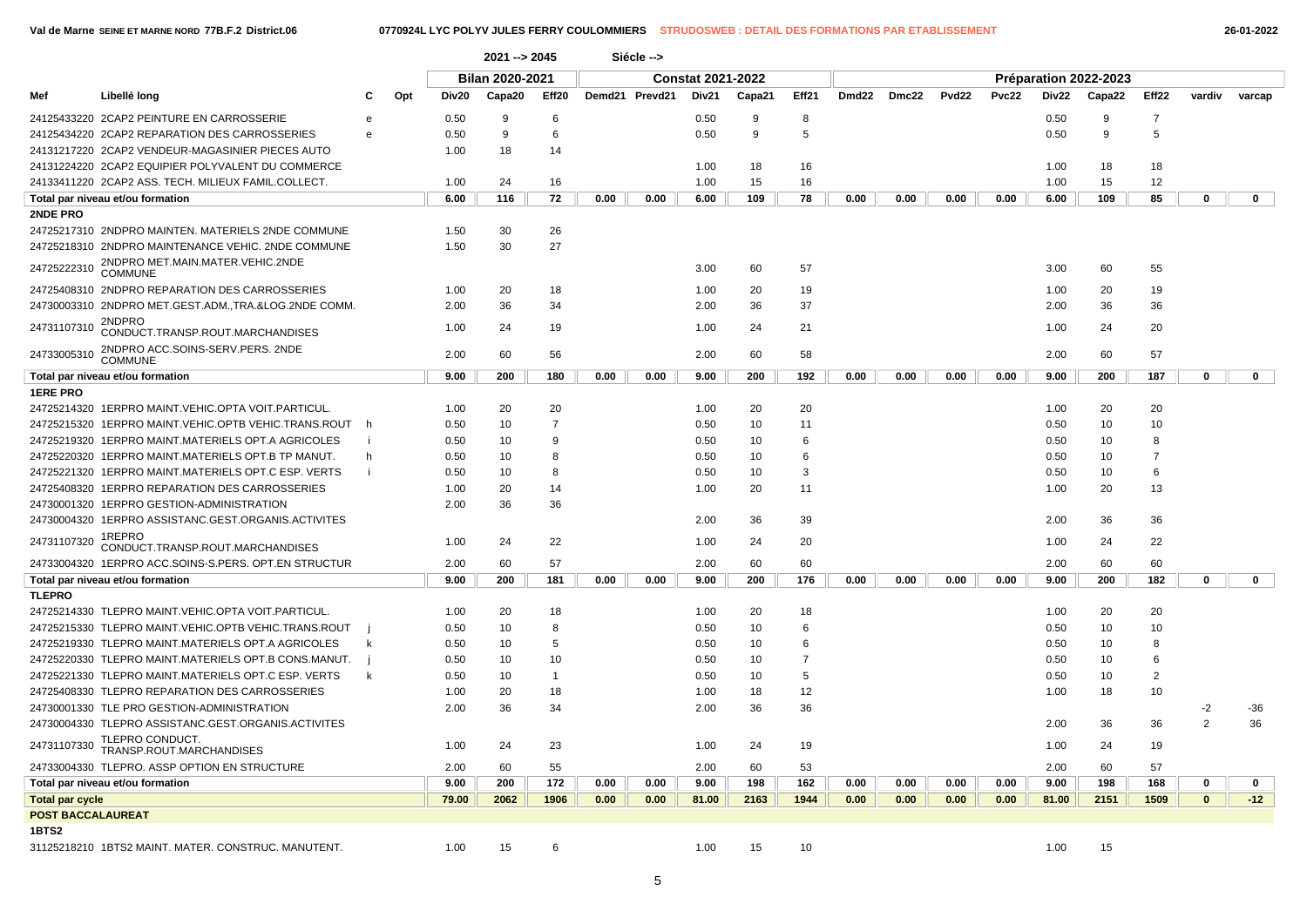|                            |                                                     |   |     |       | $2021 - 2045$          |       |        | Siécle --> |                          |        |                |                   |       |       |       |              |                       |              |          |              |
|----------------------------|-----------------------------------------------------|---|-----|-------|------------------------|-------|--------|------------|--------------------------|--------|----------------|-------------------|-------|-------|-------|--------------|-----------------------|--------------|----------|--------------|
|                            |                                                     |   |     |       | <b>Bilan 2020-2021</b> |       |        |            | <b>Constat 2021-2022</b> |        |                |                   |       |       |       |              | Préparation 2022-2023 |              |          |              |
| Mef                        | Libellé long                                        | C | Opt | Div20 | Capa20                 | Eff20 | Demd21 | Prevd21    | Div21                    | Capa21 | Eff21          | Dmd <sub>22</sub> | Dmc22 | Pvd22 | Pvc22 | <b>Div22</b> | Capa22                | Eff22        | vardiv   | varcap       |
|                            | 31132409210 1BTS2 SUPPORT A L'ACTION MANAGERIALE    |   |     | 1.00  | 35                     | 27    |        |            | 1.00                     | 35     | 22             |                   |       |       |       | 1.00         | 35                    |              |          |              |
|                            | 31133204210 1BTS2 ECONOMIE SOCIALE ET FAMILIALE     |   |     | 1.00  | 24                     | 21    |        |            | 1.00                     | 24     | 23             |                   |       |       |       | 1.00         | 24                    |              |          |              |
|                            | Total par niveau et/ou formation                    |   |     | 3.00  | 74                     | 54    | 0.00   | 0.00       | 3.00                     | 74     | 55             | 0.00              | 0.00  | 0.00  | 0.00  | 3.00         | 74                    | o            |          | $\mathbf{0}$ |
| 2BTS2                      |                                                     |   |     |       |                        |       |        |            |                          |        |                |                   |       |       |       |              |                       |              |          |              |
|                            | 31125218220 2BTS2 MAINT, MATER, CONSTRUC, MANUTENT. |   |     | 1.00  | 12                     | 3     |        |            | 1.00                     | 12     | $\overline{2}$ |                   |       |       |       | 1.00         | 12                    |              |          |              |
|                            | 31132409220 2BTS2 SUPPORT A L'ACTION MANAGERIALE    |   |     | 1.00  | 24                     | 13    |        |            | 1.00                     | 24     | 16             |                   |       |       |       | 1.00         | 24                    |              |          |              |
|                            | 31133204220 2BTS2 ECONOMIE SOCIALE FAMILIALE        |   |     | 1.00  | 18                     | 13    |        |            | 1.00                     | 24     | 13             |                   |       |       |       | 1.00         | 24                    |              |          |              |
|                            | Total par niveau et/ou formation                    |   |     | 3.00  | 54                     | 29    | 0.00   | 0.00       | 3.00                     | 60     | 31             | 0.00              | 0.00  | 0.00  | 0.00  | 3.00         | 60                    | 0            | 0        |              |
| <b>Total par cycle</b>     |                                                     |   |     | 6.00  | 128                    | 83    | 0.00   | 0.00       | 6.00                     | 134    | 86             | 0.00              | 0.00  | 0.00  | 0.00  | 6.00         | 134                   | 0            | 0        | $\mathbf{0}$ |
| <b>INSERTION</b>           |                                                     |   |     |       |                        |       |        |            |                          |        |                |                   |       |       |       |              |                       |              |          |              |
| <b>FCIL NIV-4</b>          |                                                     |   |     |       |                        |       |        |            |                          |        |                |                   |       |       |       |              |                       |              |          |              |
|                            | 7419990H11A MECANICIEN CIRCUIT AUTO                 |   |     | 1.00  | 14                     | 5     |        |            | 1.00                     | 14     | 15             |                   |       |       |       | 1.00         | 14                    |              |          |              |
|                            | Total par niveau et/ou formation                    |   |     | 1.00  | 14                     |       | 0.00   | 0.00       | 1.00                     | 14     | 15             | 0.00              | 0.00  | 0.00  | 0.00  | 1.00         | 14                    | 0            | 0        |              |
| <b>Total par cycle</b>     |                                                     |   |     | 1.00  | 14                     | 5     | 0.00   | 0.00       | 1.00                     | 14     | 15             | 0.00              | 0.00  | 0.00  | 0.00  | 1.00         | 14                    | $\mathbf{0}$ | $\bf{0}$ | $\mathbf{0}$ |
| <b>Total Etablissement</b> |                                                     |   |     | 86.00 | 2204                   | 1994  | 0.00   | 0.00       | 88.00                    | 2311   | 2045           | 0.00              | 0.00  | 0.00  | 0.00  | 88.00        | 2299                  | 1509         | $\Omega$ | $-12$        |

a

b Mixité 1CAP2 Maint vh auto opt B veh tra rout/1CAP2 Maint matériels opt B TP et Manut

c Mixité 1CAP2 Maint matériels opt C esp verts/1CAP2 Maint matériels opt A Agricoles

d Mixité 2CAP2 Maint vh auto opt B veh tra rout/1CAP2 Maint matériels opt B TP et Manut

e Mixité 2CAP2 peinture en carrosserie et réparation des carrosserie

f Ouverture R2017

g Mixité 1CAP2 Maint matériels opt C esp verts/1CAP2 Maint matériels opt A Agricoles

h Mixité 1ère Pro Maint veh opt B veh Trans rout/1ère Pro Maint mat opt B TP Manut

i Mixité 1ère Pro Maint mat opt c esp verts/1ère Pro Maint mat opt A agricoles

j Mixité Term Pro maint veh opt B veh trans rout/Term Pro maint mat opt B cons manut

k Mixité Term Pro maint mat opt A agricoles/Term Pro maint mat opt C esp verts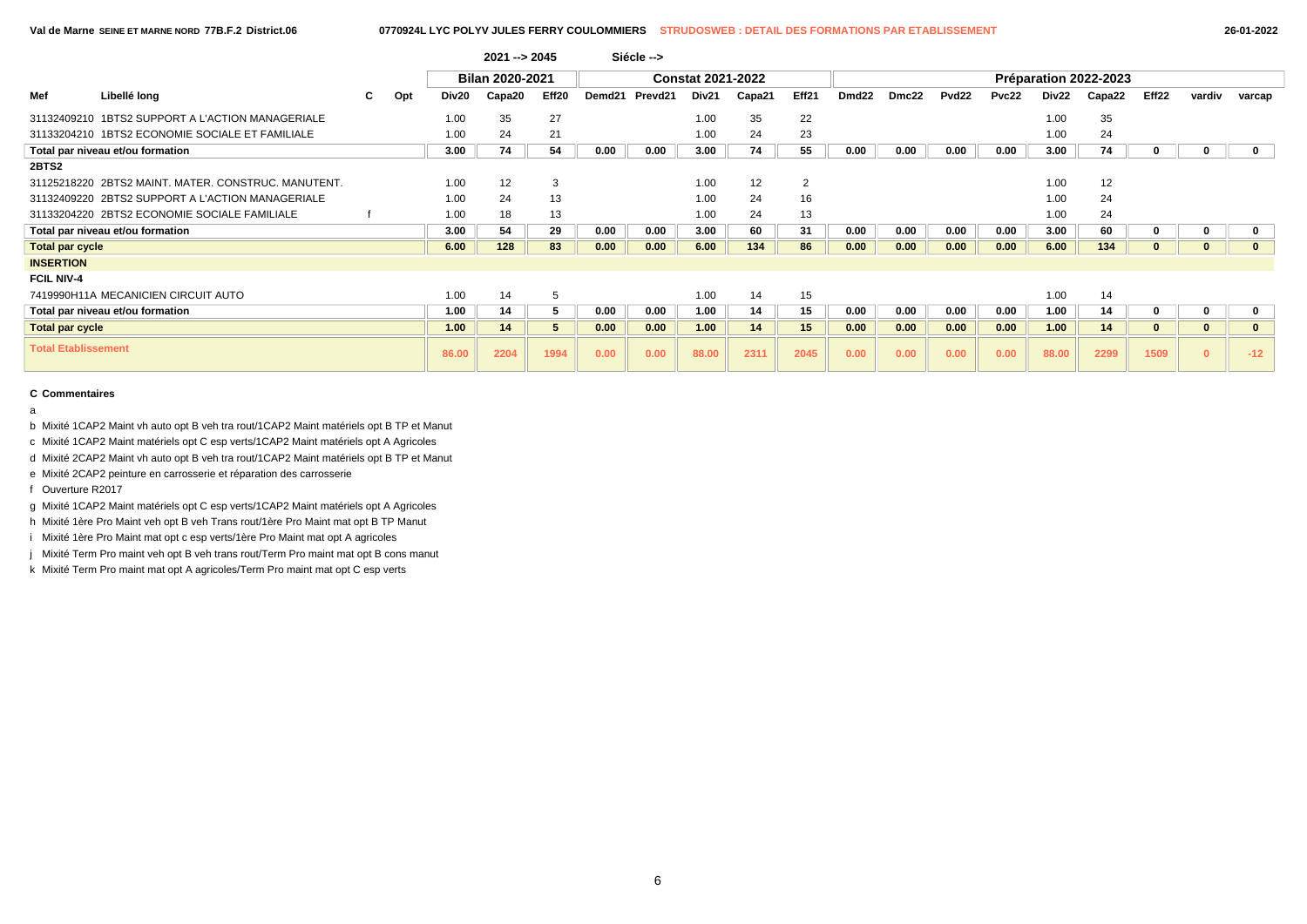**Val de Marne SEINE ET MARNE NORD 77B.F.2 District.05 0771512A LYC GT VAN DONGEN LAGNY-SUR-MARNE STRUDOSWEB : DETAIL DES FORMATIONS PAR ETABLISSEMENT 26-01-2022**

|                            |                                                    |     |       | $2021 - 1181$          |       |      | Siécle -->     |                          |        |       |                   |       |                   |       |       |                       |             |              |              |  |
|----------------------------|----------------------------------------------------|-----|-------|------------------------|-------|------|----------------|--------------------------|--------|-------|-------------------|-------|-------------------|-------|-------|-----------------------|-------------|--------------|--------------|--|
|                            |                                                    |     |       | <b>Bilan 2020-2021</b> |       |      |                | <b>Constat 2021-2022</b> |        |       |                   |       |                   |       |       | Préparation 2022-2023 |             |              |              |  |
| Mef                        | Libellé long                                       | Opt | Div20 | Capa20                 | Eff20 |      | Demd21 Prevd21 | Div21                    | Capa21 | Eff21 | Dmd <sub>22</sub> | Dmc22 | Pvd <sub>22</sub> | Pvc22 | Div22 | Capa22                | Eff22       | vardiv       | varcap       |  |
| 2ND DEGRE                  |                                                    |     |       |                        |       |      |                |                          |        |       |                   |       |                   |       |       |                       |             |              |              |  |
| 2NDE G-T                   |                                                    |     |       |                        |       |      |                |                          |        |       |                   |       |                   |       |       |                       |             |              |              |  |
|                            | 20010018110 2NDE GENERALE ET TECHNOLOGIQUE         |     | 11.00 | 385                    | 380   |      |                | 12.00                    | 420    | 399   |                   |       |                   |       | 12.00 | 420                   |             |              |              |  |
|                            | Total par niveau et/ou formation                   |     | 11.00 | 385                    | 380   | 0.00 | 0.00           | 12.00                    | 420    | 399   | 0.00              | 0.00  | 0.00              | 0.00  | 12.00 | 420                   | 0           | 0            | $\mathbf{0}$ |  |
| 1ERE G-T                   |                                                    |     |       |                        |       |      |                |                          |        |       |                   |       |                   |       |       |                       |             |              |              |  |
|                            | 20110019110 PREMIERE GENERALE                      |     | 7.00  | 236                    | 225   |      |                | 7.00                     | 245    | 219   |                   |       |                   |       | 7.00  | 245                   | 232         |              |              |  |
|                            | 21131016110 1-STMG SC.& TECHNO, MANAGEMENT GESTION |     | 3.00  | 83                     | 77    |      |                | 3.00                     | 83     | 84    |                   |       |                   |       | 3.00  | 83                    | 83          |              |              |  |
|                            | 21133104110 1-ST2S SC, & TECHNO, SANTE & SOCIAL    |     | 2.00  | 48                     | 48    |      |                | 2.00                     | 48     | 46    |                   |       |                   |       | 2.00  | 48                    | 48          |              |              |  |
|                            | Total par niveau et/ou formation                   |     | 12.00 | 367                    | 350   | 0.00 | 0.00           | 12.00                    | 376    | 349   | 0.00              | 0.00  | 0.00              | 0.00  | 12.00 | 376                   | 363         | 0            | $\mathbf{0}$ |  |
| <b>TERM G-T</b>            |                                                    |     |       |                        |       |      |                |                          |        |       |                   |       |                   |       |       |                       |             |              |              |  |
|                            | 20210019110 TERMINALE GENERALE                     |     | 8.00  | 265                    | 233   |      |                | 7.00                     | 245    | 231   |                   |       |                   |       | 7.00  | 245                   | 218         |              |              |  |
|                            | 21231017110 T-STMG GESTION ET FINANCE              |     | 0.75  | 19                     | 12    |      |                | 0.75                     | 14     | 8     |                   |       |                   |       | 0.50  | 11                    | 11          | $-0.25$      | $-3$         |  |
|                            | 21231018110 T-STMG MERCATIQUE (MARKETING)          |     | 1.25  | 43                     | 54    |      |                | 1.25                     | 43     | 38    |                   |       |                   |       | 1.50  | 49                    | 49          | 0.25         | 6            |  |
| 21231019110                | T-STMG RESSOUR. HUMAINES &<br>COMMUNICATION        |     | 1.00  | 27                     | 20    |      |                | 1.00                     | 27     | 31    |                   |       |                   |       | 1.00  | 30                    | 28          |              | 3            |  |
|                            | 21233104110 T-ST2S SC, & TECHNO, SANTE & SOCIAL    |     | 2.00  | 47                     | 47    |      |                | 2.00                     | 54     | 48    |                   |       |                   |       | 2.00  | 48                    | 47          |              | -6           |  |
|                            | Total par niveau et/ou formation                   |     | 13.00 | 401                    | 366   | 0.00 | 0.00           | 12.00                    | 383    | 356   | 0.00              | 0.00  | 0.00              | 0.00  | 12.00 | 383                   | 353         | $\mathbf 0$  | 0            |  |
| <b>Total par cycle</b>     |                                                    |     | 36.00 | 1153                   | 1096  | 0.00 | 0.00           | 36.00                    | 1179   | 1104  | 0.00              | 0.00  | 0.00              | 0.00  | 36.00 | 1179                  | 716         | $\mathbf{0}$ | $\mathbf{0}$ |  |
| <b>POST BACCALAUREAT</b>   |                                                    |     |       |                        |       |      |                |                          |        |       |                   |       |                   |       |       |                       |             |              |              |  |
| 1BTS2                      |                                                    |     |       |                        |       |      |                |                          |        |       |                   |       |                   |       |       |                       |             |              |              |  |
|                            | 31131408210 1BTS2 COMPTABILITE ET GESTION          |     | 1.00  | 24                     | 27    |      |                | 1.00                     | 24     | 22    |                   |       |                   |       | 1.00  | 24                    |             |              |              |  |
|                            | 31131409210 1BTS2 GESTION DE LA PME                |     | 1.00  | 24                     | 25    |      |                | 1.00                     | 24     | 25    |                   |       |                   |       | 1.00  | 24                    |             |              |              |  |
|                            | Total par niveau et/ou formation                   |     | 2.00  | 48                     | 52    | 0.00 | 0.00           | 2.00                     | 48     | 47    | 0.00              | 0.00  | 0.00              | 0.00  | 2.00  | 48                    | $\mathbf 0$ | $\mathbf 0$  | $\mathbf{0}$ |  |
| 2BTS2                      |                                                    |     |       |                        |       |      |                |                          |        |       |                   |       |                   |       |       |                       |             |              |              |  |
|                            | 31131408220 2BTS2 COMPTABILITE ET GESTION          |     | 1.00  | 24                     | 16    |      |                | 1.00                     | 24     | 14    |                   |       |                   |       | 1.00  | 24                    |             |              |              |  |
|                            | 31131409220 2BTS2 GESTION DE LA PME                |     | 1.00  | 24                     | 23    |      |                | 1.00                     | 24     | 16    |                   |       |                   |       | 1.00  | 24                    |             |              |              |  |
|                            | Total par niveau et/ou formation                   |     | 2.00  | 48                     | 39    | 0.00 | 0.00           | 2.00                     | 48     | 30    | 0.00              | 0.00  | 0.00              | 0.00  | 2.00  | 48                    | $\bf{0}$    | 0            | $\mathbf 0$  |  |
| <b>Total par cycle</b>     |                                                    |     | 4.00  | 96                     | 91    | 0.00 | 0.00           | 4.00                     | 96     | 77    | 0.00              | 0.00  | 0.00              | 0.00  | 4.00  | 96                    | $\bf{0}$    | $\mathbf{0}$ | $\mathbf{0}$ |  |
| <b>Total Etablissement</b> |                                                    |     | 40.00 | 1249                   | 1187  | 0.00 | 0.00           | 40.00                    | 1275   | 1181  | 0.00              | 0.00  | 0.00              | 0.00  | 40.00 | 1275                  | 716         | $\Omega$     | $\mathbf{0}$ |  |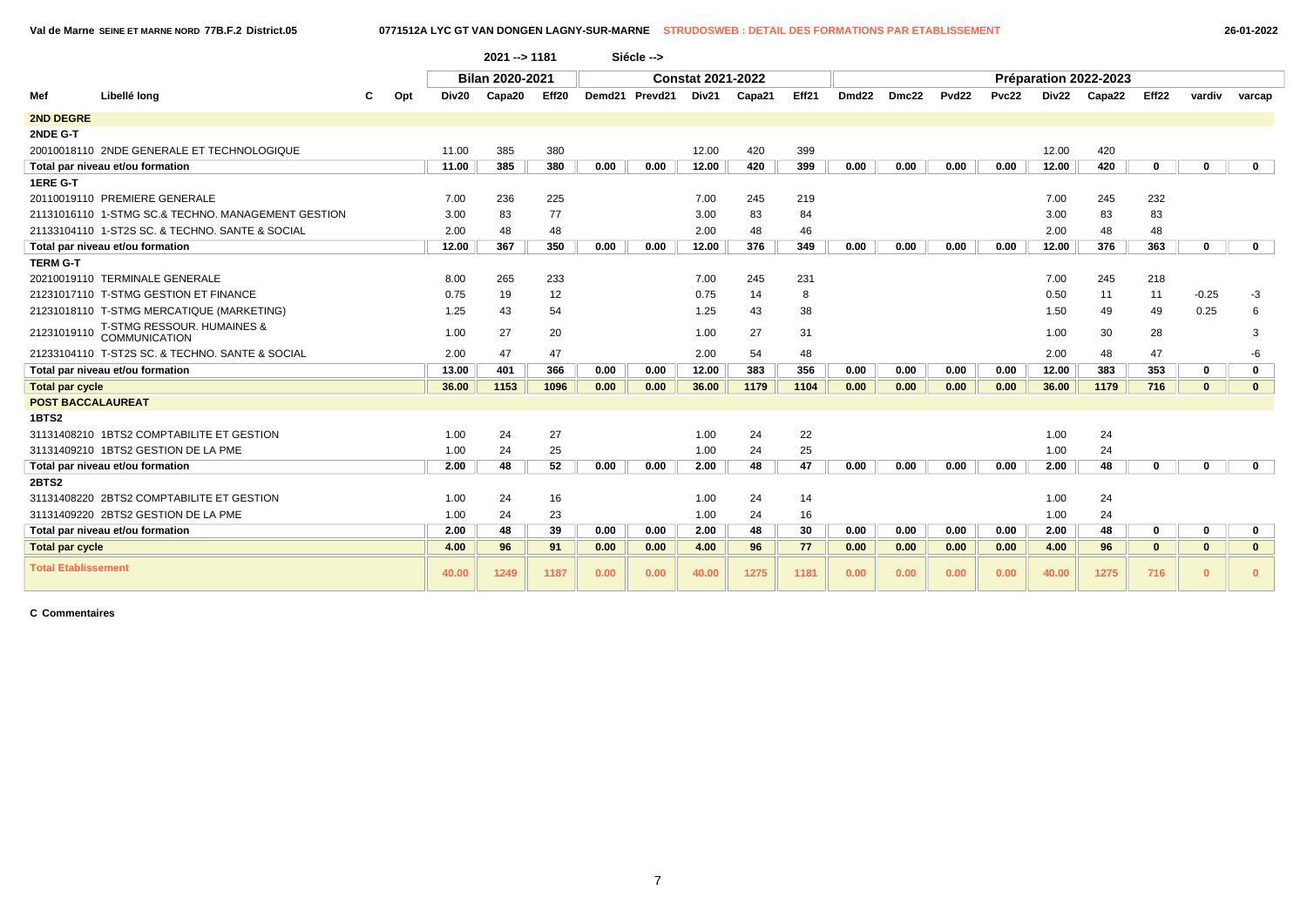**Val de Marne RIVES DE MARNE EST 77B.F.2 District.07 0772294A LYC GT EMILY BRONTE LOGNES STRUDOSWEB : DETAIL DES FORMATIONS PAR ETABLISSEMENT 26-01-2022**

|                            |                                                     |     |       | $2021 - 938$           |          |      | Siécle -->     |                          |        |             |                   |       |              |       |       |                       |          |                |              |
|----------------------------|-----------------------------------------------------|-----|-------|------------------------|----------|------|----------------|--------------------------|--------|-------------|-------------------|-------|--------------|-------|-------|-----------------------|----------|----------------|--------------|
|                            |                                                     |     |       | <b>Bilan 2020-2021</b> |          |      |                | <b>Constat 2021-2022</b> |        |             |                   |       |              |       |       | Préparation 2022-2023 |          |                |              |
| Mef                        | Libellé long                                        | Opt | Div20 | Capa20                 | Eff20    |      | Demd21 Prevd21 | Div21                    | Capa21 | Eff21       | Dmd <sub>22</sub> | Dmc22 | <b>Pvd22</b> | Pvc22 | Div22 | Capa22                | Eff22    | vardiv         | varcap       |
| 2ND DEGRE                  |                                                     |     |       |                        |          |      |                |                          |        |             |                   |       |              |       |       |                       |          |                |              |
| 2NDE G-T                   |                                                     |     |       |                        |          |      |                |                          |        |             |                   |       |              |       |       |                       |          |                |              |
|                            | 20010018110 2NDE GENERALE ET TECHNOLOGIQUE          |     | 10.00 | 350                    | 326      |      |                | 9.00                     | 315    | 314         |                   |       |              |       | 9.00  | 315                   |          |                |              |
|                            | Total par niveau et/ou formation                    |     | 10.00 | 350                    | 326      | 0.00 | 0.00           | 9.00                     | 315    | 314         | 0.00              | 0.00  | 0.00         | 0.00  | 9.00  | 315                   | 0        | $\mathbf 0$    | $\mathbf{0}$ |
| 1ERE G-T                   |                                                     |     |       |                        |          |      |                |                          |        |             |                   |       |              |       |       |                       |          |                |              |
|                            | 20110019110 PREMIERE GENERALE                       |     | 6.00  | 177                    | 172      |      |                | 7.00                     | 245    | 215         |                   |       |              |       | 6.00  | 210                   | 202      | $-1$           | $-35$        |
|                            | 21120009110 1-STL BIOCHIMIE-BIOLOGIE-BIOTECHNOLOGIE |     | 1.00  | 24                     | 20       |      |                | 1.00                     | 24     | 24          |                   |       |              |       | 1.00  | 24                    | 23       |                |              |
|                            | 21131016110 1-STMG SC.& TECHNO. MANAGEMENT GESTION  |     | 2.00  | 63                     | 63       |      |                | 3.00                     | 105    | 106         |                   |       |              |       | 3.00  | 105                   | 88       |                |              |
|                            | Total par niveau et/ou formation                    |     | 9.00  | 264                    | 255      | 0.00 | 0.00           | 11.00                    | 374    | 345         | 0.00              | 0.00  | 0.00         | 0.00  | 10.00 | 339                   | 313      | -1             | $-35$        |
| <b>TERM G-T</b>            |                                                     |     |       |                        |          |      |                |                          |        |             |                   |       |              |       |       |                       |          |                |              |
|                            | 20210019110 TERMINALE GENERALE                      |     | 5.00  | 150                    | 144      |      |                | 5.00                     | 175    | 172         |                   |       |              |       | 6.00  | 210                   | 210      |                | 35           |
|                            | 21220009110 T-STL BIOCHIMIE-BIOLOGIE-BIOTECHNOLOGIE |     | 2.00  | 40                     | 37       |      |                | 1.00                     | 30     | 23          |                   |       |              |       | 1.00  | 30                    | 27       |                |              |
|                            | 21231017110 T-STMG GESTION ET FINANCE               |     | 1.00  | 31                     | 30       |      |                | 1.00                     | 35     | 29          |                   |       |              |       | 1.50  | 52                    | 51       | 0.5            | 17           |
|                            | 21231018110 T-STMG MERCATIQUE (MARKETING)           |     | 1.00  | 28                     | 26       |      |                | 1.00                     | 30     | 34          |                   |       |              |       | 1.50  | 53                    | 52       | 0.5            | 23           |
|                            | Total par niveau et/ou formation                    |     | 9.00  | 249                    | 237      | 0.00 | 0.00           | 8.00                     | 270    | 258         | 0.00              | 0.00  | 0.00         | 0.00  | 10.00 | 345                   | 340      | $\overline{2}$ | 75           |
| <b>Total par cycle</b>     |                                                     |     | 28.00 | 863                    | 818      | 0.00 | 0.00           | 28.00                    | 959    | 917         | 0.00              | 0.00  | 0.00         | 0.00  | 29.00 | 999                   | 653      |                | 40           |
| <b>POST BACCALAUREAT</b>   |                                                     |     |       |                        |          |      |                |                          |        |             |                   |       |              |       |       |                       |          |                |              |
| 1BTS2                      |                                                     |     |       |                        |          |      |                |                          |        |             |                   |       |              |       |       |                       |          |                |              |
|                            | 31131309210 1BTS2 PROFESSIONS IMMOBILIERES          |     |       |                        |          |      |                | 1.00                     | 24     | 21          |                   |       |              |       | 1.00  | 24                    |          |                |              |
|                            | Total par niveau et/ou formation                    |     | 0.00  |                        | $\Omega$ | 0.00 | 0.00           | 1.00                     | 24     | 21          | 0.00              | 0.00  | 0.00         | 0.00  | 1.00  | 24                    | 0        | $\Omega$       | $\mathbf 0$  |
| <b>2BTS2</b>               |                                                     |     |       |                        |          |      |                |                          |        |             |                   |       |              |       |       |                       |          |                |              |
|                            | 31131309220 2BTS2 PROFESSIONS IMMOBILIERES          |     |       |                        |          |      |                |                          |        |             |                   |       |              |       | 1.00  | 24                    |          |                | 24           |
|                            | Total par niveau et/ou formation                    |     |       |                        |          | 0.00 | 0.00           | 0.00                     | 0      | $\mathbf 0$ | 0.00              | 0.00  | 0.00         | 0.00  | 1.00  | 24                    | 0        |                | 24           |
| <b>Total par cycle</b>     |                                                     |     | 0.00  | $\mathbf{0}$           | $\bf{0}$ | 0.00 | 0.00           | 1.00                     | 24     | 21          | 0.00              | 0.00  | 0.00         | 0.00  | 2.00  | 48                    | $\bf{0}$ |                | 24           |
| <b>Total Etablissement</b> |                                                     |     | 28.00 | 863                    | 818      | 0.00 | 0.00           | 29.00                    | 983    | 938         | 0.00              | 0.00  | 0.00         | 0.00  | 31.00 | 1047                  | 653      | $\overline{2}$ | 64           |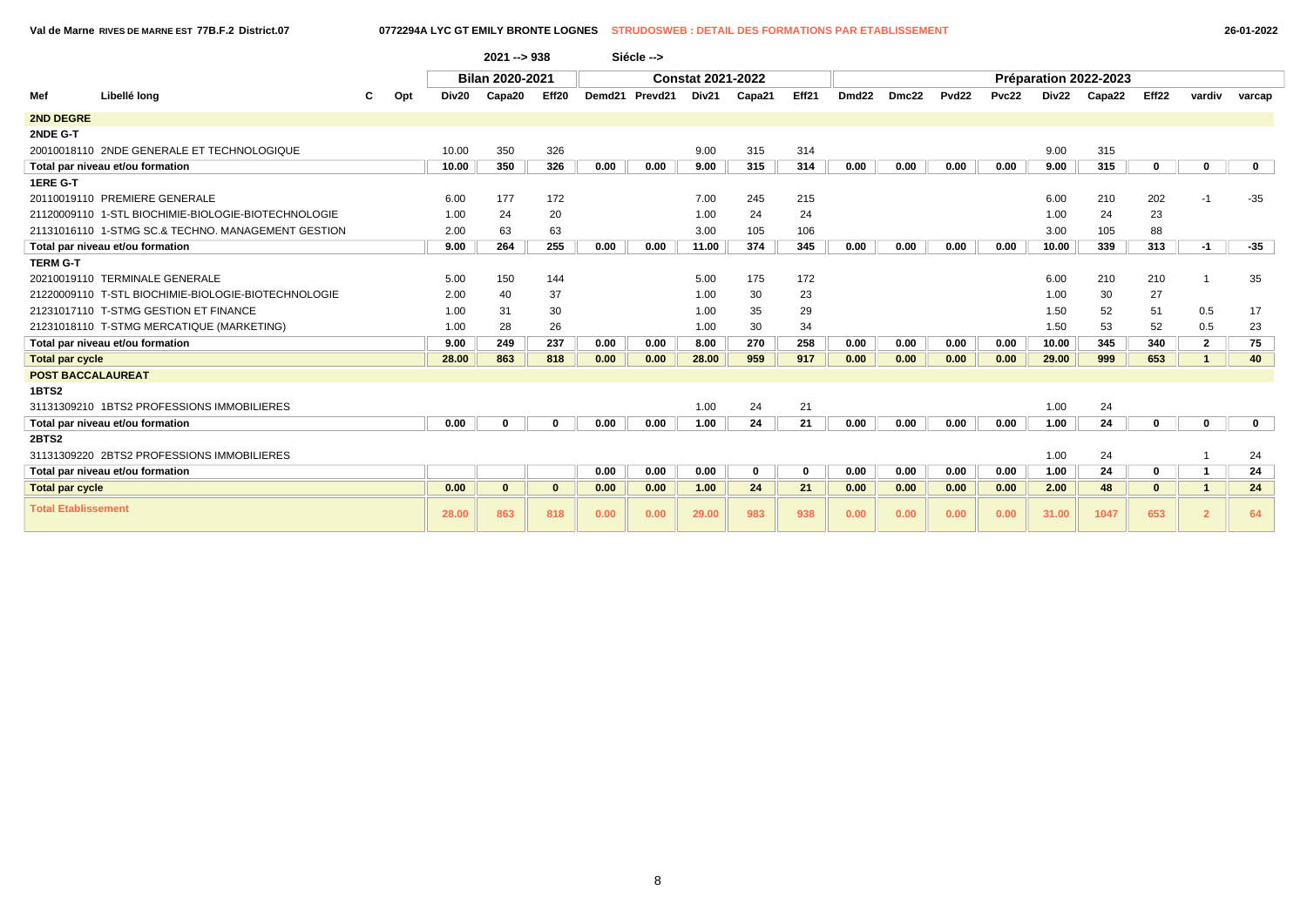# **Val de Marne RIVES DE MARNE EST 77B.F.2 District.07 0771940R LYC POLYV GERARD DE NERVAL NOISIEL STRUDOSWEB : DETAIL DES FORMATIONS PAR ETABLISSEMENT 26-01-2022**

|                  |                                                      |   |     |       | 2021 -- > 1294         |                |      | Siécle -->     |                          |        |       |                   |       |                   |              |       |                       |             |                |              |  |
|------------------|------------------------------------------------------|---|-----|-------|------------------------|----------------|------|----------------|--------------------------|--------|-------|-------------------|-------|-------------------|--------------|-------|-----------------------|-------------|----------------|--------------|--|
|                  |                                                      |   |     |       | <b>Bilan 2020-2021</b> |                |      |                | <b>Constat 2021-2022</b> |        |       |                   |       |                   |              |       | Préparation 2022-2023 |             |                |              |  |
| Mef              | Libellé long                                         | С | Opt | Div20 | Capa20                 | Eff20          |      | Demd21 Prevd21 | Div21                    | Capa21 | Eff21 | Dmd <sub>22</sub> | Dmc22 | Pvd <sub>22</sub> | <b>Pvc22</b> | Div22 | Capa22                | Eff22       | vardiv         | varcap       |  |
| <b>2ND DEGRE</b> |                                                      |   |     |       |                        |                |      |                |                          |        |       |                   |       |                   |              |       |                       |             |                |              |  |
| <b>3EME GENE</b> |                                                      |   |     |       |                        |                |      |                |                          |        |       |                   |       |                   |              |       |                       |             |                |              |  |
|                  | 10310031110 3EME PREPA-METIERS                       |   |     | 1.00  | 24                     | 23             |      |                | 1.00                     | 24     | 24    |                   |       |                   |              | 1.00  | 24                    |             |                |              |  |
|                  | Total par niveau et/ou formation                     |   |     | 1.00  | 24                     | 23             | 0.00 | 0.00           | 1.00                     | 24     | 24    | 0.00              | 0.00  | 0.00              | 0.00         | 1.00  | 24                    | 0           | $\mathbf 0$    | $\mathbf 0$  |  |
| 2NDE G-T         |                                                      |   |     |       |                        |                |      |                |                          |        |       |                   |       |                   |              |       |                       |             |                |              |  |
|                  | 20010018110 2NDE GENERALE ET TECHNOLOGIQUE           |   |     | 7.00  | 212                    | 205            |      |                | 7.00                     | 212    | 208   |                   |       |                   |              | 8.00  | 242                   |             | $\overline{1}$ | 30           |  |
|                  | 2001001811F 2NDE GENERALE ET TECHNOLOGIQUE UPE2A     |   |     | 1.00  | 24                     | $\overline{7}$ |      |                | 1.00                     | 24     | 2     |                   |       |                   |              | 1.00  | 24                    |             |                |              |  |
|                  | Total par niveau et/ou formation                     |   |     | 8.00  | 236                    | 212            | 0.00 | 0.00           | 8.00                     | 236    | 210   | 0.00              | 0.00  | 0.00              | 0.00         | 9.00  | 266                   | $\mathbf 0$ | $\mathbf{1}$   | 30           |  |
| 1ERE G-T         |                                                      |   |     |       |                        |                |      |                |                          |        |       |                   |       |                   |              |       |                       |             |                |              |  |
|                  | 20110019110 PREMIERE GENERALE                        |   |     | 5.00  | 164                    | 122            |      |                | 4.00                     | 140    | 106   |                   |       |                   |              | 4.00  | 140                   | 140         |                |              |  |
|                  | 21120010110 1STI2D SC. & TECHN. INGEN.INNOV.DEV.DUR. |   |     | 2.00  | 48                     | 45             |      |                | 2.00                     | 48     | 50    |                   |       |                   |              | 2.00  | 48                    | 48          |                |              |  |
|                  | 21131016110 1-STMG SC.& TECHNO. MANAGEMENT GESTION   |   |     | 1.00  | 35                     | 34             |      |                | 1.00                     | 35     | 35    |                   |       |                   |              | 1.00  | 35                    | 35          |                |              |  |
|                  | Total par niveau et/ou formation                     |   |     | 8.00  | 247                    | 201            | 0.00 | 0.00           | 7.00                     | 223    | 191   | 0.00              | 0.00  | 0.00              | 0.00         | 7.00  | 223                   | 223         | $\mathbf 0$    | $\mathbf{0}$ |  |
| <b>TERM G-T</b>  |                                                      |   |     |       |                        |                |      |                |                          |        |       |                   |       |                   |              |       |                       |             |                |              |  |
|                  | 20210019110 TERMINALE GENERALE                       |   |     | 5.00  | 164                    | 122            |      |                | 4.00                     | 140    | 121   |                   |       |                   |              | 4.00  | 140                   | 118         |                |              |  |
|                  | 21220004110 TSTI2D ENERGIES ET ENVIRONNEMENT         |   |     | 0.20  | $5\phantom{.0}$        |                |      |                | 0.20                     | 5      | 5     |                   |       |                   |              | 0.50  | 8                     | 6           | 0.3            | 3            |  |
|                  | 21220005110 TSTI2D INNOV.TECHNO. ECO CONCEPT.        |   |     | 0.80  | 22                     | 19             |      |                | 0.80                     | 19     | 25    |                   |       |                   |              | 0.50  | 22                    | 22          | $-0.3$         | 3            |  |
|                  | 21220006110 TSTI2D SYSTE INFO. ET NUMERIQUE          |   |     | 1.00  | 26                     | 18             |      |                | 1.00                     | 24     | 21    |                   |       |                   |              | 1.00  | 24                    | 24          |                |              |  |
|                  | 21231017110 T-STMG GESTION ET FINANCE                | a |     | 0.60  | 12                     | 13             |      |                | 0.60                     | 12     | 8     |                   |       |                   |              | 0.50  | 10                    | 11          | $-0.1$         | $-2$         |  |
|                  | 21231018110 T-STMG MERCATIQUE (MARKETING)            |   |     | 0.70  | 13                     | 12             |      |                | 0.70                     | 13     | 13    |                   |       |                   |              | 1.00  | 24                    | 13          | 0.3            | 11           |  |
| 21231019110      | T-STMG RESSOUR. HUMAINES & COMMUNICATION             |   |     | 0.70  | 13                     | 13             |      |                | 0.70                     | 13     | 13    |                   |       |                   |              | 0.50  | 14                    | 14          | $-0.2$         | $\mathbf{1}$ |  |
|                  | Total par niveau et/ou formation                     |   |     | 9.00  | 255                    | 197            | 0.00 | 0.00           | 8.00                     | 226    | 206   | 0.00              | 0.00  | 0.00              | 0.00         | 8.00  | 242                   | 208         | $\mathbf 0$    | 16           |  |
| 2NDE PRO         |                                                      |   |     |       |                        |                |      |                |                          |        |       |                   |       |                   |              |       |                       |             |                |              |  |
| 24720008310      | 2NDPRO MET.TRANSIT.NUMER.ENERG.2NDE<br><b>COMM</b>   |   |     |       |                        |                |      |                | 3.00                     | 72     | 73    |                   |       |                   |              | 3.00  | 72                    | 70          |                |              |  |
| 24720103310      | 2NDPRO MET.REAL.ENS.MEC.IND.2NDE<br><b>COMMUNE</b>   |   |     |       |                        |                |      |                | 1.00                     | 24     | 23    |                   |       |                   |              | 1.00  | 24                    | 23          |                |              |  |
|                  | 24725006310 2NDPRO MICROTECHNIQUES                   |   |     | 1.00  | 24                     | 23             |      |                |                          |        |       |                   |       |                   |              |       |                       |             |                |              |  |
|                  | 24725509310 2NDPRO TECHNIC. FROID CONDITIONNEMT AIR  |   |     | 1.00  | 24                     | 20             |      |                |                          |        |       |                   |       |                   |              |       |                       |             |                |              |  |
|                  | 24725510310 2NDPRO METIERS ELECT. ENVIRON. CONNECTES |   |     | 1.00  | 24                     | 23             |      |                |                          |        |       |                   |       |                   |              |       |                       |             |                |              |  |
| 24725516310      | 2NDPRO SYSTEMES NUMERIQUES 2NDE<br><b>COMMUNE</b>    |   |     | 1.00  | 24                     | 23             |      |                |                          |        |       |                   |       |                   |              |       |                       |             |                |              |  |
| 24731211310      | 2NDPRO MET. RELATION CLIENT 2NDE COMMUNE             |   |     | 2.00  | 54                     | 54             |      |                | 2.00                     | 54     | 55    |                   |       |                   |              | 2.00  | 54                    | 54          |                |              |  |
|                  | Total par niveau et/ou formation                     |   |     | 6.00  | 150                    | 143            | 0.00 | 0.00           | 6.00                     | 150    | 151   | 0.00              | 0.00  | 0.00              | 0.00         | 6.00  | 150                   | 147         | $\mathbf 0$    | $\mathbf 0$  |  |
| <b>1ERE PRO</b>  |                                                      |   |     |       |                        |                |      |                |                          |        |       |                   |       |                   |              |       |                       |             |                |              |  |
|                  | 24725006320 1ERPRO MICROTECHNIQUES                   |   |     | 1.00  | 24                     | 23             |      |                | 1.00                     | 24     | 20    |                   |       |                   |              | 1.00  | 24                    | 20          |                |              |  |
|                  | 24725509320 1ERPRO TECHNIC. FROID CONDITIONNEMT AIR  |   |     | 1.00  | 24                     | 19             |      |                | 1.00                     | 24     | 21    |                   |       |                   |              | 1.00  | 24                    | 24          |                |              |  |
|                  | 24725510320 1ERPRO METIERS ELECT. ENVIRON. CONNECTES |   |     | 1.00  | 24                     | 23             |      |                | 1.00                     | 24     | 24    |                   |       |                   |              | 1.00  | 24                    | 24          |                |              |  |
|                  | 24725515320 1ERPRO SYST.NUM.OPT.C RES.INF.SYST.COMM. |   |     | 1.00  | 24                     | 20             |      |                | 1.00                     | 24     | 25    |                   |       |                   |              | 1.00  | 24                    | 24          |                |              |  |
|                  | 24731213320 1ERPRO MET.COM.VEN.OP.A ANI.GES.ESP.COM. |   |     | 1.00  | 30                     | 28             |      |                | 1.00                     | 30     | 29    |                   |       |                   |              | 1.00  | 30                    | 30          |                |              |  |
|                  | 24731214320 1ERPRO MET.COM.VEN.OP.B PR.CL.VA.OF.COM. |   |     | 1.00  | 24                     | 24             |      |                | 1.00                     | 24     | 26    |                   |       |                   |              | 1.00  | 24                    | 24          |                |              |  |
|                  | Total par niveau et/ou formation                     |   |     | 6.00  | 150                    | 137            | 0.00 | 0.00           | 6.00                     | 150    | 145   | 0.00              | 0.00  | 0.00              | 0.00         | 6.00  | 150                   | 146         | $\mathbf 0$    | $\mathbf 0$  |  |
| <b>TLEPRO</b>    |                                                      |   |     |       |                        |                |      |                |                          |        |       |                   |       |                   |              |       |                       |             |                |              |  |
|                  | 24725006330 TLEPRO MICROTECHNIQUES                   |   |     | 1.00  | 24                     | 21             |      |                | 1.00                     | 24     | 24    |                   |       |                   |              | 1.00  | 24                    | 21          |                |              |  |
|                  | 24725509330 TLEPRO TECHNIC. FROID CONDITIONNEMT AIR  |   |     | 1.00  | 24                     | 22             |      |                | 1.00                     | 24     | 24    |                   |       |                   |              | 1.00  | 24                    | 24          |                |              |  |
|                  | 24725510330 TLEPRO METIERS ELECT. ENVIRON. CONNECTES |   |     | 1.00  | 24                     | 24             |      |                | 1.00                     | 24     | 25    |                   |       |                   |              | 1.00  | 24                    | 24          |                |              |  |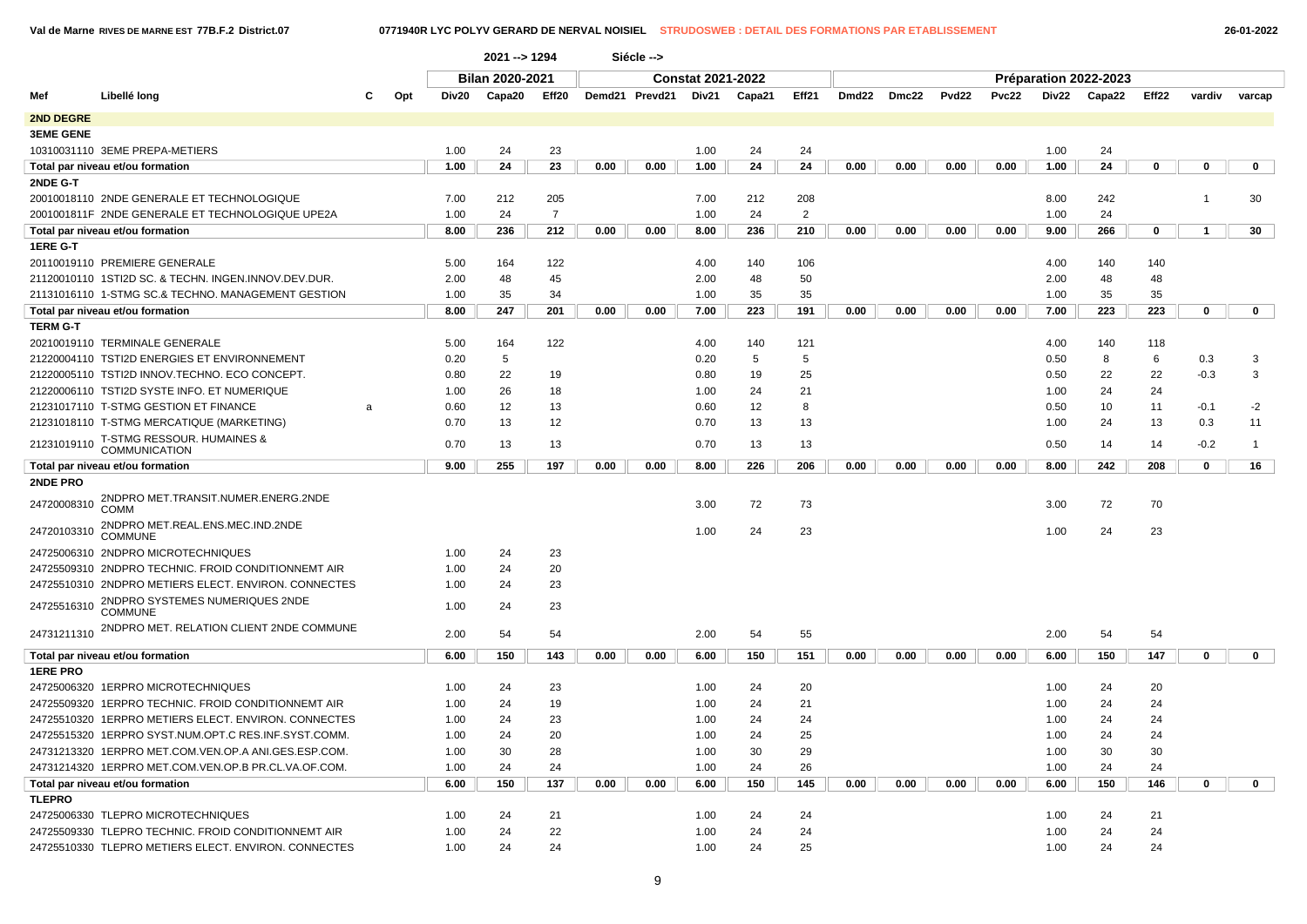|                            |                                                      |       |       | 2021 -- > 1294  |       |      | Siécle -->     |                          |        |             |                   |       |       |       |       |                       |              |              |              |
|----------------------------|------------------------------------------------------|-------|-------|-----------------|-------|------|----------------|--------------------------|--------|-------------|-------------------|-------|-------|-------|-------|-----------------------|--------------|--------------|--------------|
|                            |                                                      |       |       | Bilan 2020-2021 |       |      |                | <b>Constat 2021-2022</b> |        |             |                   |       |       |       |       | Préparation 2022-2023 |              |              |              |
| Mef                        | Libellé long                                         | Opt   | Div20 | Capa20          | Eff20 |      | Demd21 Prevd21 | Div21                    | Capa21 | Eff21       | Dmd <sub>22</sub> | Dmc22 | Pvd22 | Pvc22 | Div22 | Capa22                | Eff22        | vardiv       | varcap       |
|                            | 24725515330 TLEPRO SYST.NUM.OPT.C RES.INF.SYST.COMM. |       | 1.00  | 24              | 23    |      |                | 1.00                     | 24     | 22          |                   |       |       |       | 1.00  | 24                    | 24           |              |              |
|                            | 24731202330 TLEPRO COMMERCE                          |       | 1.00  | 30              | 25    |      |                |                          |        |             |                   |       |       |       |       |                       |              |              |              |
|                            | 24731206330 TLEPRO VENTE (PROSPECT.NEGO.SUIV.CLIENT) |       | 1.00  | 30              | 28    |      |                |                          |        |             |                   |       |       |       |       |                       |              |              |              |
|                            | 24731213330 TLEPRO MET.COM.VEN.OP.A ANI.GES.ESP.COM. |       |       |                 |       |      |                | 1.00                     | 30     | 28          |                   |       |       |       | 1.00  | 30                    | 29           |              |              |
|                            | 24731214330 TLEPRO MET.COM.VEN.OP.B PR.CL.VA.OF.COM. |       |       |                 |       |      |                | 1.00                     | 30     | 22          |                   |       |       |       | 1.00  | 24                    | 23           |              | -6           |
|                            | Total par niveau et/ou formation                     |       | 6.00  | 156             | 143   | 0.00 | 0.00           | 6.00                     | 156    | 145         | 0.00              | 0.00  | 0.00  | 0.00  | 6.00  | 150                   | 145          | 0            | -6           |
| <b>Total par cycle</b>     |                                                      |       | 44.00 | 1218            | 1056  | 0.00 | 0.00           | 42.00                    | 1165   | 1072        | 0.00              | 0.00  | 0.00  | 0.00  | 43.00 | 1205                  | 869          | $\mathbf{1}$ | 40           |
| <b>POST BACCALAUREAT</b>   |                                                      |       |       |                 |       |      |                |                          |        |             |                   |       |       |       |       |                       |              |              |              |
| <b>1BTS2</b>               |                                                      |       |       |                 |       |      |                |                          |        |             |                   |       |       |       |       |                       |              |              |              |
|                            | 31122316210 1BTS2 CONC.PROC.REAL.PROD. 1E AN. COM.   |       | 1.00  | 24              | 24    |      |                | 1.00                     | 24     | 20          |                   |       |       |       | 1.00  | 24                    |              |              |              |
|                            | 31122710210 1BTS2 FLUID.EN.DOM.OP.B FROID&COND.AIR   |       | 1.00  | 24              | 22    |      |                | 1.00                     | 24     | 23          |                   |       |       |       | 1.00  | 24                    |              |              |              |
|                            | 31125005210 1BTS2 CONCEPT. INDUST. MICROTECHNIQUES   |       | 1.00  | 24              | 23    |      |                | 1.00                     | 24     | 19          |                   |       |       |       | 1.00  | 24                    |              |              |              |
|                            | 31125516210 1BTS2 SYST.NUMER. OPT.B ELECTRON.&COM.   |       | 1.00  | 24              | 24    |      |                | 1.00                     | 24     | 25          |                   |       |       |       | 1.00  | 24                    |              |              |              |
|                            | 31131211210 1BTS2 COMMERCE INTERNATIO. REF.EUROPEEN  |       | 1.00  | 35              | 34    |      |                |                          |        |             |                   |       |       |       |       |                       |              |              |              |
|                            | 31131215210 1BTS2 COMMERCE INTERNATIONAL             |       |       |                 |       |      |                | 1.00                     | 35     | 34          |                   |       |       |       | 1.00  | 35                    |              |              |              |
|                            | Total par niveau et/ou formation                     |       | 5.00  | 131             | 127   | 0.00 | 0.00           | 5.00                     | 131    | 121         | 0.00              | 0.00  | 0.00  | 0.00  | 5.00  | 131                   | 0            | 0            | $\mathbf{0}$ |
| <b>2BTS2</b>               |                                                      |       |       |                 |       |      |                |                          |        |             |                   |       |       |       |       |                       |              |              |              |
|                            | 31122317220 2BTS2 CON PROC REA PROD, OPT B PROD SER  |       | 1.00  | 30              | 15    |      |                | 1.00                     | 30     | 17          |                   |       |       |       | 1.00  | 24                    |              |              |              |
|                            | 31122710220 2BTS2 FLUID.EN.DOM.OP.B FROID&COND.AIR   |       | 1.00  | 24              | 16    |      |                | 1.00                     | 24     | 15          |                   |       |       |       | 1.00  | 24                    |              |              |              |
|                            | 31125005220 2BTS2 CONCEPT. INDUST. MICROTECHNIQUES   |       | 1.00  | 24              | 16    |      |                | 1.00                     | 24     | 18          |                   |       |       |       | 1.00  | 24                    |              |              |              |
|                            | 31125516220 2BTS2 SYST.NUMER. OPT.B ELECTRON.&COM.   |       | 1.00  | 24              | 21    |      |                | 1.00                     | 24     | 21          |                   |       |       |       | 1.00  | 24                    |              |              |              |
|                            | 31131211220 2BTS2 COMMERCE INTERNATIO, REF.EUROPEEN  | ETUD. | 1.00  | 35              | 26    |      |                | 1.00                     | 35     | 30          |                   |       |       |       | 1.00  | 35                    |              |              |              |
|                            | Total par niveau et/ou formation                     |       | 5.00  | 137             | 94    | 0.00 | 0.00           | 5.00                     | 137    | 101         | 0.00              | 0.00  | 0.00  | 0.00  | 5.00  | 131                   | $\mathbf{0}$ | $\bf{0}$     | -6           |
| <b>LICENC PRO</b>          |                                                      |       |       |                 |       |      |                |                          |        |             |                   |       |       |       |       |                       |              |              |              |
|                            | 4159990A11A LICENCE PROF G IND: ASSUR & GEST QUALITE |       | 0.50  | 15              |       |      |                | 0.50                     | 15     |             |                   |       |       |       | 0.50  | 15                    |              |              |              |
|                            | 4159990Q11A LICENCE PROF G IND: QUALITE & CONCEPTION |       | 0.50  | 15              | 14    |      |                | 0.50                     | 15     |             |                   |       |       |       | 0.50  | 15                    |              |              |              |
|                            | Total par niveau et/ou formation                     |       | 1.00  | 30              | 14    | 0.00 | 0.00           | 1.00                     | 30     | $\mathbf 0$ | 0.00              | 0.00  | 0.00  | 0.00  | 1.00  | 30                    | 0            | 0            | $\mathbf{0}$ |
| <b>Total par cycle</b>     |                                                      |       | 11.00 | 298             | 235   | 0.00 | 0.00           | 11.00                    | 298    | 222         | 0.00              | 0.00  | 0.00  | 0.00  | 11.00 | 292                   | $\mathbf{0}$ | $\mathbf{0}$ | -6           |
| <b>Total Etablissement</b> |                                                      |       | 55.00 | 1516            | 1291  | 0.00 | 0.00           | 53.00                    | 1463   | 1294        | 0.00              | 0.00  | 0.00  | 0.00  | 54.00 | 1497                  | 869          |              | 34           |

a mixité 3 spécialités 1 div/35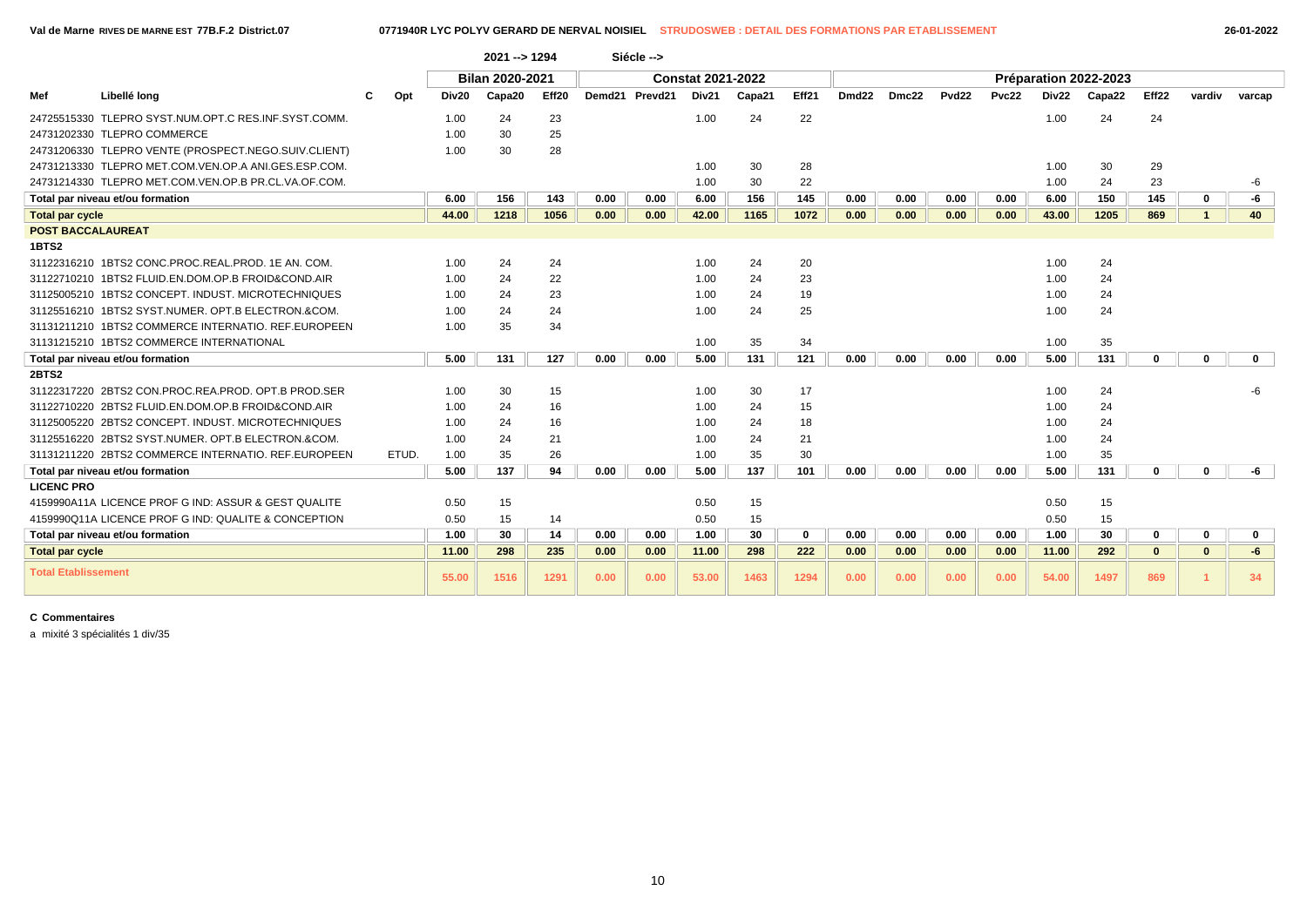### **Val de Marne RIVES DE MARNE EST 77B.F.2 District.07 0771941S LYC POLYV RENE CASSIN NOISIEL STRUDOSWEB : DETAIL DES FORMATIONS PAR ETABLISSEMENT 26-01-2022**

|      |              |                                     |  |  |    |     |       | $2021 - 0$      |       | Siécle -->     |                          |        |       |       |       |       |       |       |                       |       |        |        |
|------|--------------|-------------------------------------|--|--|----|-----|-------|-----------------|-------|----------------|--------------------------|--------|-------|-------|-------|-------|-------|-------|-----------------------|-------|--------|--------|
|      |              |                                     |  |  |    |     |       | Bilan 2020-2021 |       |                | <b>Constat 2021-2022</b> |        |       |       |       |       |       |       | Préparation 2022-2023 |       |        |        |
| Mef  | Libellé long |                                     |  |  | C. | Opt | Div20 | Capa20          | Eff20 | Demd21 Prevd21 | Div21                    | Capa21 | Eff21 | Dmd22 | Dmc22 | Pvd22 | Pvc22 | Div22 | Capa22                | Eff22 | vardiv | varcap |
| 0.00 |              | $\vert 0.00 \vert \vert 0.00 \vert$ |  |  |    |     |       |                 |       |                |                          |        |       |       |       |       |       |       |                       |       |        |        |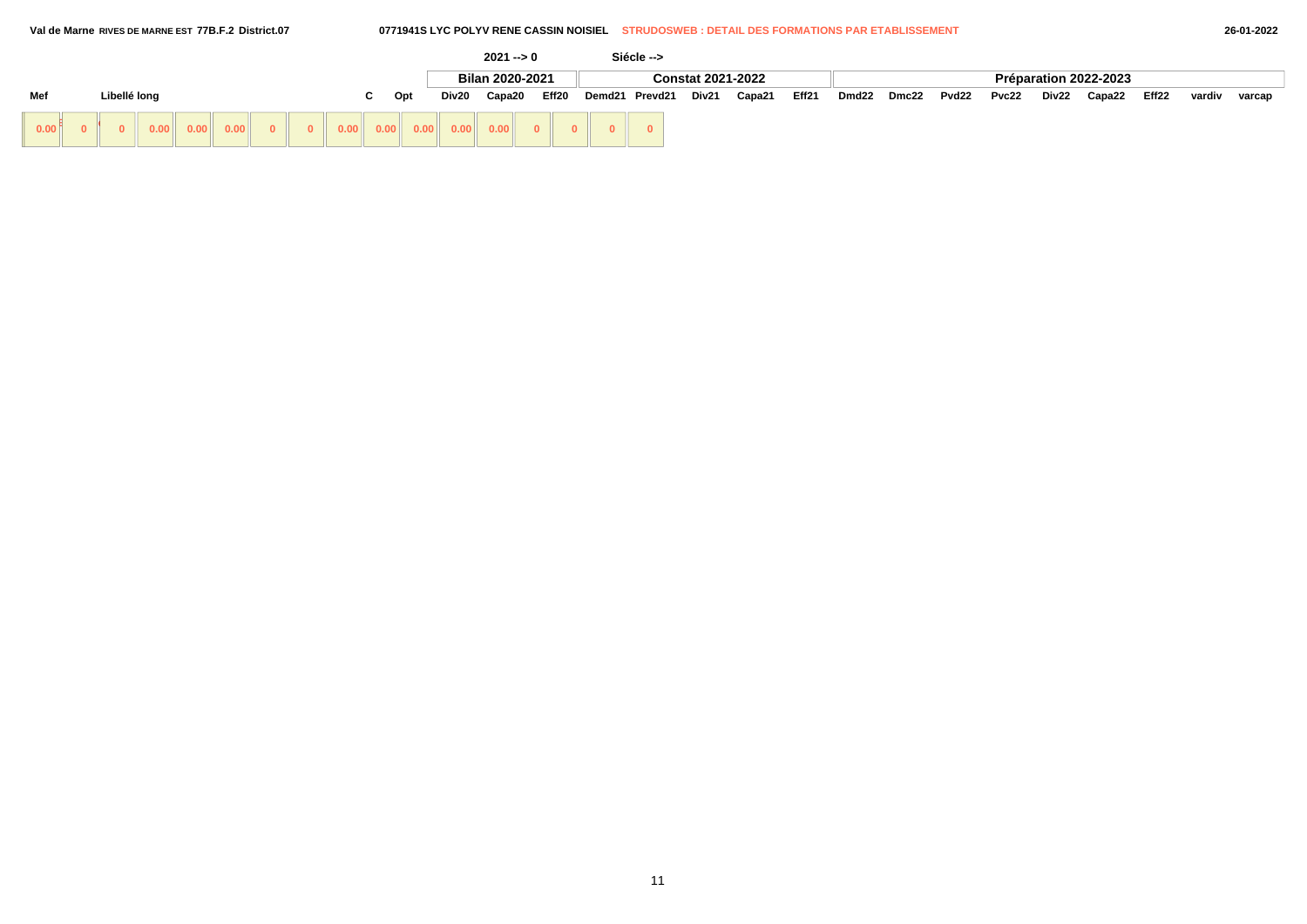**Val de Marne SEINE ET MARNE CENTRE 77B.F.2 District.04 0772225A LYC PROF LINO VENTURA OZOIR-LA-FERRIERE STRUDOSWEB : DETAIL DES FORMATIONS PAR ETABLISSEMENT 26-01-2022**

| Bilan 2020-2021<br><b>Constat 2021-2022</b><br>Préparation 2022-2023<br>Libellé long<br>Demd21 Prevd21 Div21<br>Dmd22 Dmc22<br><b>Pvc22</b><br>Div22<br>Mef<br>Opt<br>Div20<br>Capa20<br>Eff20<br>Capa21<br>Eff21<br>Pvd <sub>22</sub><br>Capa22<br>Eff22<br>vardiv<br>С<br>varcap<br><b>2ND DEGRE</b><br>2NDE G-T<br>1.00<br>35<br>11<br>20010018110 2NDE GENERALE ET TECHNOLOGIQUE<br>35<br>1.00<br>11<br>0.00<br>0.00<br>0.00<br>0.00<br>0.00<br>0.00<br>0.00<br>0<br>0<br>$\mathbf 0$<br>$\mathbf 0$<br>Total par niveau et/ou formation<br>0.00<br>0<br>$\mathbf 0$<br>1ERE G-T<br>21133104110 1-ST2S SC. & TECHNO. SANTE & SOCIAL<br>24<br>23<br>1.00<br>24<br>1.00<br>24<br>14<br>1.00<br>18<br>24<br>23<br>24<br>14<br>24<br>18<br>Total par niveau et/ou formation<br>1.00<br>0.00<br>0.00<br>1.00<br>0.00<br>0.00<br>0.00<br>0.00<br>1.00<br>$\mathbf 0$<br>$\mathbf 0$<br><b>TERM G-T</b><br>23<br>21233104110 T-ST2S SC. & TECHNO. SANTE & SOCIAL<br>1.00<br>24<br>24<br>1.00<br>24<br>1.00<br>24<br>14<br>23<br>24<br>14<br>Total par niveau et/ou formation<br>1.00<br>24<br>24<br>0.00<br>0.00<br>1.00<br>24<br>0.00<br>0.00<br>0.00<br>0.00<br>1.00<br>0<br>$\mathbf 0$<br>1CAP2<br>24131224210 1CAP2 EQUIPIER POLYVALENT DU COMMERCE<br>1.00<br>24<br>22<br>1.00<br>24<br>22<br>1.00<br>24<br>22<br>24<br>22<br>24<br>22<br>24<br>22<br>Total par niveau et/ou formation<br>1.00<br>0.00<br>0.00<br>1.00<br>0.00<br>0.00<br>0.00<br>0.00<br>1.00<br>0<br>$\mathbf 0$<br>2CAP2<br>24131216220 2CAP2 EMPL.VENTE: PRDTS EQUIP.COURANT<br>18<br>21<br>1.00<br>24131224220 2CAP2 EQUIPIER POLYVALENT DU COMMERCE<br>1.00<br>18<br>24<br>1.00<br>18<br>17<br>1.00<br>18<br>21<br>1.00<br>18<br>24<br>0.00<br>0.00<br>0.00<br>0.00<br>1.00<br>18<br>17<br>$\mathbf 0$<br>Total par niveau et/ou formation<br>0.00<br>0.00<br>0<br>2NDE PRO<br>24730003310 2NDPRO MET.GEST.ADM.,TRA.&LOG.2NDE COMM.<br>24<br>22<br>1.00<br>23<br>24<br>23<br>1.00<br>24<br>1.00<br>2NDPRO MET. RELATION CLIENT 2NDE COMMUNE<br>24731211310<br>72<br>3.00<br>72<br>71<br>3.00<br>72<br>67<br>3.00<br>69<br>2NDPRO ACC.SOINS-SERV.PERS. 2NDE<br>24733005310<br>2.00<br>60<br>55<br>2.00<br>51<br>2.00<br>60<br>53<br>60<br><b>COMMUNE</b><br>6.00<br>145<br>156<br>148<br>0.00<br>0.00<br>6.00<br>156<br>141<br>0.00<br>0.00<br>0.00<br>0.00<br>6.00<br>156<br>0<br>$\mathbf 0$<br>Total par niveau et/ou formation<br><b>1ERE PRO</b><br>42<br>27<br>24730001320 1ERPRO GESTION-ADMINISTRATION<br>2.00<br>24730004320 1ERPRO ASSISTANC.GEST.ORGANIS.ACTIVITES<br>1.00<br>30<br>30<br>1.00<br>30<br>30<br>24731212320 1ERPRO METIERS DE L'ACCUEIL<br>22<br>1.00<br>23<br>1.00<br>24<br>24<br>24<br>1.00<br>24<br>24731213320 1ERPRO MET.COM.VEN.OP.A ANI.GES.ESP.COM.<br>1.00<br>24<br>24<br>1.00<br>24<br>23<br>24<br>24<br>1.00<br>24731214320 1ERPRO MET.COM.VEN.OP.B PR.CL.VA.OF.COM.<br>23<br>1.00<br>24<br>24<br>1.00<br>24<br>24<br>1.00<br>24<br>24733004320 1ERPRO ACC.SOINS-S.PERS. OPT.EN STRUCTUR<br>2.00<br>60<br>2.00<br>2.00<br>60<br>52<br>54<br>60<br>58<br>162<br>160<br>7.00<br>174<br>151<br>0.00<br>0.00<br>0.00<br>0.00<br>0.00<br>0.00<br>6.00<br>162<br>151<br>0<br>$\mathbf 0$<br>Total par niveau et/ou formation<br>6.00<br><b>TLEPRO</b><br>30<br>24730001330 TLE PRO GESTION-ADMINISTRATION<br>2.00<br>48<br>1.00<br>30<br>$-30$<br>44<br>-1<br>24730004330 TLEPRO ASSISTANC.GEST.ORGANIS.ACTIVITES<br>1.00<br>30<br>30<br>30<br>24731202330 TLEPRO COMMERCE<br>2.00<br>48<br>53<br>24731206330 TLEPRO VENTE (PROSPECT.NEGO.SUIV.CLIENT)<br>1.00<br>24<br>21<br>24731212330 TLEPRO METIERS DE L'ACCUEIL<br>1.00<br>24<br>18<br>1.00<br>24<br>19<br>24731213330 TLEPRO MET.COM.VEN.OP.A ANI.GES.ESP.COM.<br>1.00<br>27<br>24<br>24<br>24<br>1.00<br>24731214330 TLEPRO MET.COM.VEN.OP.B PR.CL.VA.OF.COM.<br>1.00<br>24<br>26<br>1.00<br>24<br>24<br>24733004330 TLEPRO. ASSP OPTION EN STRUCTURE<br>2.00<br>2.00<br>60<br>57<br>54<br>44<br>2.00<br>54<br>54<br>7.00<br>180<br>175<br>0.00<br>156<br>145<br>0.00<br>0.00<br>0.00<br>156<br>151<br>$\mathbf 0$<br>0<br>Total par niveau et/ou formation<br>0.00<br>6.00<br>0.00<br>6.00<br>МC<br>25333001110 MC AIDE A DOMICILE (MC5)<br>1.00<br>9<br>1.00<br>18<br>1.00<br>18<br>18<br>$\overline{4}$<br>18<br>1.00<br>18<br>9<br>0.00<br>0.00<br>18<br>$\overline{\mathbf{4}}$<br>1.00<br>Total par niveau et/ou formation<br>1.00<br>0.00<br>0.00<br>0.00<br>0.00<br>0<br>0<br>0<br>$\mathbf{0}$<br>26.00<br>653<br>584<br>0.00<br>23.00<br>582<br>533<br>23.00<br>582<br>518<br>$\mathbf{0}$<br><b>Total par cycle</b><br>0.00<br>0.00<br>0.00<br>0.00<br>0.00<br><b>POST BACCALAUREAT</b> |  |  | $2021 - 580$ |  | Siécle --> |  |  |  |  |  |  |
|------------------------------------------------------------------------------------------------------------------------------------------------------------------------------------------------------------------------------------------------------------------------------------------------------------------------------------------------------------------------------------------------------------------------------------------------------------------------------------------------------------------------------------------------------------------------------------------------------------------------------------------------------------------------------------------------------------------------------------------------------------------------------------------------------------------------------------------------------------------------------------------------------------------------------------------------------------------------------------------------------------------------------------------------------------------------------------------------------------------------------------------------------------------------------------------------------------------------------------------------------------------------------------------------------------------------------------------------------------------------------------------------------------------------------------------------------------------------------------------------------------------------------------------------------------------------------------------------------------------------------------------------------------------------------------------------------------------------------------------------------------------------------------------------------------------------------------------------------------------------------------------------------------------------------------------------------------------------------------------------------------------------------------------------------------------------------------------------------------------------------------------------------------------------------------------------------------------------------------------------------------------------------------------------------------------------------------------------------------------------------------------------------------------------------------------------------------------------------------------------------------------------------------------------------------------------------------------------------------------------------------------------------------------------------------------------------------------------------------------------------------------------------------------------------------------------------------------------------------------------------------------------------------------------------------------------------------------------------------------------------------------------------------------------------------------------------------------------------------------------------------------------------------------------------------------------------------------------------------------------------------------------------------------------------------------------------------------------------------------------------------------------------------------------------------------------------------------------------------------------------------------------------------------------------------------------------------------------------------------------------------------------------------------------------------------------------------------------------------------------------------------------------------------------------------------------------------------------------------------------------------------------------------------------------------------------------------------------------------------------------------------------------------------------------------------------------------------------------------------------------------------------------------------------------------------------------------------------------------------------------------------------------------------------------------------------------------------------------------------------------------------------------------------------------------------------------------------------------------------------------------------------------------------------------------------------------------------------------------------------------------------------------------------|--|--|--------------|--|------------|--|--|--|--|--|--|
|                                                                                                                                                                                                                                                                                                                                                                                                                                                                                                                                                                                                                                                                                                                                                                                                                                                                                                                                                                                                                                                                                                                                                                                                                                                                                                                                                                                                                                                                                                                                                                                                                                                                                                                                                                                                                                                                                                                                                                                                                                                                                                                                                                                                                                                                                                                                                                                                                                                                                                                                                                                                                                                                                                                                                                                                                                                                                                                                                                                                                                                                                                                                                                                                                                                                                                                                                                                                                                                                                                                                                                                                                                                                                                                                                                                                                                                                                                                                                                                                                                                                                                                                                                                                                                                                                                                                                                                                                                                                                                                                                                                                                                                                  |  |  |              |  |            |  |  |  |  |  |  |
|                                                                                                                                                                                                                                                                                                                                                                                                                                                                                                                                                                                                                                                                                                                                                                                                                                                                                                                                                                                                                                                                                                                                                                                                                                                                                                                                                                                                                                                                                                                                                                                                                                                                                                                                                                                                                                                                                                                                                                                                                                                                                                                                                                                                                                                                                                                                                                                                                                                                                                                                                                                                                                                                                                                                                                                                                                                                                                                                                                                                                                                                                                                                                                                                                                                                                                                                                                                                                                                                                                                                                                                                                                                                                                                                                                                                                                                                                                                                                                                                                                                                                                                                                                                                                                                                                                                                                                                                                                                                                                                                                                                                                                                                  |  |  |              |  |            |  |  |  |  |  |  |
|                                                                                                                                                                                                                                                                                                                                                                                                                                                                                                                                                                                                                                                                                                                                                                                                                                                                                                                                                                                                                                                                                                                                                                                                                                                                                                                                                                                                                                                                                                                                                                                                                                                                                                                                                                                                                                                                                                                                                                                                                                                                                                                                                                                                                                                                                                                                                                                                                                                                                                                                                                                                                                                                                                                                                                                                                                                                                                                                                                                                                                                                                                                                                                                                                                                                                                                                                                                                                                                                                                                                                                                                                                                                                                                                                                                                                                                                                                                                                                                                                                                                                                                                                                                                                                                                                                                                                                                                                                                                                                                                                                                                                                                                  |  |  |              |  |            |  |  |  |  |  |  |
|                                                                                                                                                                                                                                                                                                                                                                                                                                                                                                                                                                                                                                                                                                                                                                                                                                                                                                                                                                                                                                                                                                                                                                                                                                                                                                                                                                                                                                                                                                                                                                                                                                                                                                                                                                                                                                                                                                                                                                                                                                                                                                                                                                                                                                                                                                                                                                                                                                                                                                                                                                                                                                                                                                                                                                                                                                                                                                                                                                                                                                                                                                                                                                                                                                                                                                                                                                                                                                                                                                                                                                                                                                                                                                                                                                                                                                                                                                                                                                                                                                                                                                                                                                                                                                                                                                                                                                                                                                                                                                                                                                                                                                                                  |  |  |              |  |            |  |  |  |  |  |  |
|                                                                                                                                                                                                                                                                                                                                                                                                                                                                                                                                                                                                                                                                                                                                                                                                                                                                                                                                                                                                                                                                                                                                                                                                                                                                                                                                                                                                                                                                                                                                                                                                                                                                                                                                                                                                                                                                                                                                                                                                                                                                                                                                                                                                                                                                                                                                                                                                                                                                                                                                                                                                                                                                                                                                                                                                                                                                                                                                                                                                                                                                                                                                                                                                                                                                                                                                                                                                                                                                                                                                                                                                                                                                                                                                                                                                                                                                                                                                                                                                                                                                                                                                                                                                                                                                                                                                                                                                                                                                                                                                                                                                                                                                  |  |  |              |  |            |  |  |  |  |  |  |
|                                                                                                                                                                                                                                                                                                                                                                                                                                                                                                                                                                                                                                                                                                                                                                                                                                                                                                                                                                                                                                                                                                                                                                                                                                                                                                                                                                                                                                                                                                                                                                                                                                                                                                                                                                                                                                                                                                                                                                                                                                                                                                                                                                                                                                                                                                                                                                                                                                                                                                                                                                                                                                                                                                                                                                                                                                                                                                                                                                                                                                                                                                                                                                                                                                                                                                                                                                                                                                                                                                                                                                                                                                                                                                                                                                                                                                                                                                                                                                                                                                                                                                                                                                                                                                                                                                                                                                                                                                                                                                                                                                                                                                                                  |  |  |              |  |            |  |  |  |  |  |  |
|                                                                                                                                                                                                                                                                                                                                                                                                                                                                                                                                                                                                                                                                                                                                                                                                                                                                                                                                                                                                                                                                                                                                                                                                                                                                                                                                                                                                                                                                                                                                                                                                                                                                                                                                                                                                                                                                                                                                                                                                                                                                                                                                                                                                                                                                                                                                                                                                                                                                                                                                                                                                                                                                                                                                                                                                                                                                                                                                                                                                                                                                                                                                                                                                                                                                                                                                                                                                                                                                                                                                                                                                                                                                                                                                                                                                                                                                                                                                                                                                                                                                                                                                                                                                                                                                                                                                                                                                                                                                                                                                                                                                                                                                  |  |  |              |  |            |  |  |  |  |  |  |
|                                                                                                                                                                                                                                                                                                                                                                                                                                                                                                                                                                                                                                                                                                                                                                                                                                                                                                                                                                                                                                                                                                                                                                                                                                                                                                                                                                                                                                                                                                                                                                                                                                                                                                                                                                                                                                                                                                                                                                                                                                                                                                                                                                                                                                                                                                                                                                                                                                                                                                                                                                                                                                                                                                                                                                                                                                                                                                                                                                                                                                                                                                                                                                                                                                                                                                                                                                                                                                                                                                                                                                                                                                                                                                                                                                                                                                                                                                                                                                                                                                                                                                                                                                                                                                                                                                                                                                                                                                                                                                                                                                                                                                                                  |  |  |              |  |            |  |  |  |  |  |  |
|                                                                                                                                                                                                                                                                                                                                                                                                                                                                                                                                                                                                                                                                                                                                                                                                                                                                                                                                                                                                                                                                                                                                                                                                                                                                                                                                                                                                                                                                                                                                                                                                                                                                                                                                                                                                                                                                                                                                                                                                                                                                                                                                                                                                                                                                                                                                                                                                                                                                                                                                                                                                                                                                                                                                                                                                                                                                                                                                                                                                                                                                                                                                                                                                                                                                                                                                                                                                                                                                                                                                                                                                                                                                                                                                                                                                                                                                                                                                                                                                                                                                                                                                                                                                                                                                                                                                                                                                                                                                                                                                                                                                                                                                  |  |  |              |  |            |  |  |  |  |  |  |
|                                                                                                                                                                                                                                                                                                                                                                                                                                                                                                                                                                                                                                                                                                                                                                                                                                                                                                                                                                                                                                                                                                                                                                                                                                                                                                                                                                                                                                                                                                                                                                                                                                                                                                                                                                                                                                                                                                                                                                                                                                                                                                                                                                                                                                                                                                                                                                                                                                                                                                                                                                                                                                                                                                                                                                                                                                                                                                                                                                                                                                                                                                                                                                                                                                                                                                                                                                                                                                                                                                                                                                                                                                                                                                                                                                                                                                                                                                                                                                                                                                                                                                                                                                                                                                                                                                                                                                                                                                                                                                                                                                                                                                                                  |  |  |              |  |            |  |  |  |  |  |  |
|                                                                                                                                                                                                                                                                                                                                                                                                                                                                                                                                                                                                                                                                                                                                                                                                                                                                                                                                                                                                                                                                                                                                                                                                                                                                                                                                                                                                                                                                                                                                                                                                                                                                                                                                                                                                                                                                                                                                                                                                                                                                                                                                                                                                                                                                                                                                                                                                                                                                                                                                                                                                                                                                                                                                                                                                                                                                                                                                                                                                                                                                                                                                                                                                                                                                                                                                                                                                                                                                                                                                                                                                                                                                                                                                                                                                                                                                                                                                                                                                                                                                                                                                                                                                                                                                                                                                                                                                                                                                                                                                                                                                                                                                  |  |  |              |  |            |  |  |  |  |  |  |
|                                                                                                                                                                                                                                                                                                                                                                                                                                                                                                                                                                                                                                                                                                                                                                                                                                                                                                                                                                                                                                                                                                                                                                                                                                                                                                                                                                                                                                                                                                                                                                                                                                                                                                                                                                                                                                                                                                                                                                                                                                                                                                                                                                                                                                                                                                                                                                                                                                                                                                                                                                                                                                                                                                                                                                                                                                                                                                                                                                                                                                                                                                                                                                                                                                                                                                                                                                                                                                                                                                                                                                                                                                                                                                                                                                                                                                                                                                                                                                                                                                                                                                                                                                                                                                                                                                                                                                                                                                                                                                                                                                                                                                                                  |  |  |              |  |            |  |  |  |  |  |  |
|                                                                                                                                                                                                                                                                                                                                                                                                                                                                                                                                                                                                                                                                                                                                                                                                                                                                                                                                                                                                                                                                                                                                                                                                                                                                                                                                                                                                                                                                                                                                                                                                                                                                                                                                                                                                                                                                                                                                                                                                                                                                                                                                                                                                                                                                                                                                                                                                                                                                                                                                                                                                                                                                                                                                                                                                                                                                                                                                                                                                                                                                                                                                                                                                                                                                                                                                                                                                                                                                                                                                                                                                                                                                                                                                                                                                                                                                                                                                                                                                                                                                                                                                                                                                                                                                                                                                                                                                                                                                                                                                                                                                                                                                  |  |  |              |  |            |  |  |  |  |  |  |
|                                                                                                                                                                                                                                                                                                                                                                                                                                                                                                                                                                                                                                                                                                                                                                                                                                                                                                                                                                                                                                                                                                                                                                                                                                                                                                                                                                                                                                                                                                                                                                                                                                                                                                                                                                                                                                                                                                                                                                                                                                                                                                                                                                                                                                                                                                                                                                                                                                                                                                                                                                                                                                                                                                                                                                                                                                                                                                                                                                                                                                                                                                                                                                                                                                                                                                                                                                                                                                                                                                                                                                                                                                                                                                                                                                                                                                                                                                                                                                                                                                                                                                                                                                                                                                                                                                                                                                                                                                                                                                                                                                                                                                                                  |  |  |              |  |            |  |  |  |  |  |  |
|                                                                                                                                                                                                                                                                                                                                                                                                                                                                                                                                                                                                                                                                                                                                                                                                                                                                                                                                                                                                                                                                                                                                                                                                                                                                                                                                                                                                                                                                                                                                                                                                                                                                                                                                                                                                                                                                                                                                                                                                                                                                                                                                                                                                                                                                                                                                                                                                                                                                                                                                                                                                                                                                                                                                                                                                                                                                                                                                                                                                                                                                                                                                                                                                                                                                                                                                                                                                                                                                                                                                                                                                                                                                                                                                                                                                                                                                                                                                                                                                                                                                                                                                                                                                                                                                                                                                                                                                                                                                                                                                                                                                                                                                  |  |  |              |  |            |  |  |  |  |  |  |
|                                                                                                                                                                                                                                                                                                                                                                                                                                                                                                                                                                                                                                                                                                                                                                                                                                                                                                                                                                                                                                                                                                                                                                                                                                                                                                                                                                                                                                                                                                                                                                                                                                                                                                                                                                                                                                                                                                                                                                                                                                                                                                                                                                                                                                                                                                                                                                                                                                                                                                                                                                                                                                                                                                                                                                                                                                                                                                                                                                                                                                                                                                                                                                                                                                                                                                                                                                                                                                                                                                                                                                                                                                                                                                                                                                                                                                                                                                                                                                                                                                                                                                                                                                                                                                                                                                                                                                                                                                                                                                                                                                                                                                                                  |  |  |              |  |            |  |  |  |  |  |  |
|                                                                                                                                                                                                                                                                                                                                                                                                                                                                                                                                                                                                                                                                                                                                                                                                                                                                                                                                                                                                                                                                                                                                                                                                                                                                                                                                                                                                                                                                                                                                                                                                                                                                                                                                                                                                                                                                                                                                                                                                                                                                                                                                                                                                                                                                                                                                                                                                                                                                                                                                                                                                                                                                                                                                                                                                                                                                                                                                                                                                                                                                                                                                                                                                                                                                                                                                                                                                                                                                                                                                                                                                                                                                                                                                                                                                                                                                                                                                                                                                                                                                                                                                                                                                                                                                                                                                                                                                                                                                                                                                                                                                                                                                  |  |  |              |  |            |  |  |  |  |  |  |
|                                                                                                                                                                                                                                                                                                                                                                                                                                                                                                                                                                                                                                                                                                                                                                                                                                                                                                                                                                                                                                                                                                                                                                                                                                                                                                                                                                                                                                                                                                                                                                                                                                                                                                                                                                                                                                                                                                                                                                                                                                                                                                                                                                                                                                                                                                                                                                                                                                                                                                                                                                                                                                                                                                                                                                                                                                                                                                                                                                                                                                                                                                                                                                                                                                                                                                                                                                                                                                                                                                                                                                                                                                                                                                                                                                                                                                                                                                                                                                                                                                                                                                                                                                                                                                                                                                                                                                                                                                                                                                                                                                                                                                                                  |  |  |              |  |            |  |  |  |  |  |  |
|                                                                                                                                                                                                                                                                                                                                                                                                                                                                                                                                                                                                                                                                                                                                                                                                                                                                                                                                                                                                                                                                                                                                                                                                                                                                                                                                                                                                                                                                                                                                                                                                                                                                                                                                                                                                                                                                                                                                                                                                                                                                                                                                                                                                                                                                                                                                                                                                                                                                                                                                                                                                                                                                                                                                                                                                                                                                                                                                                                                                                                                                                                                                                                                                                                                                                                                                                                                                                                                                                                                                                                                                                                                                                                                                                                                                                                                                                                                                                                                                                                                                                                                                                                                                                                                                                                                                                                                                                                                                                                                                                                                                                                                                  |  |  |              |  |            |  |  |  |  |  |  |
|                                                                                                                                                                                                                                                                                                                                                                                                                                                                                                                                                                                                                                                                                                                                                                                                                                                                                                                                                                                                                                                                                                                                                                                                                                                                                                                                                                                                                                                                                                                                                                                                                                                                                                                                                                                                                                                                                                                                                                                                                                                                                                                                                                                                                                                                                                                                                                                                                                                                                                                                                                                                                                                                                                                                                                                                                                                                                                                                                                                                                                                                                                                                                                                                                                                                                                                                                                                                                                                                                                                                                                                                                                                                                                                                                                                                                                                                                                                                                                                                                                                                                                                                                                                                                                                                                                                                                                                                                                                                                                                                                                                                                                                                  |  |  |              |  |            |  |  |  |  |  |  |
|                                                                                                                                                                                                                                                                                                                                                                                                                                                                                                                                                                                                                                                                                                                                                                                                                                                                                                                                                                                                                                                                                                                                                                                                                                                                                                                                                                                                                                                                                                                                                                                                                                                                                                                                                                                                                                                                                                                                                                                                                                                                                                                                                                                                                                                                                                                                                                                                                                                                                                                                                                                                                                                                                                                                                                                                                                                                                                                                                                                                                                                                                                                                                                                                                                                                                                                                                                                                                                                                                                                                                                                                                                                                                                                                                                                                                                                                                                                                                                                                                                                                                                                                                                                                                                                                                                                                                                                                                                                                                                                                                                                                                                                                  |  |  |              |  |            |  |  |  |  |  |  |
|                                                                                                                                                                                                                                                                                                                                                                                                                                                                                                                                                                                                                                                                                                                                                                                                                                                                                                                                                                                                                                                                                                                                                                                                                                                                                                                                                                                                                                                                                                                                                                                                                                                                                                                                                                                                                                                                                                                                                                                                                                                                                                                                                                                                                                                                                                                                                                                                                                                                                                                                                                                                                                                                                                                                                                                                                                                                                                                                                                                                                                                                                                                                                                                                                                                                                                                                                                                                                                                                                                                                                                                                                                                                                                                                                                                                                                                                                                                                                                                                                                                                                                                                                                                                                                                                                                                                                                                                                                                                                                                                                                                                                                                                  |  |  |              |  |            |  |  |  |  |  |  |
|                                                                                                                                                                                                                                                                                                                                                                                                                                                                                                                                                                                                                                                                                                                                                                                                                                                                                                                                                                                                                                                                                                                                                                                                                                                                                                                                                                                                                                                                                                                                                                                                                                                                                                                                                                                                                                                                                                                                                                                                                                                                                                                                                                                                                                                                                                                                                                                                                                                                                                                                                                                                                                                                                                                                                                                                                                                                                                                                                                                                                                                                                                                                                                                                                                                                                                                                                                                                                                                                                                                                                                                                                                                                                                                                                                                                                                                                                                                                                                                                                                                                                                                                                                                                                                                                                                                                                                                                                                                                                                                                                                                                                                                                  |  |  |              |  |            |  |  |  |  |  |  |
|                                                                                                                                                                                                                                                                                                                                                                                                                                                                                                                                                                                                                                                                                                                                                                                                                                                                                                                                                                                                                                                                                                                                                                                                                                                                                                                                                                                                                                                                                                                                                                                                                                                                                                                                                                                                                                                                                                                                                                                                                                                                                                                                                                                                                                                                                                                                                                                                                                                                                                                                                                                                                                                                                                                                                                                                                                                                                                                                                                                                                                                                                                                                                                                                                                                                                                                                                                                                                                                                                                                                                                                                                                                                                                                                                                                                                                                                                                                                                                                                                                                                                                                                                                                                                                                                                                                                                                                                                                                                                                                                                                                                                                                                  |  |  |              |  |            |  |  |  |  |  |  |
|                                                                                                                                                                                                                                                                                                                                                                                                                                                                                                                                                                                                                                                                                                                                                                                                                                                                                                                                                                                                                                                                                                                                                                                                                                                                                                                                                                                                                                                                                                                                                                                                                                                                                                                                                                                                                                                                                                                                                                                                                                                                                                                                                                                                                                                                                                                                                                                                                                                                                                                                                                                                                                                                                                                                                                                                                                                                                                                                                                                                                                                                                                                                                                                                                                                                                                                                                                                                                                                                                                                                                                                                                                                                                                                                                                                                                                                                                                                                                                                                                                                                                                                                                                                                                                                                                                                                                                                                                                                                                                                                                                                                                                                                  |  |  |              |  |            |  |  |  |  |  |  |
|                                                                                                                                                                                                                                                                                                                                                                                                                                                                                                                                                                                                                                                                                                                                                                                                                                                                                                                                                                                                                                                                                                                                                                                                                                                                                                                                                                                                                                                                                                                                                                                                                                                                                                                                                                                                                                                                                                                                                                                                                                                                                                                                                                                                                                                                                                                                                                                                                                                                                                                                                                                                                                                                                                                                                                                                                                                                                                                                                                                                                                                                                                                                                                                                                                                                                                                                                                                                                                                                                                                                                                                                                                                                                                                                                                                                                                                                                                                                                                                                                                                                                                                                                                                                                                                                                                                                                                                                                                                                                                                                                                                                                                                                  |  |  |              |  |            |  |  |  |  |  |  |
|                                                                                                                                                                                                                                                                                                                                                                                                                                                                                                                                                                                                                                                                                                                                                                                                                                                                                                                                                                                                                                                                                                                                                                                                                                                                                                                                                                                                                                                                                                                                                                                                                                                                                                                                                                                                                                                                                                                                                                                                                                                                                                                                                                                                                                                                                                                                                                                                                                                                                                                                                                                                                                                                                                                                                                                                                                                                                                                                                                                                                                                                                                                                                                                                                                                                                                                                                                                                                                                                                                                                                                                                                                                                                                                                                                                                                                                                                                                                                                                                                                                                                                                                                                                                                                                                                                                                                                                                                                                                                                                                                                                                                                                                  |  |  |              |  |            |  |  |  |  |  |  |
|                                                                                                                                                                                                                                                                                                                                                                                                                                                                                                                                                                                                                                                                                                                                                                                                                                                                                                                                                                                                                                                                                                                                                                                                                                                                                                                                                                                                                                                                                                                                                                                                                                                                                                                                                                                                                                                                                                                                                                                                                                                                                                                                                                                                                                                                                                                                                                                                                                                                                                                                                                                                                                                                                                                                                                                                                                                                                                                                                                                                                                                                                                                                                                                                                                                                                                                                                                                                                                                                                                                                                                                                                                                                                                                                                                                                                                                                                                                                                                                                                                                                                                                                                                                                                                                                                                                                                                                                                                                                                                                                                                                                                                                                  |  |  |              |  |            |  |  |  |  |  |  |
|                                                                                                                                                                                                                                                                                                                                                                                                                                                                                                                                                                                                                                                                                                                                                                                                                                                                                                                                                                                                                                                                                                                                                                                                                                                                                                                                                                                                                                                                                                                                                                                                                                                                                                                                                                                                                                                                                                                                                                                                                                                                                                                                                                                                                                                                                                                                                                                                                                                                                                                                                                                                                                                                                                                                                                                                                                                                                                                                                                                                                                                                                                                                                                                                                                                                                                                                                                                                                                                                                                                                                                                                                                                                                                                                                                                                                                                                                                                                                                                                                                                                                                                                                                                                                                                                                                                                                                                                                                                                                                                                                                                                                                                                  |  |  |              |  |            |  |  |  |  |  |  |
|                                                                                                                                                                                                                                                                                                                                                                                                                                                                                                                                                                                                                                                                                                                                                                                                                                                                                                                                                                                                                                                                                                                                                                                                                                                                                                                                                                                                                                                                                                                                                                                                                                                                                                                                                                                                                                                                                                                                                                                                                                                                                                                                                                                                                                                                                                                                                                                                                                                                                                                                                                                                                                                                                                                                                                                                                                                                                                                                                                                                                                                                                                                                                                                                                                                                                                                                                                                                                                                                                                                                                                                                                                                                                                                                                                                                                                                                                                                                                                                                                                                                                                                                                                                                                                                                                                                                                                                                                                                                                                                                                                                                                                                                  |  |  |              |  |            |  |  |  |  |  |  |
|                                                                                                                                                                                                                                                                                                                                                                                                                                                                                                                                                                                                                                                                                                                                                                                                                                                                                                                                                                                                                                                                                                                                                                                                                                                                                                                                                                                                                                                                                                                                                                                                                                                                                                                                                                                                                                                                                                                                                                                                                                                                                                                                                                                                                                                                                                                                                                                                                                                                                                                                                                                                                                                                                                                                                                                                                                                                                                                                                                                                                                                                                                                                                                                                                                                                                                                                                                                                                                                                                                                                                                                                                                                                                                                                                                                                                                                                                                                                                                                                                                                                                                                                                                                                                                                                                                                                                                                                                                                                                                                                                                                                                                                                  |  |  |              |  |            |  |  |  |  |  |  |
|                                                                                                                                                                                                                                                                                                                                                                                                                                                                                                                                                                                                                                                                                                                                                                                                                                                                                                                                                                                                                                                                                                                                                                                                                                                                                                                                                                                                                                                                                                                                                                                                                                                                                                                                                                                                                                                                                                                                                                                                                                                                                                                                                                                                                                                                                                                                                                                                                                                                                                                                                                                                                                                                                                                                                                                                                                                                                                                                                                                                                                                                                                                                                                                                                                                                                                                                                                                                                                                                                                                                                                                                                                                                                                                                                                                                                                                                                                                                                                                                                                                                                                                                                                                                                                                                                                                                                                                                                                                                                                                                                                                                                                                                  |  |  |              |  |            |  |  |  |  |  |  |
|                                                                                                                                                                                                                                                                                                                                                                                                                                                                                                                                                                                                                                                                                                                                                                                                                                                                                                                                                                                                                                                                                                                                                                                                                                                                                                                                                                                                                                                                                                                                                                                                                                                                                                                                                                                                                                                                                                                                                                                                                                                                                                                                                                                                                                                                                                                                                                                                                                                                                                                                                                                                                                                                                                                                                                                                                                                                                                                                                                                                                                                                                                                                                                                                                                                                                                                                                                                                                                                                                                                                                                                                                                                                                                                                                                                                                                                                                                                                                                                                                                                                                                                                                                                                                                                                                                                                                                                                                                                                                                                                                                                                                                                                  |  |  |              |  |            |  |  |  |  |  |  |
|                                                                                                                                                                                                                                                                                                                                                                                                                                                                                                                                                                                                                                                                                                                                                                                                                                                                                                                                                                                                                                                                                                                                                                                                                                                                                                                                                                                                                                                                                                                                                                                                                                                                                                                                                                                                                                                                                                                                                                                                                                                                                                                                                                                                                                                                                                                                                                                                                                                                                                                                                                                                                                                                                                                                                                                                                                                                                                                                                                                                                                                                                                                                                                                                                                                                                                                                                                                                                                                                                                                                                                                                                                                                                                                                                                                                                                                                                                                                                                                                                                                                                                                                                                                                                                                                                                                                                                                                                                                                                                                                                                                                                                                                  |  |  |              |  |            |  |  |  |  |  |  |
|                                                                                                                                                                                                                                                                                                                                                                                                                                                                                                                                                                                                                                                                                                                                                                                                                                                                                                                                                                                                                                                                                                                                                                                                                                                                                                                                                                                                                                                                                                                                                                                                                                                                                                                                                                                                                                                                                                                                                                                                                                                                                                                                                                                                                                                                                                                                                                                                                                                                                                                                                                                                                                                                                                                                                                                                                                                                                                                                                                                                                                                                                                                                                                                                                                                                                                                                                                                                                                                                                                                                                                                                                                                                                                                                                                                                                                                                                                                                                                                                                                                                                                                                                                                                                                                                                                                                                                                                                                                                                                                                                                                                                                                                  |  |  |              |  |            |  |  |  |  |  |  |
|                                                                                                                                                                                                                                                                                                                                                                                                                                                                                                                                                                                                                                                                                                                                                                                                                                                                                                                                                                                                                                                                                                                                                                                                                                                                                                                                                                                                                                                                                                                                                                                                                                                                                                                                                                                                                                                                                                                                                                                                                                                                                                                                                                                                                                                                                                                                                                                                                                                                                                                                                                                                                                                                                                                                                                                                                                                                                                                                                                                                                                                                                                                                                                                                                                                                                                                                                                                                                                                                                                                                                                                                                                                                                                                                                                                                                                                                                                                                                                                                                                                                                                                                                                                                                                                                                                                                                                                                                                                                                                                                                                                                                                                                  |  |  |              |  |            |  |  |  |  |  |  |
|                                                                                                                                                                                                                                                                                                                                                                                                                                                                                                                                                                                                                                                                                                                                                                                                                                                                                                                                                                                                                                                                                                                                                                                                                                                                                                                                                                                                                                                                                                                                                                                                                                                                                                                                                                                                                                                                                                                                                                                                                                                                                                                                                                                                                                                                                                                                                                                                                                                                                                                                                                                                                                                                                                                                                                                                                                                                                                                                                                                                                                                                                                                                                                                                                                                                                                                                                                                                                                                                                                                                                                                                                                                                                                                                                                                                                                                                                                                                                                                                                                                                                                                                                                                                                                                                                                                                                                                                                                                                                                                                                                                                                                                                  |  |  |              |  |            |  |  |  |  |  |  |
|                                                                                                                                                                                                                                                                                                                                                                                                                                                                                                                                                                                                                                                                                                                                                                                                                                                                                                                                                                                                                                                                                                                                                                                                                                                                                                                                                                                                                                                                                                                                                                                                                                                                                                                                                                                                                                                                                                                                                                                                                                                                                                                                                                                                                                                                                                                                                                                                                                                                                                                                                                                                                                                                                                                                                                                                                                                                                                                                                                                                                                                                                                                                                                                                                                                                                                                                                                                                                                                                                                                                                                                                                                                                                                                                                                                                                                                                                                                                                                                                                                                                                                                                                                                                                                                                                                                                                                                                                                                                                                                                                                                                                                                                  |  |  |              |  |            |  |  |  |  |  |  |
|                                                                                                                                                                                                                                                                                                                                                                                                                                                                                                                                                                                                                                                                                                                                                                                                                                                                                                                                                                                                                                                                                                                                                                                                                                                                                                                                                                                                                                                                                                                                                                                                                                                                                                                                                                                                                                                                                                                                                                                                                                                                                                                                                                                                                                                                                                                                                                                                                                                                                                                                                                                                                                                                                                                                                                                                                                                                                                                                                                                                                                                                                                                                                                                                                                                                                                                                                                                                                                                                                                                                                                                                                                                                                                                                                                                                                                                                                                                                                                                                                                                                                                                                                                                                                                                                                                                                                                                                                                                                                                                                                                                                                                                                  |  |  |              |  |            |  |  |  |  |  |  |
|                                                                                                                                                                                                                                                                                                                                                                                                                                                                                                                                                                                                                                                                                                                                                                                                                                                                                                                                                                                                                                                                                                                                                                                                                                                                                                                                                                                                                                                                                                                                                                                                                                                                                                                                                                                                                                                                                                                                                                                                                                                                                                                                                                                                                                                                                                                                                                                                                                                                                                                                                                                                                                                                                                                                                                                                                                                                                                                                                                                                                                                                                                                                                                                                                                                                                                                                                                                                                                                                                                                                                                                                                                                                                                                                                                                                                                                                                                                                                                                                                                                                                                                                                                                                                                                                                                                                                                                                                                                                                                                                                                                                                                                                  |  |  |              |  |            |  |  |  |  |  |  |
|                                                                                                                                                                                                                                                                                                                                                                                                                                                                                                                                                                                                                                                                                                                                                                                                                                                                                                                                                                                                                                                                                                                                                                                                                                                                                                                                                                                                                                                                                                                                                                                                                                                                                                                                                                                                                                                                                                                                                                                                                                                                                                                                                                                                                                                                                                                                                                                                                                                                                                                                                                                                                                                                                                                                                                                                                                                                                                                                                                                                                                                                                                                                                                                                                                                                                                                                                                                                                                                                                                                                                                                                                                                                                                                                                                                                                                                                                                                                                                                                                                                                                                                                                                                                                                                                                                                                                                                                                                                                                                                                                                                                                                                                  |  |  |              |  |            |  |  |  |  |  |  |
|                                                                                                                                                                                                                                                                                                                                                                                                                                                                                                                                                                                                                                                                                                                                                                                                                                                                                                                                                                                                                                                                                                                                                                                                                                                                                                                                                                                                                                                                                                                                                                                                                                                                                                                                                                                                                                                                                                                                                                                                                                                                                                                                                                                                                                                                                                                                                                                                                                                                                                                                                                                                                                                                                                                                                                                                                                                                                                                                                                                                                                                                                                                                                                                                                                                                                                                                                                                                                                                                                                                                                                                                                                                                                                                                                                                                                                                                                                                                                                                                                                                                                                                                                                                                                                                                                                                                                                                                                                                                                                                                                                                                                                                                  |  |  |              |  |            |  |  |  |  |  |  |
|                                                                                                                                                                                                                                                                                                                                                                                                                                                                                                                                                                                                                                                                                                                                                                                                                                                                                                                                                                                                                                                                                                                                                                                                                                                                                                                                                                                                                                                                                                                                                                                                                                                                                                                                                                                                                                                                                                                                                                                                                                                                                                                                                                                                                                                                                                                                                                                                                                                                                                                                                                                                                                                                                                                                                                                                                                                                                                                                                                                                                                                                                                                                                                                                                                                                                                                                                                                                                                                                                                                                                                                                                                                                                                                                                                                                                                                                                                                                                                                                                                                                                                                                                                                                                                                                                                                                                                                                                                                                                                                                                                                                                                                                  |  |  |              |  |            |  |  |  |  |  |  |
|                                                                                                                                                                                                                                                                                                                                                                                                                                                                                                                                                                                                                                                                                                                                                                                                                                                                                                                                                                                                                                                                                                                                                                                                                                                                                                                                                                                                                                                                                                                                                                                                                                                                                                                                                                                                                                                                                                                                                                                                                                                                                                                                                                                                                                                                                                                                                                                                                                                                                                                                                                                                                                                                                                                                                                                                                                                                                                                                                                                                                                                                                                                                                                                                                                                                                                                                                                                                                                                                                                                                                                                                                                                                                                                                                                                                                                                                                                                                                                                                                                                                                                                                                                                                                                                                                                                                                                                                                                                                                                                                                                                                                                                                  |  |  |              |  |            |  |  |  |  |  |  |
|                                                                                                                                                                                                                                                                                                                                                                                                                                                                                                                                                                                                                                                                                                                                                                                                                                                                                                                                                                                                                                                                                                                                                                                                                                                                                                                                                                                                                                                                                                                                                                                                                                                                                                                                                                                                                                                                                                                                                                                                                                                                                                                                                                                                                                                                                                                                                                                                                                                                                                                                                                                                                                                                                                                                                                                                                                                                                                                                                                                                                                                                                                                                                                                                                                                                                                                                                                                                                                                                                                                                                                                                                                                                                                                                                                                                                                                                                                                                                                                                                                                                                                                                                                                                                                                                                                                                                                                                                                                                                                                                                                                                                                                                  |  |  |              |  |            |  |  |  |  |  |  |
|                                                                                                                                                                                                                                                                                                                                                                                                                                                                                                                                                                                                                                                                                                                                                                                                                                                                                                                                                                                                                                                                                                                                                                                                                                                                                                                                                                                                                                                                                                                                                                                                                                                                                                                                                                                                                                                                                                                                                                                                                                                                                                                                                                                                                                                                                                                                                                                                                                                                                                                                                                                                                                                                                                                                                                                                                                                                                                                                                                                                                                                                                                                                                                                                                                                                                                                                                                                                                                                                                                                                                                                                                                                                                                                                                                                                                                                                                                                                                                                                                                                                                                                                                                                                                                                                                                                                                                                                                                                                                                                                                                                                                                                                  |  |  |              |  |            |  |  |  |  |  |  |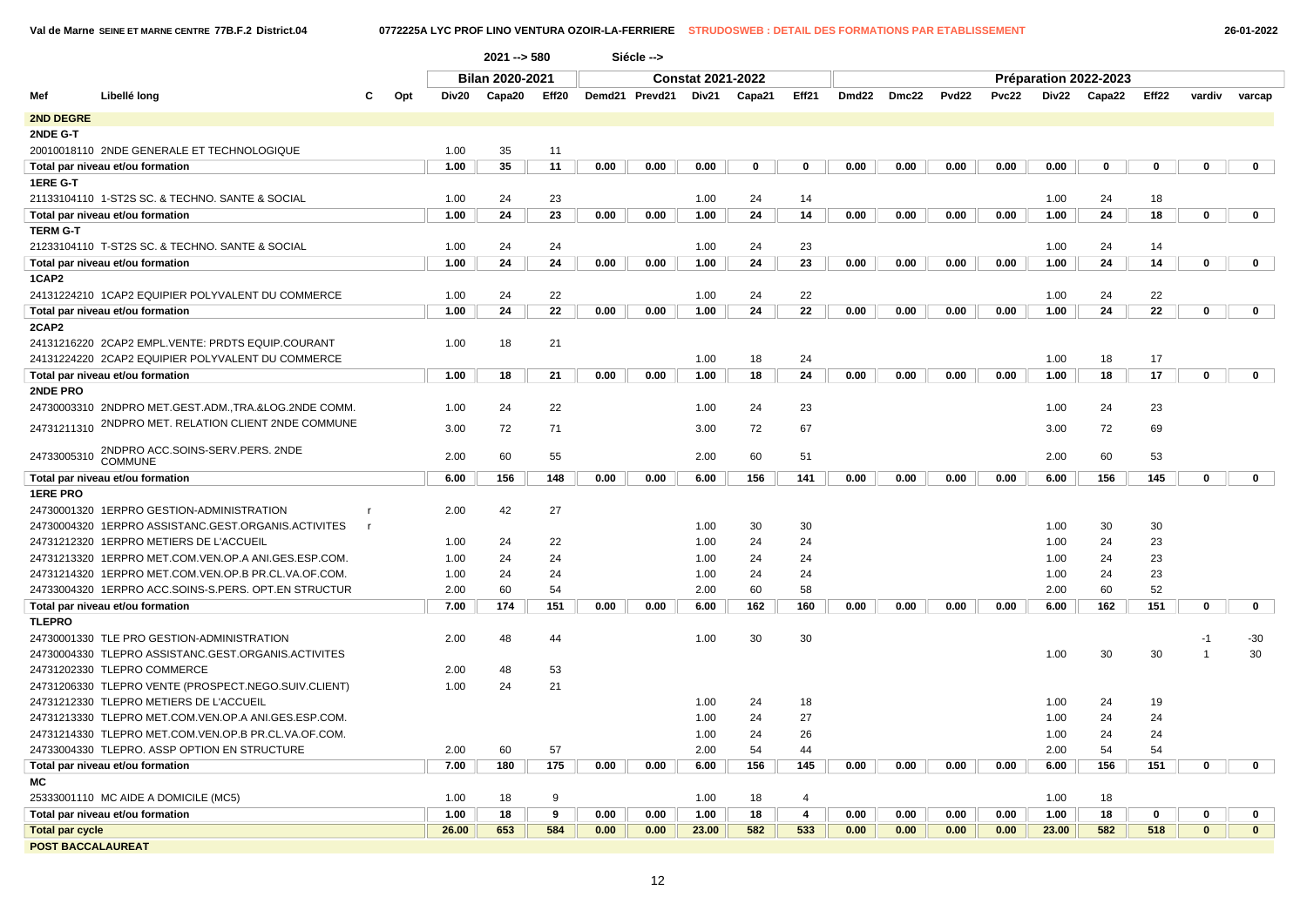|                            |                                                 |   |     |       | $2021 - 580$           |       |        | Siécle --> |                          |                 |                |       |       |       |              |       |                       |              |          |              |
|----------------------------|-------------------------------------------------|---|-----|-------|------------------------|-------|--------|------------|--------------------------|-----------------|----------------|-------|-------|-------|--------------|-------|-----------------------|--------------|----------|--------------|
|                            |                                                 |   |     |       | <b>Bilan 2020-2021</b> |       |        |            | <b>Constat 2021-2022</b> |                 |                |       |       |       |              |       | Préparation 2022-2023 |              |          |              |
| Mef                        | Libellé long                                    | C | Opt | Div20 | Capa20                 | Eff20 | Demd21 | Prevd21    | Div21                    | Capa21          | Eff21          | Dmd22 | Dmc22 | Pvd22 | <b>Pvc22</b> | Div22 | Capa22                | Eff22        | vardiv   | varcap       |
| 1BTS2                      |                                                 |   |     |       |                        |       |        |            |                          |                 |                |       |       |       |              |       |                       |              |          |              |
|                            | 31133204210 1BTS2 ECONOMIE SOCIALE ET FAMILIALE |   |     | 1.00  | 24                     | 27    |        |            | 1.00                     | 24              | 24             |       |       |       |              | 1.00  | 24                    |              |          |              |
|                            | Total par niveau et/ou formation                |   |     | 1.00  | 24                     | 27    | 0.00   | 0.00       | 1.00                     | 24              | 24             | 0.00  | 0.00  | 0.00  | 0.00         | 1.00  | 24                    | 0            | 0        | $\mathbf 0$  |
| 2BTS2                      |                                                 |   |     |       |                        |       |        |            |                          |                 |                |       |       |       |              |       |                       |              |          |              |
|                            | 31133204220 2BTS2 ECONOMIE SOCIALE FAMILIALE    |   |     | 1.00  | 24                     | 15    |        |            | 1.00                     | 24              | 18             |       |       |       |              | 1.00  | 24                    |              |          |              |
|                            | Total par niveau et/ou formation                |   |     | 1.00  | 24                     | 15    | 0.00   | 0.00       | 1.00                     | 24              | 18             | 0.00  | 0.00  | 0.00  | 0.00         | 1.00  | 24                    | 0            | 0        | $\mathbf 0$  |
| <b>Total par cycle</b>     |                                                 |   |     | 2.00  | 48                     | 42    | 0.00   | 0.00       | 2.00                     | 48              | 42             | 0.00  | 0.00  | 0.00  | 0.00         | 2.00  | 48                    | $\mathbf{0}$ | 0        | $\mathbf{0}$ |
| <b>INSERTION</b>           |                                                 |   |     |       |                        |       |        |            |                          |                 |                |       |       |       |              |       |                       |              |          |              |
| FCIL NIV-4                 |                                                 |   |     |       |                        |       |        |            |                          |                 |                |       |       |       |              |       |                       |              |          |              |
|                            | 74130001110 CLASSE PASSERELLE BTS SERVICES      |   |     | 1.00  | 30                     | 14    |        |            | 1.00                     | 30              | 3              |       |       |       |              | 1.00  | 30                    |              |          |              |
|                            | Total par niveau et/ou formation                |   |     | 1.00  | 30                     | 14    | 0.00   | 0.00       | 1.00                     | 30              | 3              | 0.00  | 0.00  | 0.00  | 0.00         | 1.00  | 30                    | 0            |          |              |
| <b>Total par cycle</b>     |                                                 |   |     | 1.00  | 30                     | 14    | 0.00   | 0.00       | 1.00                     | 30 <sup>°</sup> | $\mathbf{3}$   | 0.00  | 0.00  | 0.00  | 0.00         | 1.00  | 30                    | $\bf{0}$     | 0        | $\mathbf{0}$ |
|                            | <b>PREPARATIONS DIVERSES</b>                    |   |     |       |                        |       |        |            |                          |                 |                |       |       |       |              |       |                       |              |          |              |
| PDPREBAC1                  |                                                 |   |     |       |                        |       |        |            |                          |                 |                |       |       |       |              |       |                       |              |          |              |
|                            | 29333102110 AIDE SOIGNANT                       |   |     | 1.00  | 18                     | 17    |        |            | 1.00                     | 18              | 2              |       |       |       |              | 1.00  | 18                    |              |          |              |
|                            | Total par niveau et/ou formation                |   |     | 1.00  | 18                     | 17    | 0.00   | 0.00       | 1.00                     | 18              | $\overline{2}$ | 0.00  | 0.00  | 0.00  | 0.00         | 1.00  | 18                    | 0            | 0        |              |
| <b>Total par cycle</b>     |                                                 |   |     | 1.00  | 18                     | 17    | 0.00   | 0.00       | 1.00                     | 18              | $\overline{2}$ | 0.00  | 0.00  | 0.00  | 0.00         | 1.00  | 18                    | $\mathbf{0}$ | $\bf{0}$ | $\bf{0}$     |
| <b>Total Etablissement</b> |                                                 |   |     | 30.00 | 749                    | 657   | 0.00   | 0.00       | 27.00                    | 678             | 580            | 0.00  | 0.00  | 0.00  | 0.00         | 27.00 | 678                   | 518          | $\bf{0}$ |              |

r réorientation 2nd GT 18 places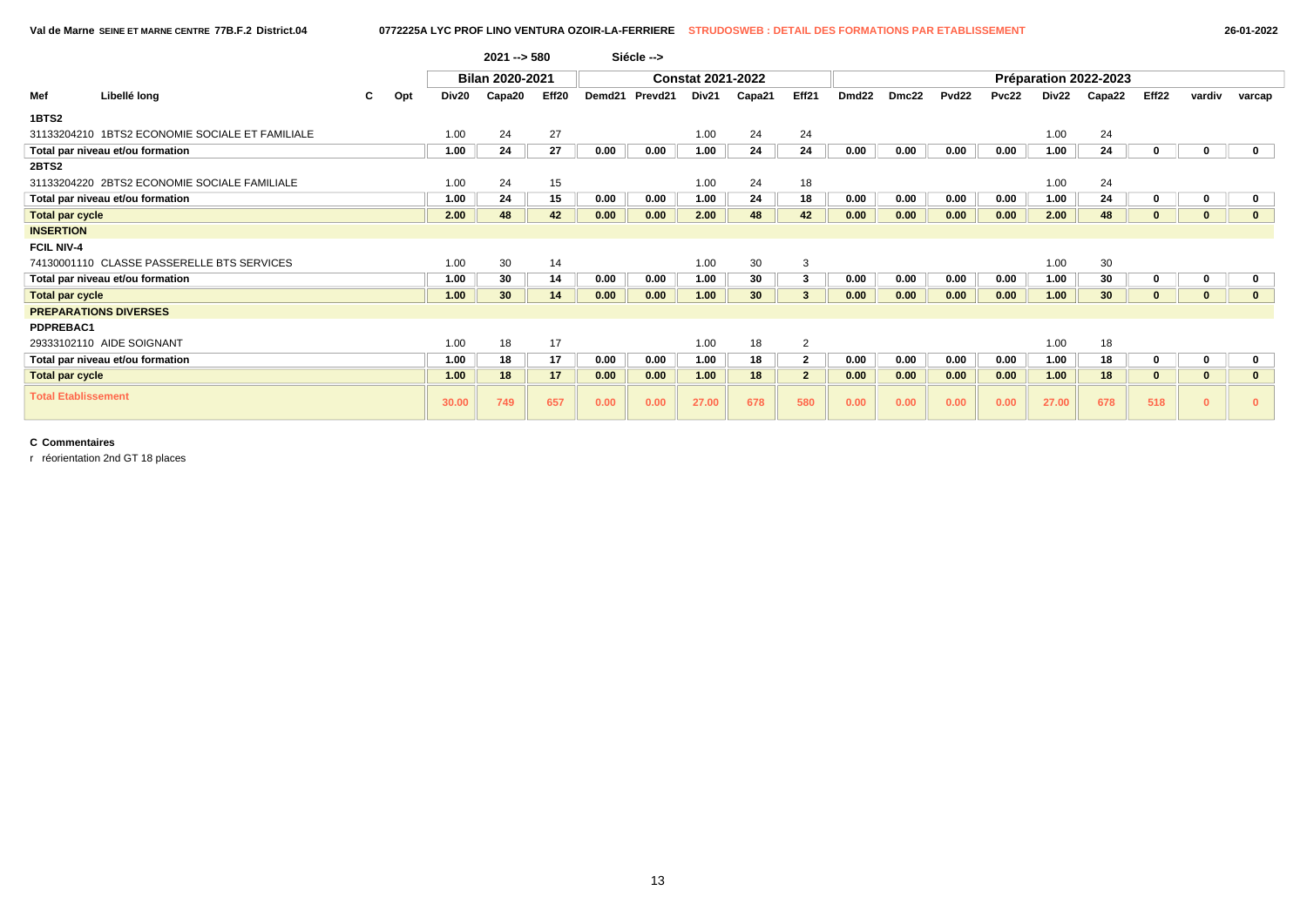**Val de Marne SEINE ET MARNE CENTRE 77B.F.2 District.04 0772243V LYC GT CAMILLE CLAUDEL PONTAULT-COMBAULT STRUDOSWEB : DETAIL DES FORMATIONS PAR ETABLISSEMENT 26-01-2022**

|                            |                                                     |   |     |       | 2021 -- > 1152         |       |      | Siécle -->     |                          |        |       |       |       |                   |       |       |                       |                   |              |              |
|----------------------------|-----------------------------------------------------|---|-----|-------|------------------------|-------|------|----------------|--------------------------|--------|-------|-------|-------|-------------------|-------|-------|-----------------------|-------------------|--------------|--------------|
|                            |                                                     |   |     |       | <b>Bilan 2020-2021</b> |       |      |                | <b>Constat 2021-2022</b> |        |       |       |       |                   |       |       | Préparation 2022-2023 |                   |              |              |
| Mef                        | Libellé long                                        | С | Opt | Div20 | Capa20                 | Eff20 |      | Demd21 Prevd21 | Div21                    | Capa21 | Eff21 | Dmd22 | Dmc22 | Pvd <sub>22</sub> | Pvc22 | Div22 | Capa22                | Eff <sub>22</sub> | vardiv       | varcap       |
| <b>2ND DEGRE</b>           |                                                     |   |     |       |                        |       |      |                |                          |        |       |       |       |                   |       |       |                       |                   |              |              |
| 2NDE G-T                   |                                                     |   |     |       |                        |       |      |                |                          |        |       |       |       |                   |       |       |                       |                   |              |              |
|                            | 20010018110 2NDE GENERALE ET TECHNOLOGIQUE          |   |     | 12.00 | 420                    | 404   |      |                | 12.00                    | 420    | 404   |       |       |                   |       | 12.00 | 420                   |                   |              |              |
|                            | Total par niveau et/ou formation                    |   |     | 12.00 | 420                    | 404   | 0.00 | 0.00           | 12.00                    | 420    | 404   | 0.00  | 0.00  | 0.00              | 0.00  | 12.00 | 420                   | 0                 | $\mathbf 0$  | $\mathbf 0$  |
| 1ERE G-T                   |                                                     |   |     |       |                        |       |      |                |                          |        |       |       |       |                   |       |       |                       |                   |              |              |
|                            | 20110019110 PREMIERE GENERALE                       |   |     | 8.00  | 256                    | 252   |      |                | 8.00                     | 280    | 269   |       |       |                   |       | 8.00  | 280                   | 269               |              |              |
|                            | 21120008110 1-STL SC.PHYS.CHIM. EN LABORATOIRE      |   |     | 0.50  | 12                     | 8     |      |                | 0.50                     | 12     | 13    |       |       |                   |       | 0.50  | 12                    | 11                |              |              |
|                            | 21120009110 1-STL BIOCHIMIE-BIOLOGIE-BIOTECHNOLOGIE |   |     | 0.50  | 12                     | 11    |      |                | 0.50                     | 12     | 12    |       |       |                   |       | 0.50  | 12                    | 12                |              |              |
|                            | 21131016110 1-STMG SC.& TECHNO, MANAGEMENT GESTION  |   |     | 2.00  | 70                     | 68    |      |                | 2.00                     | 70     | 71    |       |       |                   |       | 2.00  | 70                    | 70                |              |              |
|                            | Total par niveau et/ou formation                    |   |     | 11.00 | 350                    | 339   | 0.00 | 0.00           | 11.00                    | 374    | 365   | 0.00  | 0.00  | 0.00              | 0.00  | 11.00 | 374                   | 362               | $\mathbf 0$  | $\mathbf{0}$ |
| <b>TERM G-T</b>            |                                                     |   |     |       |                        |       |      |                |                          |        |       |       |       |                   |       |       |                       |                   |              |              |
|                            | 20210019110 TERMINALE GENERALE                      |   |     | 8.00  | 262                    | 255   |      |                | 8.00                     | 280    | 239   |       |       |                   |       | 8.00  | 280                   | 262               |              |              |
|                            | 21220008110 T-STL SC.PHYS.CHIM. EN LABORATOIRE      |   |     | 1.00  | 12                     | 13    |      |                | 0.50                     | 12     | 9     |       |       |                   |       | 0.50  | 14                    | 14                |              | 2            |
|                            | 21220009110 T-STL BIOCHIMIE-BIOLOGIE-BIOTECHNOLOGIE |   |     |       |                        |       |      |                | 0.50                     | 12     | 10    |       |       |                   |       | 0.50  | 11                    | 11                |              | $-1$         |
|                            | 21231017110 T-STMG GESTION ET FINANCE               |   |     | 0.60  | 20                     | 15    |      |                | 0.60                     | 20     | 24    |       |       |                   |       | 0.60  | 20                    | 20                |              |              |
|                            | 21231018110 T-STMG MERCATIQUE (MARKETING)           |   |     | 1.40  | 49                     | 54    |      |                | 1.40                     | 50     | 42    |       |       |                   |       | 1.40  | 50                    | 50                |              |              |
|                            | Total par niveau et/ou formation                    |   |     | 11.00 | 343                    | 337   | 0.00 | 0.00           | 11.00                    | 374    | 324   | 0.00  | 0.00  | 0.00              | 0.00  | 11.00 | 375                   | 357               | $\mathbf 0$  | 1            |
| <b>Total par cycle</b>     |                                                     |   |     | 34.00 | 1113                   | 1080  | 0.00 | 0.00           | 34.00                    | 1168   | 1093  | 0.00  | 0.00  | 0.00              | 0.00  | 34.00 | 1169                  | 719               | $\mathbf{0}$ | $\mathbf{1}$ |
| <b>POST BACCALAUREAT</b>   |                                                     |   |     |       |                        |       |      |                |                          |        |       |       |       |                   |       |       |                       |                   |              |              |
| 1BTS2                      |                                                     |   |     |       |                        |       |      |                |                          |        |       |       |       |                   |       |       |                       |                   |              |              |
|                            | 31131408210 1BTS2 COMPTABILITE ET GESTION           |   |     | 1.00  | 35                     | 31    |      |                | 1.00                     | 35     | 35    |       |       |                   |       | 1.00  | 35                    |                   |              |              |
|                            | Total par niveau et/ou formation                    |   |     | 1.00  | 35                     | 31    | 0.00 | 0.00           | 1.00                     | 35     | 35    | 0.00  | 0.00  | 0.00              | 0.00  | 1.00  | 35                    | 0                 | 0            | $\mathbf{0}$ |
| <b>2BTS2</b>               |                                                     |   |     |       |                        |       |      |                |                          |        |       |       |       |                   |       |       |                       |                   |              |              |
|                            | 31131408220 2BTS2 COMPTABILITE ET GESTION           |   |     | 1.00  | 35                     | 32    |      |                | 1.00                     | 30     | 24    |       |       |                   |       | 1.00  | 30                    |                   |              |              |
|                            | Total par niveau et/ou formation                    |   |     | 1.00  | 35                     | 32    | 0.00 | 0.00           | 1.00                     | 30     | 24    | 0.00  | 0.00  | 0.00              | 0.00  | 1.00  | 30                    | 0                 | $\mathbf 0$  | $\mathbf{0}$ |
| <b>Total par cycle</b>     |                                                     |   |     | 2.00  | 70                     | 63    | 0.00 | 0.00           | 2.00                     | 65     | 59    | 0.00  | 0.00  | 0.00              | 0.00  | 2.00  | 65                    | $\bf{0}$          | $\mathbf{0}$ | $\mathbf{0}$ |
| <b>Total Etablissement</b> |                                                     |   |     | 36.00 | 1183                   | 1143  | 0.00 | 0.00           | 36.00                    | 1233   | 1152  | 0.00  | 0.00  | 0.00              | 0.00  | 36.00 | 1234                  | 719               | $\Omega$     |              |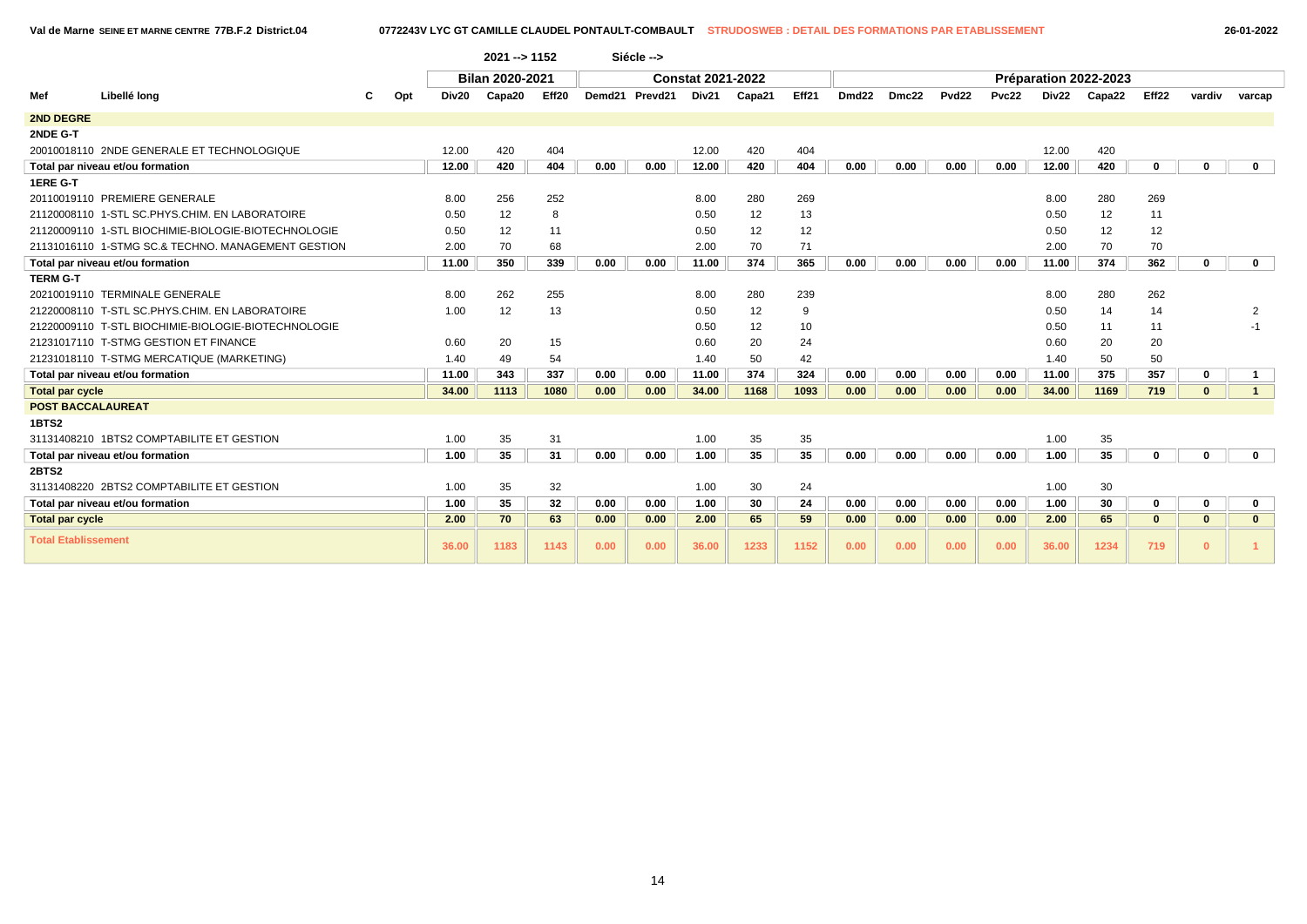|                            |                                                     |     |       | 2021 -- > 1481  |       |      | Siécle -->     |                          |        |       |       |       |                   |       |       |                       |              |                |              |
|----------------------------|-----------------------------------------------------|-----|-------|-----------------|-------|------|----------------|--------------------------|--------|-------|-------|-------|-------------------|-------|-------|-----------------------|--------------|----------------|--------------|
|                            |                                                     |     |       | Bilan 2020-2021 |       |      |                | <b>Constat 2021-2022</b> |        |       |       |       |                   |       |       | Préparation 2022-2023 |              |                |              |
| Mef                        | Libellé long                                        | Opt | Div20 | Capa20          | Eff20 |      | Demd21 Prevd21 | Div21                    | Capa21 | Eff21 | Dmd22 | Dmc22 | Pvd <sub>22</sub> | Pvc22 | Div22 | Capa22                | Eff22        | vardiv         | varcap       |
| <b>2ND DEGRE</b>           |                                                     |     |       |                 |       |      |                |                          |        |       |       |       |                   |       |       |                       |              |                |              |
| 2NDE G-T                   |                                                     |     |       |                 |       |      |                |                          |        |       |       |       |                   |       |       |                       |              |                |              |
|                            | 20010018110 2NDE GENERALE ET TECHNOLOGIQUE          |     | 13.00 | 455             | 451   |      |                | 13.00                    | 455    | 455   |       |       |                   |       | 14.00 | 490                   |              |                | 35           |
|                            | Total par niveau et/ou formation                    |     | 13.00 | 455             | 451   | 0.00 | 0.00           | 13.00                    | 455    | 455   | 0.00  | 0.00  | 0.00              | 0.00  | 14.00 | 490                   | $\mathbf 0$  | $\mathbf{1}$   | 35           |
| 1ERE G-T                   |                                                     |     |       |                 |       |      |                |                          |        |       |       |       |                   |       |       |                       |              |                |              |
|                            | 20110019110 PREMIERE GENERALE                       |     | 8.00  | 273             | 277   |      |                | 9.00                     | 315    | 286   |       |       |                   |       | 9.00  | 315                   | 295          |                |              |
|                            | 21131016110 1-STMG SC.& TECHNO, MANAGEMENT GESTION  |     | 3.00  | 105             | 105   |      |                | 3.00                     | 105    | 105   |       |       |                   |       | 3.00  | 105                   | 105          |                |              |
|                            | 21133104110 1-ST2S SC, & TECHNO, SANTE & SOCIAL     |     | 1.00  | 35              | 34    |      |                | 1.00                     | 35     | 35    |       |       |                   |       | 1.00  | 35                    | 35           |                |              |
|                            | Total par niveau et/ou formation                    |     | 12.00 | 413             | 416   | 0.00 | 0.00           | 13.00                    | 455    | 426   | 0.00  | 0.00  | 0.00              | 0.00  | 13.00 | 455                   | 435          | $\bf{0}$       | $\mathbf{0}$ |
| <b>TERM G-T</b>            |                                                     |     |       |                 |       |      |                |                          |        |       |       |       |                   |       |       |                       |              |                |              |
|                            | 20210019110 TERMINALE GENERALE                      |     | 9.00  | 295             | 277   |      |                | 9.00                     | 315    | 270   |       |       |                   |       | 9.00  | 315                   | 280          |                |              |
|                            | 21231017110 T-STMG GESTION ET FINANCE               |     | 0.95  | 32              | 30    |      |                | 1.00                     | 35     | 34    |       |       |                   |       | 1.00  | 35                    | 32           |                |              |
|                            | 21231018110 T-STMG MERCATIQUE (MARKETING)           |     | 1.05  | 38              | 35    |      |                | 1.00                     | 35     | 35    |       |       |                   |       | 1.00  | 35                    | 35           |                |              |
| 21231019110                | T-STMG RESSOUR. HUMAINES &<br><b>COMMUNICATION</b>  |     | 1.00  | 34              | 35    |      |                | 1.00                     | 35     | 35    |       |       |                   |       | 1.00  | 35                    | 35           |                |              |
|                            | 21233104110 T-ST2S SC, & TECHNO, SANTE & SOCIAL     |     | 1.00  | 35              | 34    |      |                | 1.00                     | 35     | 32    |       |       |                   |       | 1.00  | 35                    | 34           |                |              |
|                            | Total par niveau et/ou formation                    |     | 13.00 | 434             | 411   | 0.00 | 0.00           | 13.00                    | 455    | 406   | 0.00  | 0.00  | 0.00              | 0.00  | 13.00 | 455                   | 416          | $\mathbf 0$    | $\mathbf 0$  |
| <b>Total par cycle</b>     |                                                     |     | 38.00 | 1302            | 1278  | 0.00 | 0.00           | 39.00                    | 1365   | 1287  | 0.00  | 0.00  | 0.00              | 0.00  | 40.00 | 1400                  | 851          | $\overline{1}$ | 35           |
| <b>POST BACCALAUREAT</b>   |                                                     |     |       |                 |       |      |                |                          |        |       |       |       |                   |       |       |                       |              |                |              |
| 1BTS2                      |                                                     |     |       |                 |       |      |                |                          |        |       |       |       |                   |       |       |                       |              |                |              |
|                            | 31131212210 1BTS2 NEGO. ET DIGITAL. RELATION CLIENT |     | 1.00  | 35              | 34    |      |                | 1.00                     | 35     | 36    |       |       |                   |       | 1.00  | 35                    |              |                |              |
|                            | 31131310210 1BTS2 BANQUE CONSEIL.CLIENT.PARTICULIER |     | 1.00  | 35              | 37    |      |                | 1.00                     | 35     | 37    |       |       |                   |       | 1.00  | 35                    |              |                |              |
|                            | 31132409210 1BTS2 SUPPORT A L'ACTION MANAGERIALE    |     | 1.00  | 35              | 38    |      |                | 1.00                     | 35     | 36    |       |       |                   |       | 1.00  | 35                    |              |                |              |
|                            | Total par niveau et/ou formation                    |     | 3.00  | 105             | 109   | 0.00 | 0.00           | 3.00                     | 105    | 109   | 0.00  | 0.00  | 0.00              | 0.00  | 3.00  | 105                   | $\bf{0}$     | $\Omega$       | $\mathbf{0}$ |
| 2BTS2                      |                                                     |     |       |                 |       |      |                |                          |        |       |       |       |                   |       |       |                       |              |                |              |
|                            | 31131212220 2BTS2 NEGO. ET DIGITAL. RELATION CLIENT |     | 1.00  | 35              | 23    |      |                | 1.00                     | 35     | 28    |       |       |                   |       | 1.00  | 35                    |              |                |              |
|                            | 31131310220 2BTS2 BANQUE CONSEIL.CLIENT.PARTICULIER |     | 1.00  | 35              | 28    |      |                | 1.00                     | 35     | 32    |       |       |                   |       | 1.00  | 35                    |              |                |              |
|                            | 31132409220 2BTS2 SUPPORT A L'ACTION MANAGERIALE    |     | 1.00  | 30              | 21    |      |                | 1.00                     | 30     | 25    |       |       |                   |       | 1.00  | 30                    |              |                |              |
|                            | Total par niveau et/ou formation                    |     | 3.00  | 100             | 72    | 0.00 | 0.00           | 3.00                     | 100    | 85    | 0.00  | 0.00  | 0.00              | 0.00  | 3.00  | 100                   | 0            | 0              | $\mathbf 0$  |
| <b>Total par cycle</b>     |                                                     |     | 6.00  | 205             | 181   | 0.00 | 0.00           | 6.00                     | 205    | 194   | 0.00  | 0.00  | 0.00              | 0.00  | 6.00  | 205                   | $\mathbf{0}$ | $\mathbf{0}$   | $\mathbf{0}$ |
| <b>Total Etablissement</b> |                                                     |     | 44.00 | 1507            | 1459  | 0.00 | 0.00           | 45.00                    | 1570   | 1481  | 0.00  | 0.00  | 0.00              | 0.00  | 46.00 | 1605                  | 851          |                | 35           |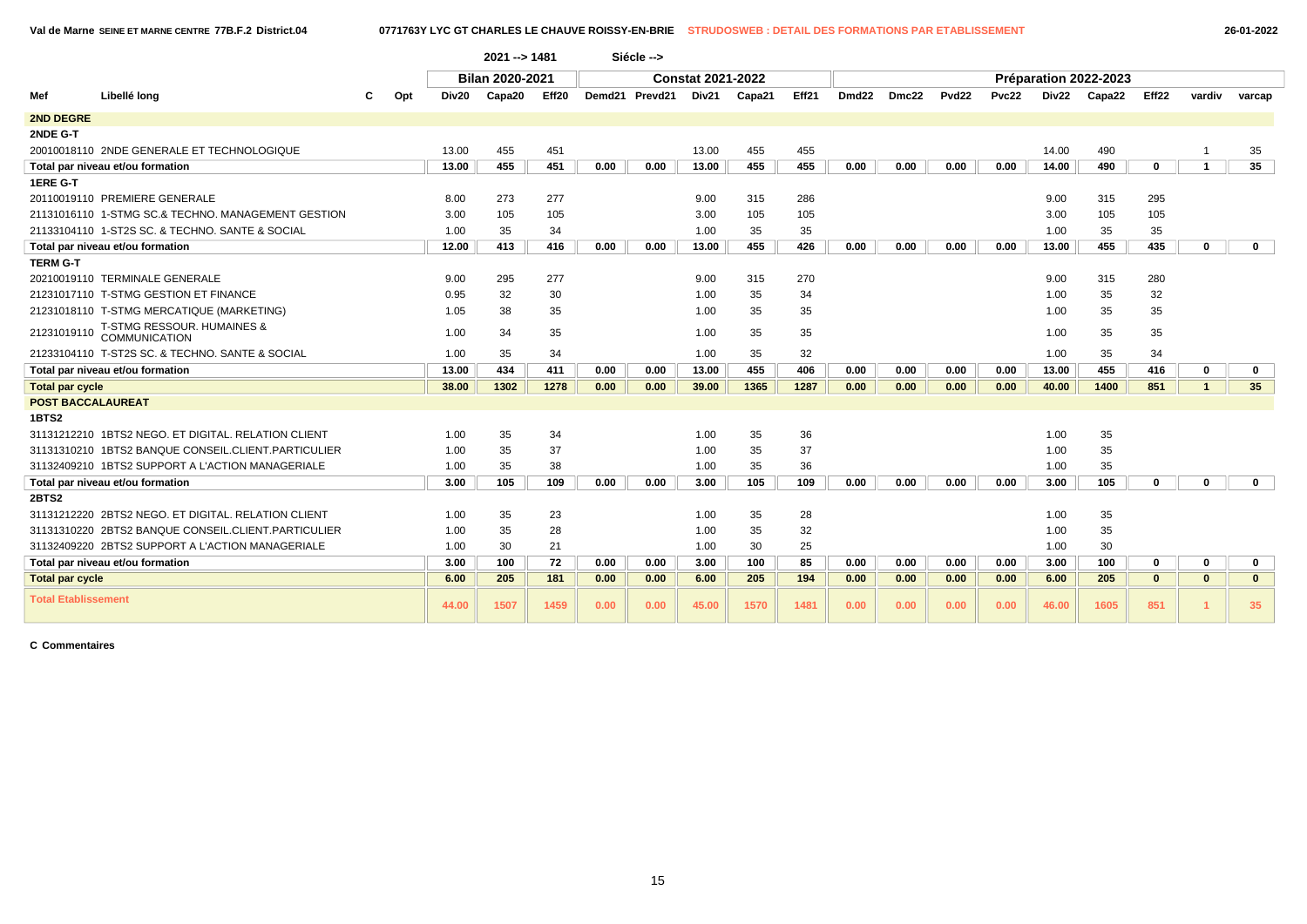|                            |                                                       |     |       | $2021 - 943$           |       |      | Siécle -->     |                          |        |                |                   |       |                   |       |       |                       |                |                |              |  |
|----------------------------|-------------------------------------------------------|-----|-------|------------------------|-------|------|----------------|--------------------------|--------|----------------|-------------------|-------|-------------------|-------|-------|-----------------------|----------------|----------------|--------------|--|
|                            |                                                       |     |       | <b>Bilan 2020-2021</b> |       |      |                | <b>Constat 2021-2022</b> |        |                |                   |       |                   |       |       | Préparation 2022-2023 |                |                |              |  |
| Mef                        | Libellé long                                          | Opt | Div20 | Capa20                 | Eff20 |      | Demd21 Prevd21 | Div21                    | Capa21 | Eff21          | Dmd <sub>22</sub> | Dmc22 | Pvd <sub>22</sub> | Pvc22 |       | Div22 Capa22          | Eff22          | vardiv         | varcap       |  |
| <b>2ND DEGRE</b>           |                                                       |     |       |                        |       |      |                |                          |        |                |                   |       |                   |       |       |                       |                |                |              |  |
| 2NDE G-T                   |                                                       |     |       |                        |       |      |                |                          |        |                |                   |       |                   |       |       |                       |                |                |              |  |
|                            | 20010018110 2NDE GENERALE ET TECHNOLOGIQUE            |     | 8.00  | 280                    | 268   |      |                | 8.00                     | 280    | 286            |                   |       |                   |       | 9.00  | 315                   |                | $\overline{1}$ | 35           |  |
|                            | Total par niveau et/ou formation                      |     | 8.00  | 280                    | 268   | 0.00 | 0.00           | 8.00                     | 280    | 286            | 0.00              | 0.00  | 0.00              | 0.00  | 9.00  | 315                   | $\mathbf 0$    | $\overline{1}$ | 35           |  |
| <b>1ERE G-T</b>            |                                                       |     |       |                        |       |      |                |                          |        |                |                   |       |                   |       |       |                       |                |                |              |  |
|                            | 20110019110 PREMIERE GENERALE                         |     | 5.00  | 162                    | 166   |      |                | 5.00                     | 175    | 170            |                   |       |                   |       | 5.00  | 175                   | 175            |                |              |  |
|                            | 21120009110  1-STL  BIOCHIMIE-BIOLOGIE-BIOTECHNOLOGIE |     | 1.00  | 18                     | 15    |      |                | 1.00                     | 18     | 11             |                   |       |                   |       | 1.00  | 18                    | 14             |                |              |  |
|                            | 21131016110 1-STMG SC.& TECHNO. MANAGEMENT GESTION    |     | 1.00  | 35                     | 35    |      |                | 1.00                     | 35     | 35             |                   |       |                   |       | 1.00  | 35                    | 35             |                |              |  |
|                            |                                                       |     | 1.00  | 35                     | 25    |      |                | 1.00                     | 35     | 27             |                   |       |                   |       | 1.00  | 35                    | 28             |                |              |  |
|                            | Total par niveau et/ou formation                      |     | 8.00  | 250                    | 241   | 0.00 | 0.00           | 8.00                     | 263    | 243            | 0.00              | 0.00  | 0.00              | 0.00  | 8.00  | 263                   | 252            | $\mathbf{0}$   | $\mathbf 0$  |  |
| <b>TERM G-T</b>            |                                                       |     |       |                        |       |      |                |                          |        |                |                   |       |                   |       |       |                       |                |                |              |  |
|                            | 20210019110 TERMINALE GENERALE                        |     | 6.00  | 178                    | 165   |      |                | 5.00                     | 175    | 166            |                   |       |                   |       | 5.00  | 175                   | 168            |                |              |  |
|                            | 21220009110 T-STL BIOCHIMIE-BIOLOGIE-BIOTECHNOLOGIE   |     | 1.00  | 5                      | 6     |      |                | 1.00                     | 18     | 14             |                   |       |                   |       | 1.00  | 18                    | 11             |                |              |  |
|                            | 21231017110 T-STMG GESTION ET FINANCE                 |     | 0.35  | 12                     | 12    |      |                | 0.35                     | 12     | $\overline{7}$ |                   |       |                   |       | 0.40  | 12                    | 10             | 0.05           |              |  |
|                            | 21231018110 T-STMG MERCATIQUE (MARKETING)             |     | 0.65  | 23                     | 18    |      |                | 0.65                     | 23     | 28             |                   |       |                   |       | 0.60  | 23                    | 24             | $-0.05$        |              |  |
|                            | 21233104110 T-ST2S SC. & TECHNO. SANTE & SOCIAL       |     | 1.00  | 28                     | 27    |      |                | 1.00                     | 30     | 25             |                   |       |                   |       | 1.00  | 30                    | 27             |                |              |  |
|                            | Total par niveau et/ou formation                      |     | 9.00  | 246                    | 228   | 0.00 | 0.00           | 8.00                     | 258    | 240            | 0.00              | 0.00  | 0.00              | 0.00  | 8.00  | 258                   | 240            | $\mathbf 0$    | $\mathbf 0$  |  |
| <b>2NDE PRO</b>            |                                                       |     |       |                        |       |      |                |                          |        |                |                   |       |                   |       |       |                       |                |                |              |  |
|                            | 24731211310 2NDPRO MET. RELATION CLIENT 2NDE COMMUNE  |     | 3.00  | 66                     | 62    |      |                | 3.00                     | 66     | 57             |                   |       |                   |       | 3.00  | 66                    | 60             |                |              |  |
|                            | Total par niveau et/ou formation                      |     | 3.00  | 66                     | 62    | 0.00 | 0.00           | 3.00                     | 66     | 57             | 0.00              | 0.00  | 0.00              | 0.00  | 3.00  | 66                    | 60             | $\mathbf 0$    | $\mathbf 0$  |  |
| <b>1ERE PRO</b>            |                                                       |     |       |                        |       |      |                |                          |        |                |                   |       |                   |       |       |                       |                |                |              |  |
|                            | 24731212320 1ERPRO METIERS DE L'ACCUEIL               |     | 1.00  | 18                     | 10    |      |                | 1.00                     | 18     | 8              |                   |       |                   |       | 1.00  | 18                    | 9              |                |              |  |
|                            | 24731213320 1ERPRO MET.COM.VEN.OP.A ANI.GES.ESP.COM.  |     | 1.00  | 30                     | 34    |      |                | 1.00                     | 30     | 30             |                   |       |                   |       | 1.00  | 30                    | 30             |                |              |  |
|                            | 24731214320 1ERPRO MET.COM.VEN.OP.B PR.CL.VA.OF.COM.  |     | 1.00  | 24                     | 23    |      |                | 1.00                     | 24     | 22             |                   |       |                   |       | 1.00  | 24                    | 21             |                |              |  |
|                            | Total par niveau et/ou formation                      |     | 3.00  | 72                     | 67    | 0.00 | 0.00           | 3.00                     | 72     | 60             | 0.00              | 0.00  | 0.00              | 0.00  | 3.00  | 72                    | 60             | $\mathbf 0$    | $\mathbf{0}$ |  |
| <b>TLEPRO</b>              |                                                       |     |       |                        |       |      |                |                          |        |                |                   |       |                   |       |       |                       |                |                |              |  |
|                            | 24730001330 TLE PRO GESTION-ADMINISTRATION            |     | 1.00  | 18                     | 11    |      |                |                          |        |                |                   |       |                   |       |       |                       |                |                |              |  |
|                            | 24731202330 TLEPRO COMMERCE                           |     | 1.00  | 30                     | 33    |      |                |                          |        |                |                   |       |                   |       |       |                       |                |                |              |  |
|                            | 24731210330 TLEPRO ACCUEIL -RELATION CLIENTS USAGERS  |     | 1.00  | 18                     | 12    |      |                |                          |        |                |                   |       |                   |       |       |                       |                |                |              |  |
|                            | 24731212330 TLEPRO METIERS DE L'ACCUEIL               |     |       |                        |       |      |                | 1.00                     | 15     | $\overline{7}$ |                   |       |                   |       | 1.00  | 15                    | $\overline{7}$ |                |              |  |
|                            | 24731213330 TLEPRO MET.COM.VEN.OP.A ANI.GES.ESP.COM.  |     |       |                        |       |      |                | 1.00                     | 30     | 32             |                   |       |                   |       | 1.00  | 30                    | 29             |                |              |  |
|                            | 24731214330 TLEPRO MET.COM.VEN.OP.B PR.CL.VA.OF.COM.  |     |       |                        |       |      |                | 1.00                     | 24     | 18             |                   |       |                   |       | 1.00  | 24                    | 18             |                |              |  |
|                            | Total par niveau et/ou formation                      |     | 3.00  | 66                     | 56    | 0.00 | 0.00           | 3.00                     | 69     | 57             | 0.00              | 0.00  | 0.00              | 0.00  | 3.00  | 69                    | 54             | $\mathbf 0$    | $\mathbf 0$  |  |
| <b>Total par cycle</b>     |                                                       |     | 34.00 | 980                    | 922   | 0.00 | 0.00           | 33.00                    | 1008   | 943            | 0.00              | 0.00  | 0.00              | 0.00  | 34.00 | 1043                  | 666            | $\overline{1}$ | 35           |  |
| <b>Total Etablissement</b> |                                                       |     | 34.00 | 980                    | 922   | 0.00 | 0.00           | 33.00                    | 1008   | 943            | 0.00              | 0.00  | 0.00              | 0.00  | 34.00 | 1043                  | 666            |                | 35           |  |

Т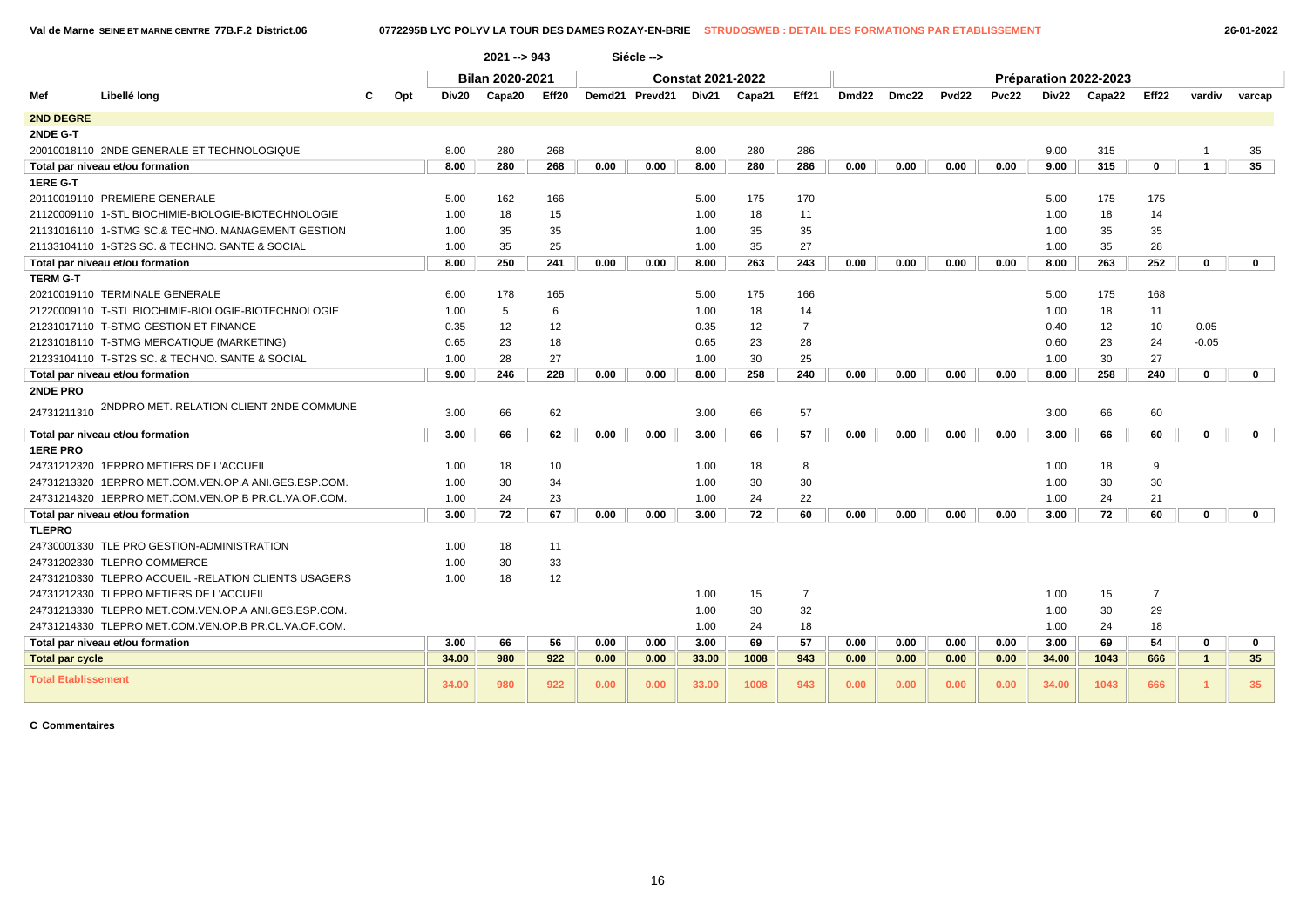## **Val de Marne SEINE ET MARNE NORD 77B.F.2 District.05 0772688D LYC POLYV EMILIE DU CHATELET SERRIS STRUDOSWEB : DETAIL DES FORMATIONS PAR ETABLISSEMENT 26-01-2022**

|                          |                                                         |     |       | 2021 -- > 1276         |       |      | Siécle -->     |                          |        |       |       |       |                   |              |       |                       |             |              |                 |
|--------------------------|---------------------------------------------------------|-----|-------|------------------------|-------|------|----------------|--------------------------|--------|-------|-------|-------|-------------------|--------------|-------|-----------------------|-------------|--------------|-----------------|
|                          |                                                         |     |       | <b>Bilan 2020-2021</b> |       |      |                | <b>Constat 2021-2022</b> |        |       |       |       |                   |              |       | Préparation 2022-2023 |             |              |                 |
| Mef                      | Libellé long                                            | Opt | Div20 | Capa20                 | Eff20 |      | Demd21 Prevd21 | Div21                    | Capa21 | Eff21 | Dmd22 | Dmc22 | Pvd <sub>22</sub> | <b>Pvc22</b> | Div22 | Capa22                | Eff22       | vardiv       | varcap          |
| 2ND DEGRE                |                                                         |     |       |                        |       |      |                |                          |        |       |       |       |                   |              |       |                       |             |              |                 |
| 2NDE G-T                 |                                                         |     |       |                        |       |      |                |                          |        |       |       |       |                   |              |       |                       |             |              |                 |
|                          | 20010018110 2NDE GENERALE ET TECHNOLOGIQUE              |     | 12.00 | 420                    | 405   |      |                | 12.00                    | 420    | 392   |       |       |                   |              | 12.00 | 420                   |             |              |                 |
|                          | 21033402110 2-STHR SC.&TEC. HOTELLER.RESTAURAT.         |     | 1.00  | 24                     | 22    |      |                | 1.00                     | 24     | 18    |       |       |                   |              | 1.00  | 24                    |             |              |                 |
|                          | Total par niveau et/ou formation                        |     | 13.00 | 444                    | 427   | 0.00 | 0.00           | 13.00                    | 444    | 410   | 0.00  | 0.00  | 0.00              | 0.00         | 13.00 | 444                   | 0           | $\Omega$     | $\mathbf{0}$    |
| 1ERE G-T                 |                                                         |     |       |                        |       |      |                |                          |        |       |       |       |                   |              |       |                       |             |              |                 |
|                          | 20110019110 PREMIERE GENERALE                           |     | 9.00  | 291                    | 291   |      |                | 10.00                    | 350    | 343   |       |       |                   |              | 10.00 | 350                   | 329         |              |                 |
|                          | 21133402110 1-STHR SC.&TEC. HOTELLER.RESTAURAT.         |     | 1.00  | 24                     | 23    |      |                | 1.00                     | 24     | 23    |       |       |                   |              | 1.00  | 24                    | 24          |              |                 |
|                          | Total par niveau et/ou formation                        |     | 10.00 | 315                    | 314   | 0.00 | 0.00           | 11.00                    | 374    | 366   | 0.00  | 0.00  | 0.00              | 0.00         | 11.00 | 374                   | 353         | 0            | $\mathbf 0$     |
| <b>TERM G-T</b>          |                                                         |     |       |                        |       |      |                |                          |        |       |       |       |                   |              |       |                       |             |              |                 |
|                          | 20210019110 TERMINALE GENERALE                          |     | 8.00  | 265                    | 267   |      |                | 9.00                     | 315    | 285   |       |       |                   |              | 10.00 | 350                   | 342         | $\mathbf{1}$ | 35              |
|                          | 21233402110 T-STHR SC.&TEC. HOTELLER.RESTAURAT.         |     | 1.00  | 20                     | 24    |      |                | 1.00                     | 24     | 21    |       |       |                   |              | 1.00  | 24                    | 23          |              |                 |
|                          | Total par niveau et/ou formation                        |     | 9.00  | 285                    | 291   | 0.00 | 0.00           | 10.00                    | 339    | 306   | 0.00  | 0.00  | 0.00              | 0.00         | 11.00 | 374                   | 365         | 1            | 35              |
| 1CAP2                    |                                                         |     |       |                        |       |      |                |                          |        |       |       |       |                   |              |       |                       |             |              |                 |
|                          | 24122139210 1CAP2 CUISINE                               |     | 1.00  | 12                     | 11    |      |                | 1.00                     | 12     | 12    |       |       |                   |              | 1.00  | 12                    | 11          |              |                 |
|                          | 24122141210 1CAP2 PATISSIER                             |     | 0.50  | 12                     | 8     |      |                | 0.50                     | 12     | 11    |       |       |                   |              | 0.50  | 12                    | 10          |              |                 |
| 24133412210              | 1CAP2<br>COMMER.SERV.HOTEL-CAFE-RESTAURANT              |     | 0.50  | 12                     | 10    |      |                | 0.50                     | 12     | 12    |       |       |                   |              | 0.50  | 12                    | 11          |              |                 |
|                          | Total par niveau et/ou formation                        |     | 2.00  | 36                     | 29    | 0.00 | 0.00           | 2.00                     | 36     | 35    | 0.00  | 0.00  | 0.00              | 0.00         | 2.00  | 36                    | 32          | 0            | $\mathbf{0}$    |
| 2CAP2                    |                                                         |     |       |                        |       |      |                |                          |        |       |       |       |                   |              |       |                       |             |              |                 |
|                          | 24122139220 2CAP2 CUISINE                               |     |       |                        |       |      |                | 1.00                     | 12     | 10    |       |       |                   |              | 1.00  | 12                    | 11          |              |                 |
|                          | 24122141220 2CAP2 PATISSIER                             |     | 0.50  | 12                     | 12    |      |                | 0.50                     | 12     | 11    |       |       |                   |              | 0.50  | 12                    | 12          |              |                 |
| 24133412220 2CAP2        | COMMER.SERV.HOTEL-CAFE-RESTAURANT                       |     | 0.50  | 12                     | 6     |      |                | 0.50                     | 12     | 10    |       |       |                   |              | 0.50  | 12                    | 12          |              |                 |
|                          | Total par niveau et/ou formation                        |     | 1.00  | 24                     | 18    | 0.00 | 0.00           | 2.00                     | 36     | 31    | 0.00  | 0.00  | 0.00              | 0.00         | 2.00  | 36                    | 35          | 0            | $\mathbf{0}$    |
| 2NDE PRO                 |                                                         |     |       |                        |       |      |                |                          |        |       |       |       |                   |              |       |                       |             |              |                 |
|                          | 24733404310 2NDPRO MET.HOTEL.-RESTAUR. 2NDE COMMUNE     |     | 1.00  | 24                     | 18    |      |                | 1.00                     | 24     | 21    |       |       |                   |              | 1.00  | 24                    |             |              |                 |
|                          | Total par niveau et/ou formation                        |     | 1.00  | 24                     | 18    | 0.00 | 0.00           | 1.00                     | 24     | 21    | 0.00  | 0.00  | 0.00              | 0.00         | 1.00  | 24                    | $\mathbf 0$ | 0            | $\mathbf{0}$    |
| <b>1ERE PRO</b>          |                                                         |     |       |                        |       |      |                |                          |        |       |       |       |                   |              |       |                       |             |              |                 |
|                          | 24722106320 1ERPRO CUISINE                              |     | 0.50  | 12                     | 12    |      |                | 0.50                     | 12     | 12    |       |       |                   |              | 0.50  | 12                    | 12          |              |                 |
| 24733403320              | 1ERPRO COMMERC. SERVICES EN<br><b>RESTAURATION</b>      |     | 0.50  | 12                     | 13    |      |                | 0.50                     | 12     | 11    |       |       |                   |              | 0.50  | 12                    | 12          |              |                 |
|                          | Total par niveau et/ou formation                        |     | 1.00  | 24                     | 25    | 0.00 | 0.00           | 1.00                     | 24     | 23    | 0.00  | 0.00  | 0.00              | 0.00         | 1.00  | 24                    | 24          | 0            | $\mathbf{0}$    |
| <b>TLEPRO</b>            |                                                         |     |       |                        |       |      |                |                          |        |       |       |       |                   |              |       |                       |             |              |                 |
|                          | 24722106330 TLEPRO CUISINE                              |     | 0.50  | 12                     | 12    |      |                | 0.50                     | 12     | 12    |       |       |                   |              | 0.50  | 12                    | 12          |              |                 |
|                          | 24733403330 TLEPRO COMMERC. SERVICES EN<br>RESTAURATION |     | 0.50  | 12                     | 10    |      |                | 0.50                     | 12     | 11    |       |       |                   |              | 0.50  | 12                    | 9           |              |                 |
|                          | Total par niveau et/ou formation                        |     | 1.00  | 24                     | 22    | 0.00 | 0.00           | 1.00                     | 24     | 23    | 0.00  | 0.00  | 0.00              | 0.00         | 1.00  | 24                    | 21          | 0            | $\mathbf 0$     |
| <b>Total par cycle</b>   |                                                         |     | 38.00 | 1176                   | 1144  | 0.00 | 0.00           | 41.00                    | 1301   | 1215  | 0.00  | 0.00  | 0.00              | 0.00         | 42.00 | 1336                  | 830         | $\mathbf{1}$ | 35 <sub>5</sub> |
| <b>POST BACCALAUREAT</b> |                                                         |     |       |                        |       |      |                |                          |        |       |       |       |                   |              |       |                       |             |              |                 |
| 1BTS2                    |                                                         |     |       |                        |       |      |                |                          |        |       |       |       |                   |              |       |                       |             |              |                 |
|                          | 31133422210 1BTS2 MANAGEMENT HOTEL.-REST. 1E AN.COM     |     | 2.00  | 48                     | 20    |      |                | 1.00                     | 24     | 30    |       |       |                   |              | 1.00  | 24                    |             |              |                 |
|                          | Total par niveau et/ou formation                        |     | 2.00  | 48                     | 20    | 0.00 | 0.00           | 1.00                     | 24     | 30    | 0.00  | 0.00  | 0.00              | 0.00         | 1.00  | 24                    | 0           | 0            | $\mathbf 0$     |
| <b>2BTS2</b>             |                                                         |     |       |                        |       |      |                |                          |        |       |       |       |                   |              |       |                       |             |              |                 |
|                          | 31133424220 2BTS2 MANAG. HOTEL.REST. OPT.B PR.CULIN     |     | 1.00  | 12                     | 12    |      |                | 1.00                     | 12     | 5     |       |       |                   |              | 1.00  | 12                    |             |              |                 |
|                          | 31133425220 2BTS2 MANAG. HOTEL.REST. OPT.C HEBERG.      |     | 1.00  | 12                     | 6     |      |                | 1.00                     | 24     | 11    |       |       |                   |              | 1.00  | 15                    |             |              | -9              |
|                          | Total par niveau et/ou formation                        |     | 2.00  | 24                     | 18    | 0.00 | 0.00           | 2.00                     | 36     | 16    | 0.00  | 0.00  | 0.00              | 0.00         | 2.00  | 27                    | 0           | 0            | -9              |
| <b>CL.M.NIV</b>          |                                                         |     |       |                        |       |      |                |                          |        |       |       |       |                   |              |       |                       |             |              |                 |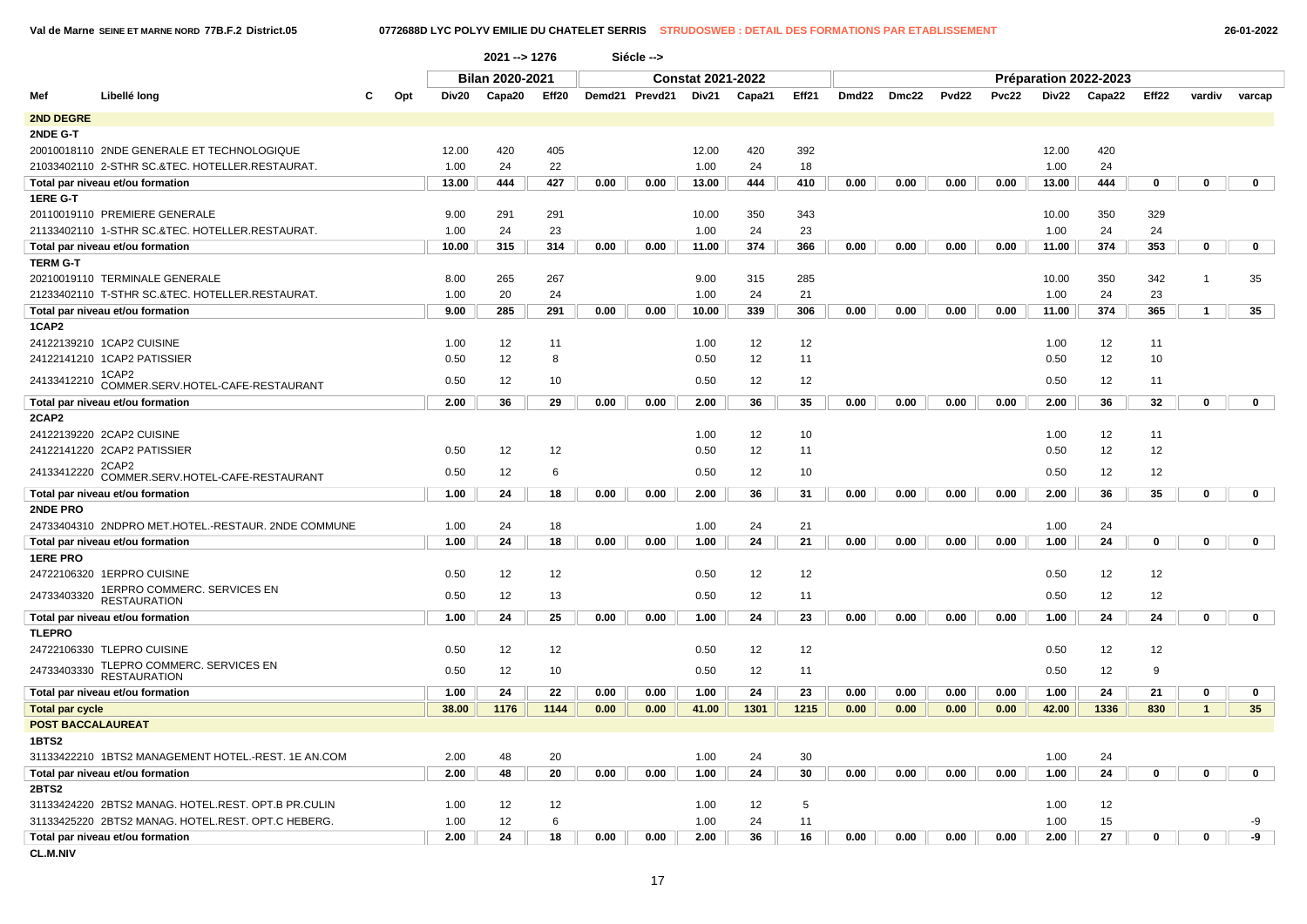| $26 - 01$ |
|-----------|
|           |

|                            |                                                     |    |     |       | 2021 --> 1276   |                   |        | Siécle --> |                          |        |       |                   |       |                   |       |       |                       |       |        |        |
|----------------------------|-----------------------------------------------------|----|-----|-------|-----------------|-------------------|--------|------------|--------------------------|--------|-------|-------------------|-------|-------------------|-------|-------|-----------------------|-------|--------|--------|
|                            |                                                     |    |     |       | Bilan 2020-2021 |                   |        |            | <b>Constat 2021-2022</b> |        |       |                   |       |                   |       |       | Préparation 2022-2023 |       |        |        |
| Mef                        | Libellé long                                        | C. | Opt | Div20 | Capa20          | Eff <sub>20</sub> | Demd21 | Prevd21    | Div <sub>21</sub>        | Capa21 | Eff21 | Dmd <sub>22</sub> | Dmc22 | Pvd <sub>22</sub> | Pvc22 | Div22 | Capa22                | Eff22 | vardiv | varcap |
|                            | 32033421110 CM-NIV MISE A NIVEAU HOTEL.RESTAURATION |    |     | 1.00  | 24              | 17                |        |            | 1.00                     | 24     | 15    |                   |       |                   |       | 1.00  | 24                    |       |        |        |
|                            | Total par niveau et/ou formation                    |    |     | 1.00  | 24              | 17                | 0.00   | 0.00       | 1.00                     | 24     | 15    | 0.00              | 0.00  | 0.00              | 0.00  | 1.00  | 24                    |       |        |        |
| Total par cycle            |                                                     |    |     | 5.00  | 96              | 55                | 0.00   | 0.00       | 4.00                     | 84     | 61    | 0.00              | 0.00  | 0.00              | 0.00  | 4.00  | 75                    |       | 0      | -9     |
| <b>Total Etablissement</b> |                                                     |    |     | 43.00 | 1272            | 1199              | 0.00   | 0.00       | 45.00                    | 1385   | 1276  | 0.00              | 0.00  | 0.00              | 0.00  | 46.00 | 1411                  | 830   |        |        |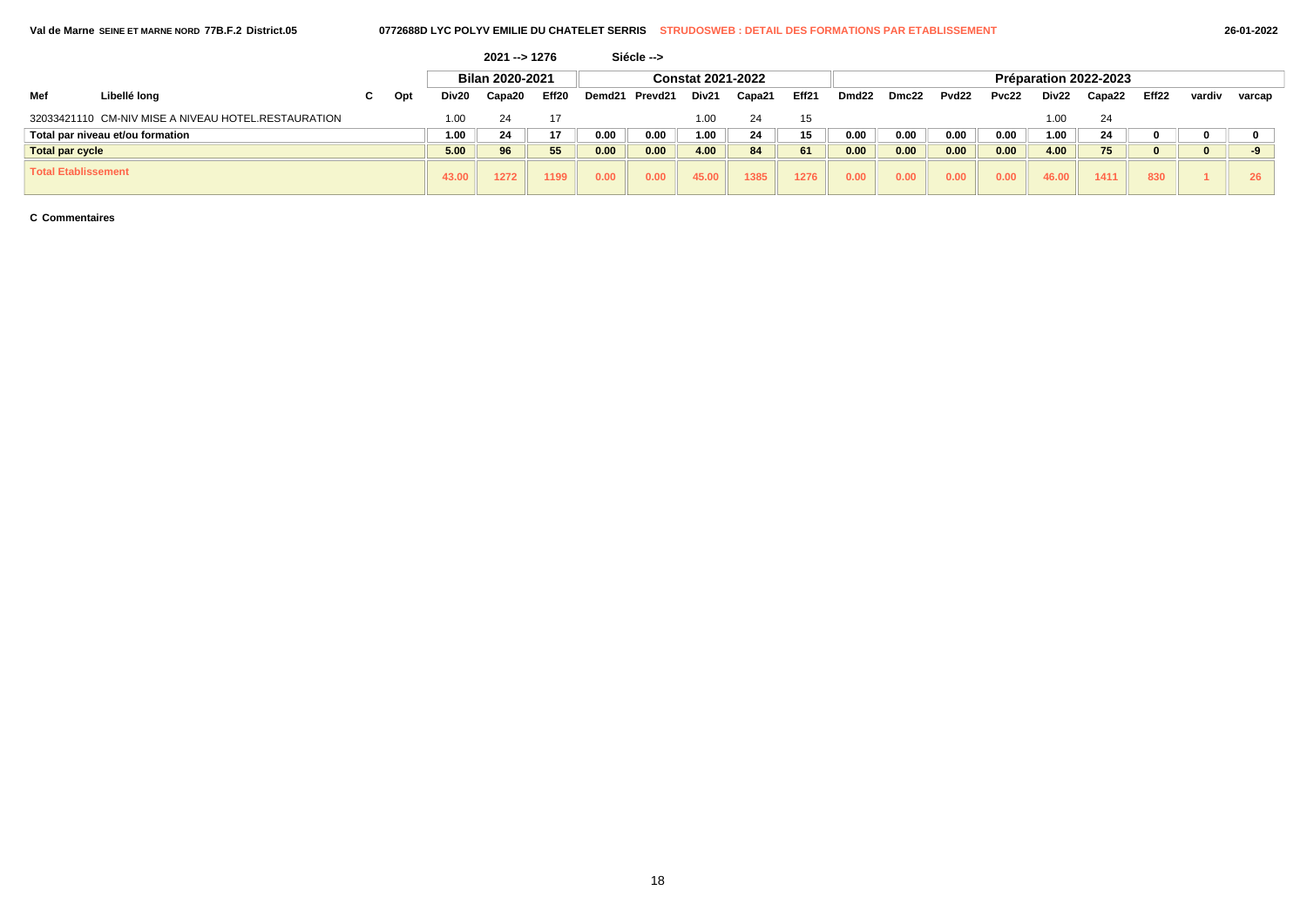|                  |                                                                                      |   |     |              | $2021 - 498$    |                |      | Siécle -->     |                          |          |        |       |       |       |       |       |                       |                |             |              |  |
|------------------|--------------------------------------------------------------------------------------|---|-----|--------------|-----------------|----------------|------|----------------|--------------------------|----------|--------|-------|-------|-------|-------|-------|-----------------------|----------------|-------------|--------------|--|
|                  |                                                                                      |   |     |              | Bilan 2020-2021 |                |      |                | <b>Constat 2021-2022</b> |          |        |       |       |       |       |       | Préparation 2022-2023 |                |             |              |  |
| Mef              | Libellé long                                                                         | С | Opt | Div20        | Capa20          | Eff20          |      | Demd21 Prevd21 | Div21                    | Capa21   | Eff21  | Dmd22 | Dmc22 | Pvd22 | Pvc22 | Div22 | Capa22                | Eff22          | vardiv      | varcap       |  |
| <b>2ND DEGRE</b> |                                                                                      |   |     |              |                 |                |      |                |                          |          |        |       |       |       |       |       |                       |                |             |              |  |
| <b>3EME GENE</b> |                                                                                      |   |     |              |                 |                |      |                |                          |          |        |       |       |       |       |       |                       |                |             |              |  |
|                  | 10310031110 3EME PREPA-METIERS                                                       |   |     | 1.00         | 24              | 21             |      |                | 1.00                     | 24       | 24     |       |       |       |       | 1.00  | 24                    |                |             |              |  |
|                  | Total par niveau et/ou formation                                                     |   |     | 1.00         | 24              | 21             | 0.00 | 0.00           | 1.00                     | 24       | 24     | 0.00  | 0.00  | 0.00  | 0.00  | 1.00  | 24                    | 0              | 0           | $\mathbf 0$  |  |
| 1CAP2            |                                                                                      |   |     |              |                 |                |      |                |                          |          |        |       |       |       |       |       |                       |                |             |              |  |
|                  | 24122142210 1CAP2 PROD.SERV.REST. (RAPID,COLL,CAFE)                                  |   |     | 1.00         | 18              | 18             |      |                |                          |          |        |       |       |       |       |       |                       |                |             |              |  |
|                  | 24123441210 1CAP2 MENUISIER FABRICT MEN MOB AGENCMT b                                |   |     | 0.50         | 12              | 12             |      |                |                          |          |        |       |       |       |       |       |                       |                |             |              |  |
|                  | 24123447210 1CAP2 MENUISIER FABRICANT                                                |   |     |              |                 |                |      |                | 0.50                     | 12       | 10     |       |       |       |       | 0.50  | 12                    | 11             |             |              |  |
|                  | 24125431210 1CAP2 SERRURIER METALLIER                                                |   |     | 1.00         | 12              | 12             |      |                |                          |          |        |       |       |       |       |       |                       |                |             |              |  |
|                  | 24125439210 1CAP2 METALLIER                                                          |   |     |              |                 |                |      |                | 1.00                     | 12       | 9      |       |       |       |       | 1.00  | 12                    | 11             |             |              |  |
|                  | 24125524210 1CAP2 ELECTRICIEN                                                        |   |     |              | 12              | 11             |      |                |                          |          |        |       |       |       |       |       | 12                    | 11             |             |              |  |
|                  | 24131224210 1CAP2 EQUIPIER POLYVALENT DU COMMERCE                                    |   |     | 1.00<br>1.00 | 30              |                |      |                | 1.00                     | 12<br>30 | 10     |       |       |       |       | 1.00  |                       | 30             |             |              |  |
|                  |                                                                                      |   |     |              |                 | 30             |      |                | 1.50                     |          | 30     |       |       |       |       | 1.50  | 30                    |                |             |              |  |
|                  | Total par niveau et/ou formation                                                     |   |     | 4.50         | 84              | 83             | 0.00 | 0.00           | 4.00                     | 66       | 59     | 0.00  | 0.00  | 0.00  | 0.00  | 4.00  | 66                    | 63             | $\mathbf 0$ | $\mathbf 0$  |  |
| 2CAP2            |                                                                                      |   |     |              |                 | 8              |      |                |                          |          |        |       |       |       |       |       |                       |                |             |              |  |
|                  | 24123441220 2CAP2 MENUISIER FABRICT MEN MOB AGENCMT                                  |   |     | 0.50         | 12              | 3              |      |                | 0.50                     | 12       | 9<br>9 |       |       |       |       | 1.00  | 12                    | 8<br>5         | 0.5         |              |  |
|                  | 24125431220 2CAP2 SERRURIER METALLIER                                                |   |     | 1.00         | 12              |                |      |                | 1.00                     | 12       |        |       |       |       |       | 1.00  | 12                    |                |             |              |  |
|                  | 24125524220 2CAP2 ELECTRICIEN<br>24131214220 2CAP2 EMPLOYE COMMERCE MULTISPECIALITES |   |     | 1.00         | 12<br>18        | 9              |      |                | 1.00                     | 12       | 12     |       |       |       |       | 1.00  | 12                    | 10             |             |              |  |
|                  |                                                                                      |   |     | 1.00         |                 | 11             |      |                |                          |          |        |       |       |       |       |       |                       |                |             |              |  |
|                  | 24131216220 2CAP2 EMPL.VENTE: PRDTS EQUIP.COURANT                                    | e |     | 0.50         | 12              | $\overline{7}$ |      |                |                          |          |        |       |       |       |       |       |                       |                |             |              |  |
|                  | 24131224220 2CAP2 EQUIPIER POLYVALENT DU COMMERCE                                    |   |     |              |                 |                |      |                | 1.50                     | 30       | 22     |       |       |       |       | 1.00  | 24                    | 20             | $-0.5$      | -6           |  |
| 2NDE PRO         | Total par niveau et/ou formation                                                     |   |     | 4.00         | 66              | 38             | 0.00 | 0.00           | 4.00                     | 66       | 52     | 0.00  | 0.00  | 0.00  | 0.00  | 4.00  | 60                    | 43             | $\mathbf 0$ | -6           |  |
|                  | 2NDPRO MET.TRANSIT.NUMER.ENERG.2NDE                                                  |   |     |              |                 |                |      |                |                          |          |        |       |       |       |       |       |                       |                |             |              |  |
| 24720008310      | COMM                                                                                 |   |     |              |                 |                |      |                | 1.00                     | 24       | 21     |       |       |       |       | 1.00  | 24                    | 23             |             |              |  |
|                  | 2NDPRO MET.REAL.ENS.MEC.IND.2NDE                                                     |   |     |              |                 |                |      |                |                          |          |        |       |       |       |       |       |                       |                |             |              |  |
| 24720103310      | <b>COMMUNE</b>                                                                       |   |     |              |                 |                |      |                | 1.00                     | 15       | 12     |       |       |       |       | 1.00  | 15                    | 12             |             |              |  |
|                  | 24720104310 2NDPRO MET.PIL.MAINT.INST.AUTO.2NDE COMM                                 |   |     |              |                 |                |      |                | 1.00                     | 12       | 12     |       |       |       |       | 1.00  | 12                    | 12             |             |              |  |
|                  | 24723405310 2NDPRO TECHNICIEN MENUISIER AGENCEUR                                     | b |     | 0.50         | 12              | 8              |      |                |                          |          |        |       |       |       |       |       |                       |                |             |              |  |
| 24723409310      | 2NDPRO MET.AGENC.MENUIS.AMEUB.2NDE                                                   |   |     |              |                 |                |      |                | 0.50                     | 12       | 9      |       |       |       |       | 0.50  | 12                    | 12             |             |              |  |
|                  | COMM.                                                                                |   |     |              |                 |                |      |                |                          |          |        |       |       |       |       |       |                       |                |             |              |  |
|                  | 24725007310 2NDPRO MAINTENANCE EQUIPEMENTS INDUST.                                   |   |     | 1.00         | 12              | 12             |      |                |                          |          |        |       |       |       |       |       |                       |                |             |              |  |
|                  | 24725411310 2NDPRO TECH.CHAUDRONNERIE INDUSTRIELLE                                   |   |     | 1.00         | 15              | 12             |      |                |                          |          |        |       |       |       |       |       |                       |                |             |              |  |
|                  | 24725510310 2NDPRO METIERS ELECT. ENVIRON. CONNECTES                                 |   |     | 1.00         | 24              | 22             |      |                |                          |          |        |       |       |       |       |       |                       |                |             |              |  |
|                  | 2473000231F 2NDPRO SERVICES UPE2A                                                    |   |     | 1.00         | 20              | $\overline{2}$ |      |                | 1.00                     | 20       | 5      |       |       |       |       | 1.00  | 20                    | $\overline{4}$ |             |              |  |
| 24731211310      | 2NDPRO MET. RELATION CLIENT 2NDE COMMUNE                                             |   |     | 2.50         | 60              | 59             |      |                | 2.50                     | 60       | 58     |       |       |       |       | 2.50  | 60                    | 60             |             |              |  |
|                  | Total par niveau et/ou formation                                                     |   |     | 7.00         | 143             | 115            | 0.00 | 0.00           | 7.00                     | 143      | 117    | 0.00  | 0.00  | 0.00  | 0.00  | 7.00  | 143                   | 123            | $\mathbf 0$ | $\mathbf{0}$ |  |
| <b>1ERE PRO</b>  |                                                                                      |   |     |              |                 |                |      |                |                          |          |        |       |       |       |       |       |                       |                |             |              |  |
|                  | 24723405320 1ERPRO TECHNICIEN MENUISIER AGENCEUR                                     |   |     | 0.50         | 12              | 13             |      |                | 0.50                     | 12       | 9      |       |       |       |       | 0.50  | 12                    | 9              |             |              |  |
|                  | 24725007320 1ERPRO MAINTENANCE EQUIPEMENTS INDUST.                                   |   |     | 1.00         | 15              | 13             |      |                | 1.00                     | 15       | 8      |       |       |       |       | 1.00  | 12                    | 8              |             | -3           |  |
|                  | 24725411320 1ERPRO TECH.CHAUDRONNERIE INDUSTRIELLE                                   |   |     | 1.00         | 15              | 13             |      |                | 1.00                     | 15       |        |       |       |       |       | 1.00  | 12                    |                |             | -3           |  |
|                  | 24725510320 1ERPRO METIERS ELECT. ENVIRON. CONNECTES                                 |   |     | 1.00         | 24              | 24             |      |                | 1.00                     | 24       | 23     |       |       |       |       | 1.00  | 24                    | 22             |             |              |  |
|                  | 24731212320 1ERPRO METIERS DE L'ACCUEIL                                              |   |     | 0.50         | 12              | 11             |      |                | 0.50                     | 12       | 9      |       |       |       |       | 0.50  | 12                    | 10             |             |              |  |
|                  | 24731213320 1ERPRO MET.COM.VEN.OP.A ANI.GES.ESP.COM. R                               |   |     | 2.00         | 42              | 42             |      |                | 2.00                     | 42       | 38     |       |       |       |       | 2.00  | 42                    | 39             |             |              |  |
|                  | 24731214320 1ERPRO MET.COM.VEN.OP.B PR.CL.VA.OF.COM.                                 |   |     | 1.00         | 24              | 17             |      |                | 1.00                     | 24       | 23     |       |       |       |       | 1.00  | 24                    | 20             |             |              |  |
|                  | Total par niveau et/ou formation                                                     |   |     | 7.00         | 144             | 133            | 0.00 | 0.00           | 7.00                     | 144      | 117    | 0.00  | 0.00  | 0.00  | 0.00  | 7.00  | 138                   | 115            | $\mathbf 0$ | -6           |  |
| <b>TLEPRO</b>    |                                                                                      |   |     |              |                 |                |      |                |                          |          |        |       |       |       |       |       |                       |                |             |              |  |
|                  | 24723405330 TLEPRO TECHNICIEN MENUISIER AGENCEUR                                     |   |     | 1.00         | 15              | 4              |      |                | 1.00                     | 15       | 12     |       |       |       |       | 1.00  | 12                    | 8              |             | $-3$         |  |
|                  |                                                                                      |   |     |              |                 |                |      |                |                          |          |        |       |       |       |       |       |                       |                |             |              |  |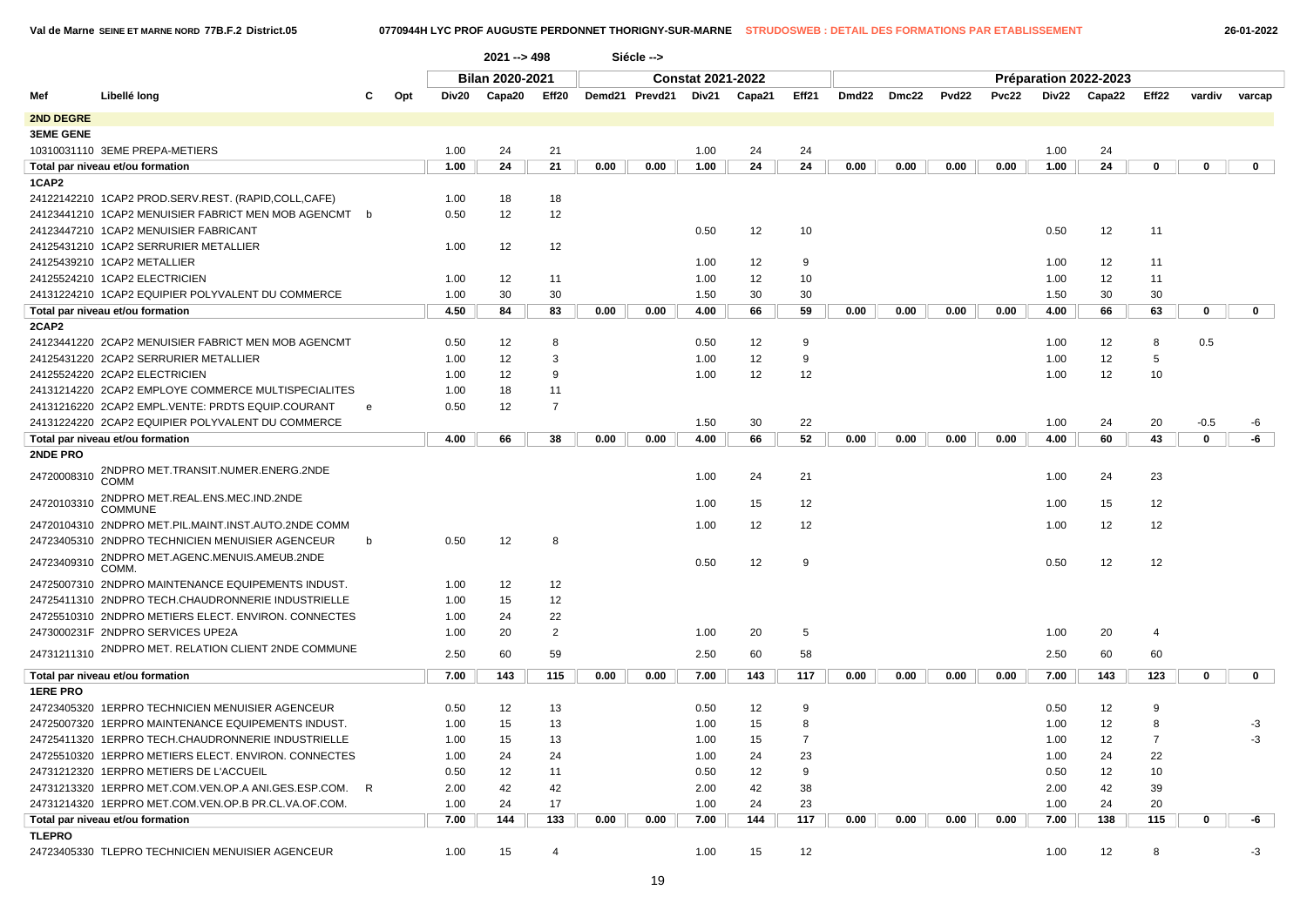|                            |                                                      |   |     |       | $2021 - 9498$          |       |        | Siécle --> |                          |        |       |       |       |                   |       |       |                       |       |              |        |
|----------------------------|------------------------------------------------------|---|-----|-------|------------------------|-------|--------|------------|--------------------------|--------|-------|-------|-------|-------------------|-------|-------|-----------------------|-------|--------------|--------|
|                            |                                                      |   |     |       | <b>Bilan 2020-2021</b> |       |        |            | <b>Constat 2021-2022</b> |        |       |       |       |                   |       |       | Préparation 2022-2023 |       |              |        |
| Mef                        | Libellé lona                                         | C | Opt | Div20 | Capa20                 | Eff20 | Demd21 | Prevd21    | Div21                    | Capa21 | Eff21 | Dmd22 | Dmc22 | Pvd <sub>22</sub> | Pvc22 | Div22 | Capa22                | Eff22 | vardiv       | varcap |
| 24725007330                | TLEPRO MAINTENANCE EQUIPEMENTS INDUST.               |   |     | 1.00  | 15                     | 13    |        |            | 1.00                     | 15     | 12    |       |       |                   |       | 1.00  | 12                    | 8     |              | -3     |
|                            | 24725411330 TLEPRO TECH.CHAUDRONNERIE INDUSTRIELLE   |   |     | 1.00  | 15                     | 11    |        |            | 1.00                     | 15     | 12    |       |       |                   |       | 1.00  | 12                    |       |              | -3     |
|                            | 24725510330 TLEPRO METIERS ELECT. ENVIRON, CONNECTES |   |     | 1.00  | 24                     | 19    |        |            | 1.00                     | 24     | 24    |       |       |                   |       | 1.00  | 24                    | 22    |              |        |
| 24731202330                | <b>TLEPRO COMMERCE</b>                               |   |     | 2.00  | 42                     | 40    |        |            |                          |        |       |       |       |                   |       |       |                       |       |              |        |
|                            | 24731206330 TLEPRO VENTE (PROSPECT.NEGO.SUIV.CLIENT) |   |     | 1.00  | 18                     | 18    |        |            |                          |        |       |       |       |                   |       |       |                       |       |              |        |
|                            | 24731210330 TLEPRO ACCUEIL -RELATION CLIENTS USAGERS |   |     | 1.00  | 18                     | 17    |        |            |                          |        |       |       |       |                   |       |       |                       |       |              |        |
| 24731212330                | TLEPRO METIERS DE L'ACCUEIL                          |   |     |       |                        |       |        |            | 1.00                     | 12     | 12    |       |       |                   |       | 1.00  | 12                    | 10    |              |        |
|                            | 24731213330 TLEPRO MET.COM.VEN.OP.A ANI.GES.ESP.COM. |   |     |       |                        |       |        |            | 2.00                     | 48     | 40    |       |       |                   |       | 2.00  | 42                    | 38    |              |        |
|                            | 24731214330 TLEPRO MET.COM.VEN.OP.B PR.CL.VA.OF.COM. |   |     |       |                        |       |        |            | 1.00                     | 18     | 17    |       |       |                   |       | 1.00  | 24                    | 18    |              |        |
|                            | Total par niveau et/ou formation                     |   |     | 8.00  | 147                    | 122   | 0.00   | 0.00       | 8.00                     | 147    | 129   | 0.00  | 0.00  | 0.00              | 0.00  | 8.00  | 138                   | 111   | 0            | -9     |
| <b>Total par cycle</b>     |                                                      |   |     | 31.50 | 608                    | 512   | 0.00   | 0.00       | 31.00                    | 590    | 498   | 0.00  | 0.00  | 0.00              | 0.00  | 31.00 | 569                   | 455   | $\mathbf{0}$ | $-21$  |
| <b>Total Etablissement</b> |                                                      |   |     | 31.50 | 608                    | 512   | 0.00   | 0.00       | 31.00                    | 590    | 498   | 0.00  | 0.00  | 0.00              | 0.00  | 31.00 | 569                   | 455   |              | $-21$  |

R réorientation 2nde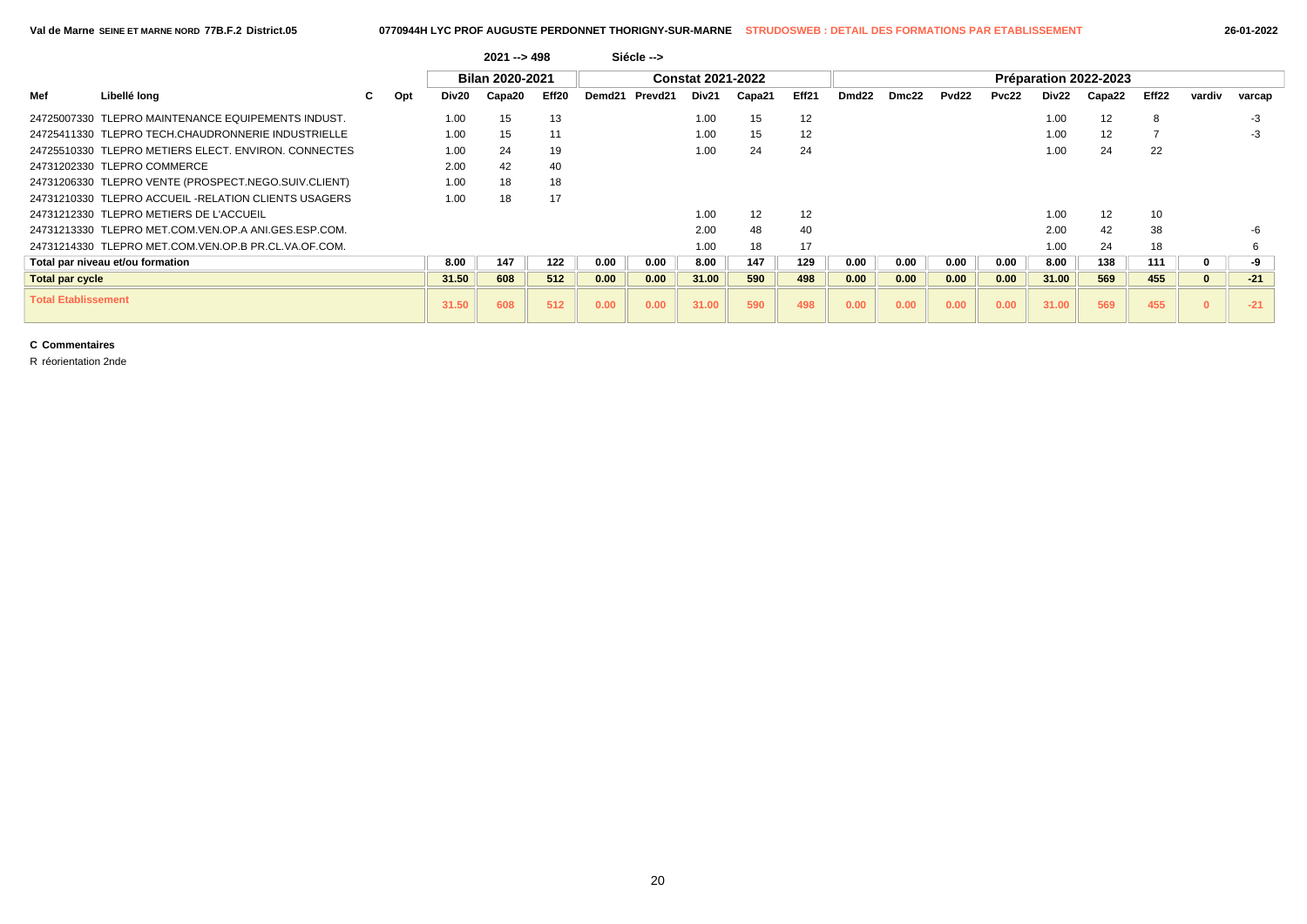### **Val de Marne B.F. District.** STRUDOSWEB : DETAIL DES FORMATIONS PAR ETABLISSEMENT

|                   |              |  |  |  |    |     |       | $2021 - 0$      |                |       | Siécle -->     |                          |        |       |       |       |       |       |       |                       |       |        |        |
|-------------------|--------------|--|--|--|----|-----|-------|-----------------|----------------|-------|----------------|--------------------------|--------|-------|-------|-------|-------|-------|-------|-----------------------|-------|--------|--------|
|                   |              |  |  |  |    |     |       | Bilan 2020-2021 |                |       |                | <b>Constat 2021-2022</b> |        |       |       |       |       |       |       | Préparation 2022-2023 |       |        |        |
| Mef               | Libellé long |  |  |  | C. | Opt | Div20 | Capa20          |                | Eff20 | Demd21 Prevd21 | Div21                    | Capa21 | Eff21 | Dmd22 | Dmc22 | Pvd22 | Pvc22 | Div22 | Capa22                | Eff22 | vardiv | varcap |
| 0.00 <sup>6</sup> |              |  |  |  |    |     |       |                 | $\overline{0}$ |       |                |                          |        |       |       |       |       |       |       |                       |       |        |        |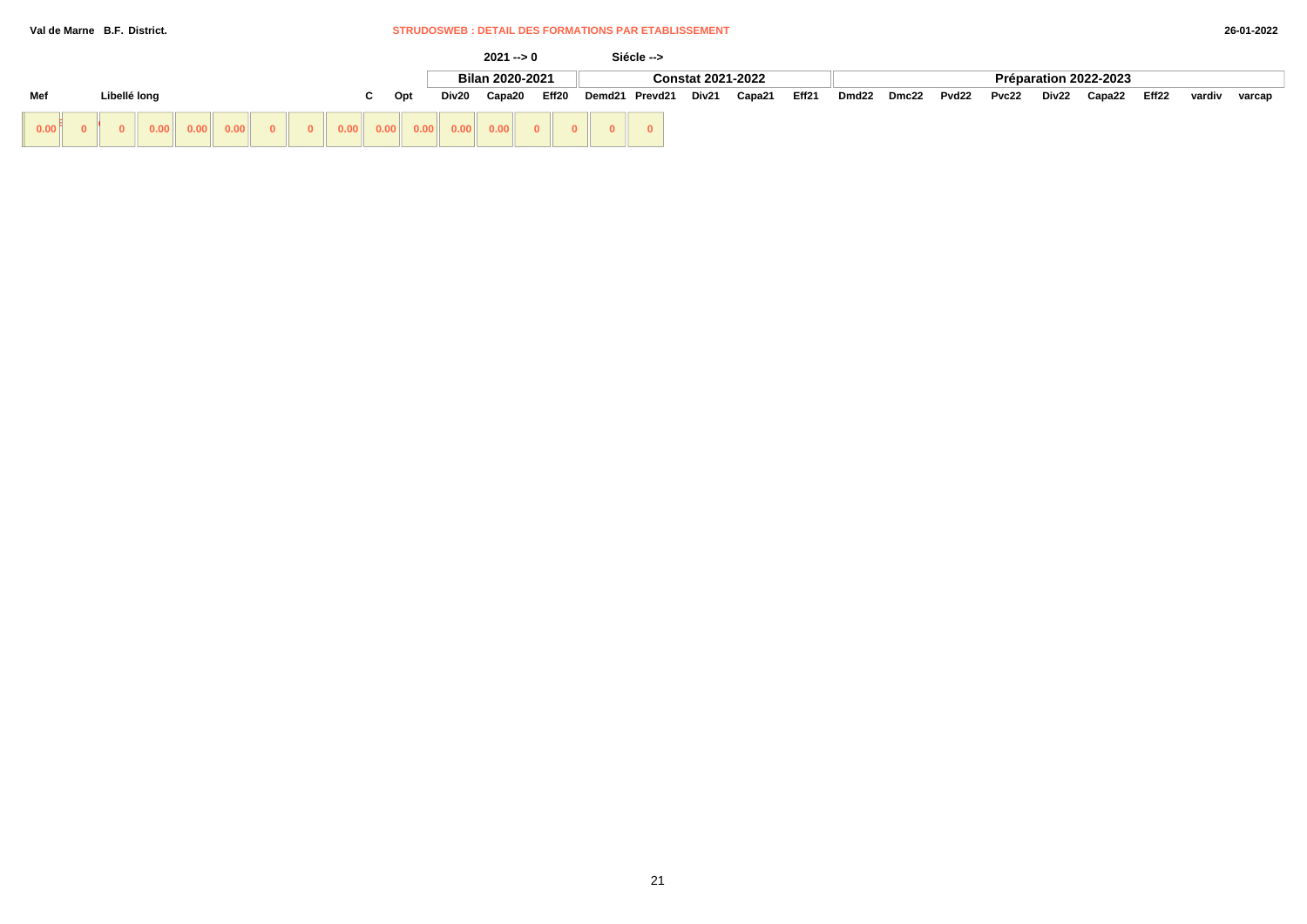**Val de Marne RIVES DE MARNE EST 77B.F.2 District.07 0772120L LYC GT JEAN MOULIN TORCY STRUDOSWEB : DETAIL DES FORMATIONS PAR ETABLISSEMENT 26-01-2022**

| <b>Bilan 2020-2021</b><br>Préparation 2022-2023<br><b>Constat 2021-2022</b><br>Libellé long<br><b>Pvc22</b><br>Opt<br>Div20<br>Capa20<br>Eff20<br>Demd21 Prevd21<br>Div21<br>Capa21<br>Eff21<br>Dmd22<br>Dmc22<br>Pvd22<br>Div22<br>Capa22<br>Eff <sub>22</sub><br>vardiv<br>С<br>varcap<br><b>2ND DEGRE</b><br>20010018110 2NDE GENERALE ET TECHNOLOGIQUE<br>5.00<br>175<br>161<br>5.00<br>175<br>165<br>5.00<br>175<br>5.00<br>175<br>161<br>0.00<br>0.00<br>5.00<br>175<br>165<br>0.00<br>0.00<br>0.00<br>0.00<br>5.00<br>175<br>0<br>$\mathbf 0$<br>Total par niveau et/ou formation<br>0<br>20110019110 PREMIERE GENERALE<br>4.00<br>112<br>122<br>4.00<br>140<br>92<br>3.00<br>105<br>105<br>$-35$<br>$-1$<br>35<br>21131016110 1-STMG SC.& TECHNO. MANAGEMENT GESTION<br>1.00<br>34<br>1.00<br>35<br>35<br>1.00<br>35<br>35<br>21133104110  1-ST2S SC. & TECHNO. SANTE & SOCIAL<br>1.00<br>35<br>30<br>1.00<br>35<br>32<br>1.00<br>35<br>31<br>6.00<br>182<br>0.00<br>210<br>159<br>0.00<br>0.00<br>175<br>171<br>$-1$<br>$-35$<br>Total par niveau et/ou formation<br>186<br>0.00<br>6.00<br>0.00<br>0.00<br>5.00<br>20210019110 TERMINALE GENERALE<br>4.00<br>117<br>108<br>4.00<br>140<br>129<br>3.00<br>105<br>$-35$<br>96<br>$-1$<br>9<br>10<br>21231017110 T-STMG GESTION ET FINANCE<br>0.50<br>8<br>0.50<br>10<br>11<br>0.50<br>10<br>21231018110 T-STMG MERCATIQUE (MARKETING)<br>1.00<br>22<br>20<br>1.00<br>22<br>18<br>1.00<br>22<br>20<br><b>T-STMG RESSOUR. HUMAINES &amp;</b><br>0.50<br>16<br>0.50<br>0.50<br>21231019110<br>13<br>16<br>11<br>16<br>13<br><b>COMMUNICATION</b><br>21233104110 T-ST2S SC. & TECHNO. SANTE & SOCIAL<br>32<br>1.00<br>35<br>32<br>35<br>34<br>1.00<br>35<br>1.00<br>Total par niveau et/ou formation<br>7.00<br>196<br>184<br>0.00<br>0.00<br>7.00<br>223<br>201<br>0.00<br>0.00<br>0.00<br>0.00<br>6.00<br>188<br>173<br>$-1$<br>-35<br>2NDPRO ACC.SOINS-SERV.PERS. 2NDE<br>24733005310<br>2.00<br>60<br>2.00<br>60<br>58<br>2.00<br>60<br>59<br>59<br><b>COMMUNE</b><br>0.00<br>58<br>0.00<br>0.00<br>60<br>59<br>2.00<br>60<br>59<br>0.00<br>2.00<br>60<br>0.00<br>0.00<br>2.00<br>0<br>$\mathbf 0$<br>Total par niveau et/ou formation<br>2.00<br>60<br>56<br>2.00<br>60<br>60<br>2.00<br>60<br>58<br>24733004320 1ERPRO ACC.SOINS-S.PERS. OPT.EN STRUCTUR<br>58<br>2.00<br>60<br>56<br>0.00<br>2.00<br>60<br>60<br>0.00<br>0.00<br>0.00<br>0.00<br>2.00<br>60<br>$\mathbf 0$<br>0<br>Total par niveau et/ou formation<br>0.00<br>60<br>2.00<br>60<br>24733004330 TLEPRO. ASSP OPTION EN STRUCTURE<br>2.00<br>58<br>60<br>54<br>2.00<br>59<br>2.00<br>60<br>54<br>60<br>59<br>Total par niveau et/ou formation<br>58<br>0.00<br>0.00<br>2.00<br>60<br>0.00<br>0.00<br>0.00<br>0.00<br>2.00<br>0<br>0<br>733<br>704<br>788<br>697<br>718<br>520<br>$-2$<br>$-70$<br>24.00<br>0.00<br>0.00<br>24.00<br>0.00<br>0.00<br>0.00<br>0.00<br>22.00<br><b>Total par cycle</b><br><b>POST BACCALAUREAT</b><br>30<br>30<br>3011100M21A 1CPES2 MATHEMATIQUE<br>1.00<br>21<br>1.00<br>30<br>13<br>1.00<br>30<br>21<br>30<br>13<br>30<br>1.00<br>0.00<br>0.00<br>1.00<br>0.00<br>0.00<br>0.00<br>0.00<br>1.00<br>0<br>0<br>0<br>Total par niveau et/ou formation<br>3011100M22A 2CPES2 MATHEMATIQUE<br>24<br>1.00<br>18<br>1.00<br>24<br>16<br>1.00<br>24<br>24<br>24<br>16<br>24<br>1.00<br>18<br>0.00<br>0.00<br>0.00<br>0.00<br>0.00<br>0.00<br>1.00<br>$\mathbf 0$<br>$\mathbf 0$<br>$\mathbf 0$<br>Total par niveau et/ou formation<br>1.00<br>1BTS2 MANAGEMENT COMMERC. OPERATIONNEL<br>31131213210<br>1.00<br>35<br>35<br>1.00<br>35<br>34<br>1.00<br>35<br>31133426210 1BTS2 TOURISME<br>2.00<br>52<br>50<br>2.00<br>52<br>50<br>2.00<br>52<br>87<br>87<br>84<br>87<br>Total par niveau et/ou formation<br>3.00<br>85<br>0.00<br>0.00<br>3.00<br>0.00<br>0.00<br>0.00<br>0.00<br>3.00<br>0<br>0<br>$\mathbf 0$<br>2BTS2 MANAGEMENT COMMERC. OPERATIONNEL<br>31131213220<br>1.00<br>35<br>30<br>1.00<br>35<br>31<br>1.00<br>35<br>31133426220 2BTS2 TOURISME<br>35<br>1.00<br>35<br>1.00<br>24<br>35<br>26<br>1.00<br>2.00<br>70<br>54<br>0.00<br>0.00<br>2.00<br>70<br>57<br>0.00<br>0.00<br>0.00<br>0.00<br>2.00<br>70<br>0<br>Total par niveau et/ou formation<br>0<br>0<br>7.00<br>211<br>178<br>7.00<br>211<br>170<br>0.00<br>0.00<br>7.00<br>211<br>$\mathbf{0}$<br>$\mathbf{0}$<br>$\mathbf{0}$<br><b>Total par cycle</b><br>0.00<br>0.00<br>0.00<br>0.00<br><b>PREPARATIONS DIVERSES</b> |                 |  |  | $2021 - 895$ |  | Siécle --> |  |  |  |  |  |  |
|---------------------------------------------------------------------------------------------------------------------------------------------------------------------------------------------------------------------------------------------------------------------------------------------------------------------------------------------------------------------------------------------------------------------------------------------------------------------------------------------------------------------------------------------------------------------------------------------------------------------------------------------------------------------------------------------------------------------------------------------------------------------------------------------------------------------------------------------------------------------------------------------------------------------------------------------------------------------------------------------------------------------------------------------------------------------------------------------------------------------------------------------------------------------------------------------------------------------------------------------------------------------------------------------------------------------------------------------------------------------------------------------------------------------------------------------------------------------------------------------------------------------------------------------------------------------------------------------------------------------------------------------------------------------------------------------------------------------------------------------------------------------------------------------------------------------------------------------------------------------------------------------------------------------------------------------------------------------------------------------------------------------------------------------------------------------------------------------------------------------------------------------------------------------------------------------------------------------------------------------------------------------------------------------------------------------------------------------------------------------------------------------------------------------------------------------------------------------------------------------------------------------------------------------------------------------------------------------------------------------------------------------------------------------------------------------------------------------------------------------------------------------------------------------------------------------------------------------------------------------------------------------------------------------------------------------------------------------------------------------------------------------------------------------------------------------------------------------------------------------------------------------------------------------------------------------------------------------------------------------------------------------------------------------------------------------------------------------------------------------------------------------------------------------------------------------------------------------------------------------------------------------------------------------------------------------------------------------------------------------------------------------------------------------------------------------------------------------------------------------------------------------------------------------------------------------------------------------------------------------------------------------------------------------------------------------------------------------------------------------------------------------------------------------------------------------------------------------------------------------------------------------------------------------------------------------------------------------------------------------------------------------------------------------------------------------------------------------------------------------------------------------------------------------------------------------------|-----------------|--|--|--------------|--|------------|--|--|--|--|--|--|
|                                                                                                                                                                                                                                                                                                                                                                                                                                                                                                                                                                                                                                                                                                                                                                                                                                                                                                                                                                                                                                                                                                                                                                                                                                                                                                                                                                                                                                                                                                                                                                                                                                                                                                                                                                                                                                                                                                                                                                                                                                                                                                                                                                                                                                                                                                                                                                                                                                                                                                                                                                                                                                                                                                                                                                                                                                                                                                                                                                                                                                                                                                                                                                                                                                                                                                                                                                                                                                                                                                                                                                                                                                                                                                                                                                                                                                                                                                                                                                                                                                                                                                                                                                                                                                                                                                                                                                                                                                                   |                 |  |  |              |  |            |  |  |  |  |  |  |
|                                                                                                                                                                                                                                                                                                                                                                                                                                                                                                                                                                                                                                                                                                                                                                                                                                                                                                                                                                                                                                                                                                                                                                                                                                                                                                                                                                                                                                                                                                                                                                                                                                                                                                                                                                                                                                                                                                                                                                                                                                                                                                                                                                                                                                                                                                                                                                                                                                                                                                                                                                                                                                                                                                                                                                                                                                                                                                                                                                                                                                                                                                                                                                                                                                                                                                                                                                                                                                                                                                                                                                                                                                                                                                                                                                                                                                                                                                                                                                                                                                                                                                                                                                                                                                                                                                                                                                                                                                                   | Mef             |  |  |              |  |            |  |  |  |  |  |  |
|                                                                                                                                                                                                                                                                                                                                                                                                                                                                                                                                                                                                                                                                                                                                                                                                                                                                                                                                                                                                                                                                                                                                                                                                                                                                                                                                                                                                                                                                                                                                                                                                                                                                                                                                                                                                                                                                                                                                                                                                                                                                                                                                                                                                                                                                                                                                                                                                                                                                                                                                                                                                                                                                                                                                                                                                                                                                                                                                                                                                                                                                                                                                                                                                                                                                                                                                                                                                                                                                                                                                                                                                                                                                                                                                                                                                                                                                                                                                                                                                                                                                                                                                                                                                                                                                                                                                                                                                                                                   |                 |  |  |              |  |            |  |  |  |  |  |  |
|                                                                                                                                                                                                                                                                                                                                                                                                                                                                                                                                                                                                                                                                                                                                                                                                                                                                                                                                                                                                                                                                                                                                                                                                                                                                                                                                                                                                                                                                                                                                                                                                                                                                                                                                                                                                                                                                                                                                                                                                                                                                                                                                                                                                                                                                                                                                                                                                                                                                                                                                                                                                                                                                                                                                                                                                                                                                                                                                                                                                                                                                                                                                                                                                                                                                                                                                                                                                                                                                                                                                                                                                                                                                                                                                                                                                                                                                                                                                                                                                                                                                                                                                                                                                                                                                                                                                                                                                                                                   | 2NDE G-T        |  |  |              |  |            |  |  |  |  |  |  |
|                                                                                                                                                                                                                                                                                                                                                                                                                                                                                                                                                                                                                                                                                                                                                                                                                                                                                                                                                                                                                                                                                                                                                                                                                                                                                                                                                                                                                                                                                                                                                                                                                                                                                                                                                                                                                                                                                                                                                                                                                                                                                                                                                                                                                                                                                                                                                                                                                                                                                                                                                                                                                                                                                                                                                                                                                                                                                                                                                                                                                                                                                                                                                                                                                                                                                                                                                                                                                                                                                                                                                                                                                                                                                                                                                                                                                                                                                                                                                                                                                                                                                                                                                                                                                                                                                                                                                                                                                                                   |                 |  |  |              |  |            |  |  |  |  |  |  |
|                                                                                                                                                                                                                                                                                                                                                                                                                                                                                                                                                                                                                                                                                                                                                                                                                                                                                                                                                                                                                                                                                                                                                                                                                                                                                                                                                                                                                                                                                                                                                                                                                                                                                                                                                                                                                                                                                                                                                                                                                                                                                                                                                                                                                                                                                                                                                                                                                                                                                                                                                                                                                                                                                                                                                                                                                                                                                                                                                                                                                                                                                                                                                                                                                                                                                                                                                                                                                                                                                                                                                                                                                                                                                                                                                                                                                                                                                                                                                                                                                                                                                                                                                                                                                                                                                                                                                                                                                                                   |                 |  |  |              |  |            |  |  |  |  |  |  |
|                                                                                                                                                                                                                                                                                                                                                                                                                                                                                                                                                                                                                                                                                                                                                                                                                                                                                                                                                                                                                                                                                                                                                                                                                                                                                                                                                                                                                                                                                                                                                                                                                                                                                                                                                                                                                                                                                                                                                                                                                                                                                                                                                                                                                                                                                                                                                                                                                                                                                                                                                                                                                                                                                                                                                                                                                                                                                                                                                                                                                                                                                                                                                                                                                                                                                                                                                                                                                                                                                                                                                                                                                                                                                                                                                                                                                                                                                                                                                                                                                                                                                                                                                                                                                                                                                                                                                                                                                                                   | 1ERE G-T        |  |  |              |  |            |  |  |  |  |  |  |
|                                                                                                                                                                                                                                                                                                                                                                                                                                                                                                                                                                                                                                                                                                                                                                                                                                                                                                                                                                                                                                                                                                                                                                                                                                                                                                                                                                                                                                                                                                                                                                                                                                                                                                                                                                                                                                                                                                                                                                                                                                                                                                                                                                                                                                                                                                                                                                                                                                                                                                                                                                                                                                                                                                                                                                                                                                                                                                                                                                                                                                                                                                                                                                                                                                                                                                                                                                                                                                                                                                                                                                                                                                                                                                                                                                                                                                                                                                                                                                                                                                                                                                                                                                                                                                                                                                                                                                                                                                                   |                 |  |  |              |  |            |  |  |  |  |  |  |
|                                                                                                                                                                                                                                                                                                                                                                                                                                                                                                                                                                                                                                                                                                                                                                                                                                                                                                                                                                                                                                                                                                                                                                                                                                                                                                                                                                                                                                                                                                                                                                                                                                                                                                                                                                                                                                                                                                                                                                                                                                                                                                                                                                                                                                                                                                                                                                                                                                                                                                                                                                                                                                                                                                                                                                                                                                                                                                                                                                                                                                                                                                                                                                                                                                                                                                                                                                                                                                                                                                                                                                                                                                                                                                                                                                                                                                                                                                                                                                                                                                                                                                                                                                                                                                                                                                                                                                                                                                                   |                 |  |  |              |  |            |  |  |  |  |  |  |
|                                                                                                                                                                                                                                                                                                                                                                                                                                                                                                                                                                                                                                                                                                                                                                                                                                                                                                                                                                                                                                                                                                                                                                                                                                                                                                                                                                                                                                                                                                                                                                                                                                                                                                                                                                                                                                                                                                                                                                                                                                                                                                                                                                                                                                                                                                                                                                                                                                                                                                                                                                                                                                                                                                                                                                                                                                                                                                                                                                                                                                                                                                                                                                                                                                                                                                                                                                                                                                                                                                                                                                                                                                                                                                                                                                                                                                                                                                                                                                                                                                                                                                                                                                                                                                                                                                                                                                                                                                                   |                 |  |  |              |  |            |  |  |  |  |  |  |
|                                                                                                                                                                                                                                                                                                                                                                                                                                                                                                                                                                                                                                                                                                                                                                                                                                                                                                                                                                                                                                                                                                                                                                                                                                                                                                                                                                                                                                                                                                                                                                                                                                                                                                                                                                                                                                                                                                                                                                                                                                                                                                                                                                                                                                                                                                                                                                                                                                                                                                                                                                                                                                                                                                                                                                                                                                                                                                                                                                                                                                                                                                                                                                                                                                                                                                                                                                                                                                                                                                                                                                                                                                                                                                                                                                                                                                                                                                                                                                                                                                                                                                                                                                                                                                                                                                                                                                                                                                                   |                 |  |  |              |  |            |  |  |  |  |  |  |
|                                                                                                                                                                                                                                                                                                                                                                                                                                                                                                                                                                                                                                                                                                                                                                                                                                                                                                                                                                                                                                                                                                                                                                                                                                                                                                                                                                                                                                                                                                                                                                                                                                                                                                                                                                                                                                                                                                                                                                                                                                                                                                                                                                                                                                                                                                                                                                                                                                                                                                                                                                                                                                                                                                                                                                                                                                                                                                                                                                                                                                                                                                                                                                                                                                                                                                                                                                                                                                                                                                                                                                                                                                                                                                                                                                                                                                                                                                                                                                                                                                                                                                                                                                                                                                                                                                                                                                                                                                                   | <b>TERM G-T</b> |  |  |              |  |            |  |  |  |  |  |  |
|                                                                                                                                                                                                                                                                                                                                                                                                                                                                                                                                                                                                                                                                                                                                                                                                                                                                                                                                                                                                                                                                                                                                                                                                                                                                                                                                                                                                                                                                                                                                                                                                                                                                                                                                                                                                                                                                                                                                                                                                                                                                                                                                                                                                                                                                                                                                                                                                                                                                                                                                                                                                                                                                                                                                                                                                                                                                                                                                                                                                                                                                                                                                                                                                                                                                                                                                                                                                                                                                                                                                                                                                                                                                                                                                                                                                                                                                                                                                                                                                                                                                                                                                                                                                                                                                                                                                                                                                                                                   |                 |  |  |              |  |            |  |  |  |  |  |  |
|                                                                                                                                                                                                                                                                                                                                                                                                                                                                                                                                                                                                                                                                                                                                                                                                                                                                                                                                                                                                                                                                                                                                                                                                                                                                                                                                                                                                                                                                                                                                                                                                                                                                                                                                                                                                                                                                                                                                                                                                                                                                                                                                                                                                                                                                                                                                                                                                                                                                                                                                                                                                                                                                                                                                                                                                                                                                                                                                                                                                                                                                                                                                                                                                                                                                                                                                                                                                                                                                                                                                                                                                                                                                                                                                                                                                                                                                                                                                                                                                                                                                                                                                                                                                                                                                                                                                                                                                                                                   |                 |  |  |              |  |            |  |  |  |  |  |  |
|                                                                                                                                                                                                                                                                                                                                                                                                                                                                                                                                                                                                                                                                                                                                                                                                                                                                                                                                                                                                                                                                                                                                                                                                                                                                                                                                                                                                                                                                                                                                                                                                                                                                                                                                                                                                                                                                                                                                                                                                                                                                                                                                                                                                                                                                                                                                                                                                                                                                                                                                                                                                                                                                                                                                                                                                                                                                                                                                                                                                                                                                                                                                                                                                                                                                                                                                                                                                                                                                                                                                                                                                                                                                                                                                                                                                                                                                                                                                                                                                                                                                                                                                                                                                                                                                                                                                                                                                                                                   |                 |  |  |              |  |            |  |  |  |  |  |  |
|                                                                                                                                                                                                                                                                                                                                                                                                                                                                                                                                                                                                                                                                                                                                                                                                                                                                                                                                                                                                                                                                                                                                                                                                                                                                                                                                                                                                                                                                                                                                                                                                                                                                                                                                                                                                                                                                                                                                                                                                                                                                                                                                                                                                                                                                                                                                                                                                                                                                                                                                                                                                                                                                                                                                                                                                                                                                                                                                                                                                                                                                                                                                                                                                                                                                                                                                                                                                                                                                                                                                                                                                                                                                                                                                                                                                                                                                                                                                                                                                                                                                                                                                                                                                                                                                                                                                                                                                                                                   |                 |  |  |              |  |            |  |  |  |  |  |  |
|                                                                                                                                                                                                                                                                                                                                                                                                                                                                                                                                                                                                                                                                                                                                                                                                                                                                                                                                                                                                                                                                                                                                                                                                                                                                                                                                                                                                                                                                                                                                                                                                                                                                                                                                                                                                                                                                                                                                                                                                                                                                                                                                                                                                                                                                                                                                                                                                                                                                                                                                                                                                                                                                                                                                                                                                                                                                                                                                                                                                                                                                                                                                                                                                                                                                                                                                                                                                                                                                                                                                                                                                                                                                                                                                                                                                                                                                                                                                                                                                                                                                                                                                                                                                                                                                                                                                                                                                                                                   |                 |  |  |              |  |            |  |  |  |  |  |  |
|                                                                                                                                                                                                                                                                                                                                                                                                                                                                                                                                                                                                                                                                                                                                                                                                                                                                                                                                                                                                                                                                                                                                                                                                                                                                                                                                                                                                                                                                                                                                                                                                                                                                                                                                                                                                                                                                                                                                                                                                                                                                                                                                                                                                                                                                                                                                                                                                                                                                                                                                                                                                                                                                                                                                                                                                                                                                                                                                                                                                                                                                                                                                                                                                                                                                                                                                                                                                                                                                                                                                                                                                                                                                                                                                                                                                                                                                                                                                                                                                                                                                                                                                                                                                                                                                                                                                                                                                                                                   |                 |  |  |              |  |            |  |  |  |  |  |  |
|                                                                                                                                                                                                                                                                                                                                                                                                                                                                                                                                                                                                                                                                                                                                                                                                                                                                                                                                                                                                                                                                                                                                                                                                                                                                                                                                                                                                                                                                                                                                                                                                                                                                                                                                                                                                                                                                                                                                                                                                                                                                                                                                                                                                                                                                                                                                                                                                                                                                                                                                                                                                                                                                                                                                                                                                                                                                                                                                                                                                                                                                                                                                                                                                                                                                                                                                                                                                                                                                                                                                                                                                                                                                                                                                                                                                                                                                                                                                                                                                                                                                                                                                                                                                                                                                                                                                                                                                                                                   | 2NDE PRO        |  |  |              |  |            |  |  |  |  |  |  |
|                                                                                                                                                                                                                                                                                                                                                                                                                                                                                                                                                                                                                                                                                                                                                                                                                                                                                                                                                                                                                                                                                                                                                                                                                                                                                                                                                                                                                                                                                                                                                                                                                                                                                                                                                                                                                                                                                                                                                                                                                                                                                                                                                                                                                                                                                                                                                                                                                                                                                                                                                                                                                                                                                                                                                                                                                                                                                                                                                                                                                                                                                                                                                                                                                                                                                                                                                                                                                                                                                                                                                                                                                                                                                                                                                                                                                                                                                                                                                                                                                                                                                                                                                                                                                                                                                                                                                                                                                                                   |                 |  |  |              |  |            |  |  |  |  |  |  |
|                                                                                                                                                                                                                                                                                                                                                                                                                                                                                                                                                                                                                                                                                                                                                                                                                                                                                                                                                                                                                                                                                                                                                                                                                                                                                                                                                                                                                                                                                                                                                                                                                                                                                                                                                                                                                                                                                                                                                                                                                                                                                                                                                                                                                                                                                                                                                                                                                                                                                                                                                                                                                                                                                                                                                                                                                                                                                                                                                                                                                                                                                                                                                                                                                                                                                                                                                                                                                                                                                                                                                                                                                                                                                                                                                                                                                                                                                                                                                                                                                                                                                                                                                                                                                                                                                                                                                                                                                                                   |                 |  |  |              |  |            |  |  |  |  |  |  |
|                                                                                                                                                                                                                                                                                                                                                                                                                                                                                                                                                                                                                                                                                                                                                                                                                                                                                                                                                                                                                                                                                                                                                                                                                                                                                                                                                                                                                                                                                                                                                                                                                                                                                                                                                                                                                                                                                                                                                                                                                                                                                                                                                                                                                                                                                                                                                                                                                                                                                                                                                                                                                                                                                                                                                                                                                                                                                                                                                                                                                                                                                                                                                                                                                                                                                                                                                                                                                                                                                                                                                                                                                                                                                                                                                                                                                                                                                                                                                                                                                                                                                                                                                                                                                                                                                                                                                                                                                                                   | <b>1ERE PRO</b> |  |  |              |  |            |  |  |  |  |  |  |
|                                                                                                                                                                                                                                                                                                                                                                                                                                                                                                                                                                                                                                                                                                                                                                                                                                                                                                                                                                                                                                                                                                                                                                                                                                                                                                                                                                                                                                                                                                                                                                                                                                                                                                                                                                                                                                                                                                                                                                                                                                                                                                                                                                                                                                                                                                                                                                                                                                                                                                                                                                                                                                                                                                                                                                                                                                                                                                                                                                                                                                                                                                                                                                                                                                                                                                                                                                                                                                                                                                                                                                                                                                                                                                                                                                                                                                                                                                                                                                                                                                                                                                                                                                                                                                                                                                                                                                                                                                                   |                 |  |  |              |  |            |  |  |  |  |  |  |
|                                                                                                                                                                                                                                                                                                                                                                                                                                                                                                                                                                                                                                                                                                                                                                                                                                                                                                                                                                                                                                                                                                                                                                                                                                                                                                                                                                                                                                                                                                                                                                                                                                                                                                                                                                                                                                                                                                                                                                                                                                                                                                                                                                                                                                                                                                                                                                                                                                                                                                                                                                                                                                                                                                                                                                                                                                                                                                                                                                                                                                                                                                                                                                                                                                                                                                                                                                                                                                                                                                                                                                                                                                                                                                                                                                                                                                                                                                                                                                                                                                                                                                                                                                                                                                                                                                                                                                                                                                                   |                 |  |  |              |  |            |  |  |  |  |  |  |
|                                                                                                                                                                                                                                                                                                                                                                                                                                                                                                                                                                                                                                                                                                                                                                                                                                                                                                                                                                                                                                                                                                                                                                                                                                                                                                                                                                                                                                                                                                                                                                                                                                                                                                                                                                                                                                                                                                                                                                                                                                                                                                                                                                                                                                                                                                                                                                                                                                                                                                                                                                                                                                                                                                                                                                                                                                                                                                                                                                                                                                                                                                                                                                                                                                                                                                                                                                                                                                                                                                                                                                                                                                                                                                                                                                                                                                                                                                                                                                                                                                                                                                                                                                                                                                                                                                                                                                                                                                                   | <b>TLEPRO</b>   |  |  |              |  |            |  |  |  |  |  |  |
|                                                                                                                                                                                                                                                                                                                                                                                                                                                                                                                                                                                                                                                                                                                                                                                                                                                                                                                                                                                                                                                                                                                                                                                                                                                                                                                                                                                                                                                                                                                                                                                                                                                                                                                                                                                                                                                                                                                                                                                                                                                                                                                                                                                                                                                                                                                                                                                                                                                                                                                                                                                                                                                                                                                                                                                                                                                                                                                                                                                                                                                                                                                                                                                                                                                                                                                                                                                                                                                                                                                                                                                                                                                                                                                                                                                                                                                                                                                                                                                                                                                                                                                                                                                                                                                                                                                                                                                                                                                   |                 |  |  |              |  |            |  |  |  |  |  |  |
|                                                                                                                                                                                                                                                                                                                                                                                                                                                                                                                                                                                                                                                                                                                                                                                                                                                                                                                                                                                                                                                                                                                                                                                                                                                                                                                                                                                                                                                                                                                                                                                                                                                                                                                                                                                                                                                                                                                                                                                                                                                                                                                                                                                                                                                                                                                                                                                                                                                                                                                                                                                                                                                                                                                                                                                                                                                                                                                                                                                                                                                                                                                                                                                                                                                                                                                                                                                                                                                                                                                                                                                                                                                                                                                                                                                                                                                                                                                                                                                                                                                                                                                                                                                                                                                                                                                                                                                                                                                   |                 |  |  |              |  |            |  |  |  |  |  |  |
|                                                                                                                                                                                                                                                                                                                                                                                                                                                                                                                                                                                                                                                                                                                                                                                                                                                                                                                                                                                                                                                                                                                                                                                                                                                                                                                                                                                                                                                                                                                                                                                                                                                                                                                                                                                                                                                                                                                                                                                                                                                                                                                                                                                                                                                                                                                                                                                                                                                                                                                                                                                                                                                                                                                                                                                                                                                                                                                                                                                                                                                                                                                                                                                                                                                                                                                                                                                                                                                                                                                                                                                                                                                                                                                                                                                                                                                                                                                                                                                                                                                                                                                                                                                                                                                                                                                                                                                                                                                   |                 |  |  |              |  |            |  |  |  |  |  |  |
|                                                                                                                                                                                                                                                                                                                                                                                                                                                                                                                                                                                                                                                                                                                                                                                                                                                                                                                                                                                                                                                                                                                                                                                                                                                                                                                                                                                                                                                                                                                                                                                                                                                                                                                                                                                                                                                                                                                                                                                                                                                                                                                                                                                                                                                                                                                                                                                                                                                                                                                                                                                                                                                                                                                                                                                                                                                                                                                                                                                                                                                                                                                                                                                                                                                                                                                                                                                                                                                                                                                                                                                                                                                                                                                                                                                                                                                                                                                                                                                                                                                                                                                                                                                                                                                                                                                                                                                                                                                   |                 |  |  |              |  |            |  |  |  |  |  |  |
|                                                                                                                                                                                                                                                                                                                                                                                                                                                                                                                                                                                                                                                                                                                                                                                                                                                                                                                                                                                                                                                                                                                                                                                                                                                                                                                                                                                                                                                                                                                                                                                                                                                                                                                                                                                                                                                                                                                                                                                                                                                                                                                                                                                                                                                                                                                                                                                                                                                                                                                                                                                                                                                                                                                                                                                                                                                                                                                                                                                                                                                                                                                                                                                                                                                                                                                                                                                                                                                                                                                                                                                                                                                                                                                                                                                                                                                                                                                                                                                                                                                                                                                                                                                                                                                                                                                                                                                                                                                   | CPGE-1          |  |  |              |  |            |  |  |  |  |  |  |
|                                                                                                                                                                                                                                                                                                                                                                                                                                                                                                                                                                                                                                                                                                                                                                                                                                                                                                                                                                                                                                                                                                                                                                                                                                                                                                                                                                                                                                                                                                                                                                                                                                                                                                                                                                                                                                                                                                                                                                                                                                                                                                                                                                                                                                                                                                                                                                                                                                                                                                                                                                                                                                                                                                                                                                                                                                                                                                                                                                                                                                                                                                                                                                                                                                                                                                                                                                                                                                                                                                                                                                                                                                                                                                                                                                                                                                                                                                                                                                                                                                                                                                                                                                                                                                                                                                                                                                                                                                                   |                 |  |  |              |  |            |  |  |  |  |  |  |
|                                                                                                                                                                                                                                                                                                                                                                                                                                                                                                                                                                                                                                                                                                                                                                                                                                                                                                                                                                                                                                                                                                                                                                                                                                                                                                                                                                                                                                                                                                                                                                                                                                                                                                                                                                                                                                                                                                                                                                                                                                                                                                                                                                                                                                                                                                                                                                                                                                                                                                                                                                                                                                                                                                                                                                                                                                                                                                                                                                                                                                                                                                                                                                                                                                                                                                                                                                                                                                                                                                                                                                                                                                                                                                                                                                                                                                                                                                                                                                                                                                                                                                                                                                                                                                                                                                                                                                                                                                                   |                 |  |  |              |  |            |  |  |  |  |  |  |
|                                                                                                                                                                                                                                                                                                                                                                                                                                                                                                                                                                                                                                                                                                                                                                                                                                                                                                                                                                                                                                                                                                                                                                                                                                                                                                                                                                                                                                                                                                                                                                                                                                                                                                                                                                                                                                                                                                                                                                                                                                                                                                                                                                                                                                                                                                                                                                                                                                                                                                                                                                                                                                                                                                                                                                                                                                                                                                                                                                                                                                                                                                                                                                                                                                                                                                                                                                                                                                                                                                                                                                                                                                                                                                                                                                                                                                                                                                                                                                                                                                                                                                                                                                                                                                                                                                                                                                                                                                                   | CPGE-2          |  |  |              |  |            |  |  |  |  |  |  |
|                                                                                                                                                                                                                                                                                                                                                                                                                                                                                                                                                                                                                                                                                                                                                                                                                                                                                                                                                                                                                                                                                                                                                                                                                                                                                                                                                                                                                                                                                                                                                                                                                                                                                                                                                                                                                                                                                                                                                                                                                                                                                                                                                                                                                                                                                                                                                                                                                                                                                                                                                                                                                                                                                                                                                                                                                                                                                                                                                                                                                                                                                                                                                                                                                                                                                                                                                                                                                                                                                                                                                                                                                                                                                                                                                                                                                                                                                                                                                                                                                                                                                                                                                                                                                                                                                                                                                                                                                                                   |                 |  |  |              |  |            |  |  |  |  |  |  |
|                                                                                                                                                                                                                                                                                                                                                                                                                                                                                                                                                                                                                                                                                                                                                                                                                                                                                                                                                                                                                                                                                                                                                                                                                                                                                                                                                                                                                                                                                                                                                                                                                                                                                                                                                                                                                                                                                                                                                                                                                                                                                                                                                                                                                                                                                                                                                                                                                                                                                                                                                                                                                                                                                                                                                                                                                                                                                                                                                                                                                                                                                                                                                                                                                                                                                                                                                                                                                                                                                                                                                                                                                                                                                                                                                                                                                                                                                                                                                                                                                                                                                                                                                                                                                                                                                                                                                                                                                                                   |                 |  |  |              |  |            |  |  |  |  |  |  |
|                                                                                                                                                                                                                                                                                                                                                                                                                                                                                                                                                                                                                                                                                                                                                                                                                                                                                                                                                                                                                                                                                                                                                                                                                                                                                                                                                                                                                                                                                                                                                                                                                                                                                                                                                                                                                                                                                                                                                                                                                                                                                                                                                                                                                                                                                                                                                                                                                                                                                                                                                                                                                                                                                                                                                                                                                                                                                                                                                                                                                                                                                                                                                                                                                                                                                                                                                                                                                                                                                                                                                                                                                                                                                                                                                                                                                                                                                                                                                                                                                                                                                                                                                                                                                                                                                                                                                                                                                                                   | <b>1BTS2</b>    |  |  |              |  |            |  |  |  |  |  |  |
|                                                                                                                                                                                                                                                                                                                                                                                                                                                                                                                                                                                                                                                                                                                                                                                                                                                                                                                                                                                                                                                                                                                                                                                                                                                                                                                                                                                                                                                                                                                                                                                                                                                                                                                                                                                                                                                                                                                                                                                                                                                                                                                                                                                                                                                                                                                                                                                                                                                                                                                                                                                                                                                                                                                                                                                                                                                                                                                                                                                                                                                                                                                                                                                                                                                                                                                                                                                                                                                                                                                                                                                                                                                                                                                                                                                                                                                                                                                                                                                                                                                                                                                                                                                                                                                                                                                                                                                                                                                   |                 |  |  |              |  |            |  |  |  |  |  |  |
|                                                                                                                                                                                                                                                                                                                                                                                                                                                                                                                                                                                                                                                                                                                                                                                                                                                                                                                                                                                                                                                                                                                                                                                                                                                                                                                                                                                                                                                                                                                                                                                                                                                                                                                                                                                                                                                                                                                                                                                                                                                                                                                                                                                                                                                                                                                                                                                                                                                                                                                                                                                                                                                                                                                                                                                                                                                                                                                                                                                                                                                                                                                                                                                                                                                                                                                                                                                                                                                                                                                                                                                                                                                                                                                                                                                                                                                                                                                                                                                                                                                                                                                                                                                                                                                                                                                                                                                                                                                   |                 |  |  |              |  |            |  |  |  |  |  |  |
|                                                                                                                                                                                                                                                                                                                                                                                                                                                                                                                                                                                                                                                                                                                                                                                                                                                                                                                                                                                                                                                                                                                                                                                                                                                                                                                                                                                                                                                                                                                                                                                                                                                                                                                                                                                                                                                                                                                                                                                                                                                                                                                                                                                                                                                                                                                                                                                                                                                                                                                                                                                                                                                                                                                                                                                                                                                                                                                                                                                                                                                                                                                                                                                                                                                                                                                                                                                                                                                                                                                                                                                                                                                                                                                                                                                                                                                                                                                                                                                                                                                                                                                                                                                                                                                                                                                                                                                                                                                   |                 |  |  |              |  |            |  |  |  |  |  |  |
|                                                                                                                                                                                                                                                                                                                                                                                                                                                                                                                                                                                                                                                                                                                                                                                                                                                                                                                                                                                                                                                                                                                                                                                                                                                                                                                                                                                                                                                                                                                                                                                                                                                                                                                                                                                                                                                                                                                                                                                                                                                                                                                                                                                                                                                                                                                                                                                                                                                                                                                                                                                                                                                                                                                                                                                                                                                                                                                                                                                                                                                                                                                                                                                                                                                                                                                                                                                                                                                                                                                                                                                                                                                                                                                                                                                                                                                                                                                                                                                                                                                                                                                                                                                                                                                                                                                                                                                                                                                   | 2BTS2           |  |  |              |  |            |  |  |  |  |  |  |
|                                                                                                                                                                                                                                                                                                                                                                                                                                                                                                                                                                                                                                                                                                                                                                                                                                                                                                                                                                                                                                                                                                                                                                                                                                                                                                                                                                                                                                                                                                                                                                                                                                                                                                                                                                                                                                                                                                                                                                                                                                                                                                                                                                                                                                                                                                                                                                                                                                                                                                                                                                                                                                                                                                                                                                                                                                                                                                                                                                                                                                                                                                                                                                                                                                                                                                                                                                                                                                                                                                                                                                                                                                                                                                                                                                                                                                                                                                                                                                                                                                                                                                                                                                                                                                                                                                                                                                                                                                                   |                 |  |  |              |  |            |  |  |  |  |  |  |
|                                                                                                                                                                                                                                                                                                                                                                                                                                                                                                                                                                                                                                                                                                                                                                                                                                                                                                                                                                                                                                                                                                                                                                                                                                                                                                                                                                                                                                                                                                                                                                                                                                                                                                                                                                                                                                                                                                                                                                                                                                                                                                                                                                                                                                                                                                                                                                                                                                                                                                                                                                                                                                                                                                                                                                                                                                                                                                                                                                                                                                                                                                                                                                                                                                                                                                                                                                                                                                                                                                                                                                                                                                                                                                                                                                                                                                                                                                                                                                                                                                                                                                                                                                                                                                                                                                                                                                                                                                                   |                 |  |  |              |  |            |  |  |  |  |  |  |
|                                                                                                                                                                                                                                                                                                                                                                                                                                                                                                                                                                                                                                                                                                                                                                                                                                                                                                                                                                                                                                                                                                                                                                                                                                                                                                                                                                                                                                                                                                                                                                                                                                                                                                                                                                                                                                                                                                                                                                                                                                                                                                                                                                                                                                                                                                                                                                                                                                                                                                                                                                                                                                                                                                                                                                                                                                                                                                                                                                                                                                                                                                                                                                                                                                                                                                                                                                                                                                                                                                                                                                                                                                                                                                                                                                                                                                                                                                                                                                                                                                                                                                                                                                                                                                                                                                                                                                                                                                                   |                 |  |  |              |  |            |  |  |  |  |  |  |
|                                                                                                                                                                                                                                                                                                                                                                                                                                                                                                                                                                                                                                                                                                                                                                                                                                                                                                                                                                                                                                                                                                                                                                                                                                                                                                                                                                                                                                                                                                                                                                                                                                                                                                                                                                                                                                                                                                                                                                                                                                                                                                                                                                                                                                                                                                                                                                                                                                                                                                                                                                                                                                                                                                                                                                                                                                                                                                                                                                                                                                                                                                                                                                                                                                                                                                                                                                                                                                                                                                                                                                                                                                                                                                                                                                                                                                                                                                                                                                                                                                                                                                                                                                                                                                                                                                                                                                                                                                                   |                 |  |  |              |  |            |  |  |  |  |  |  |
|                                                                                                                                                                                                                                                                                                                                                                                                                                                                                                                                                                                                                                                                                                                                                                                                                                                                                                                                                                                                                                                                                                                                                                                                                                                                                                                                                                                                                                                                                                                                                                                                                                                                                                                                                                                                                                                                                                                                                                                                                                                                                                                                                                                                                                                                                                                                                                                                                                                                                                                                                                                                                                                                                                                                                                                                                                                                                                                                                                                                                                                                                                                                                                                                                                                                                                                                                                                                                                                                                                                                                                                                                                                                                                                                                                                                                                                                                                                                                                                                                                                                                                                                                                                                                                                                                                                                                                                                                                                   |                 |  |  |              |  |            |  |  |  |  |  |  |

**PDPREBAC1**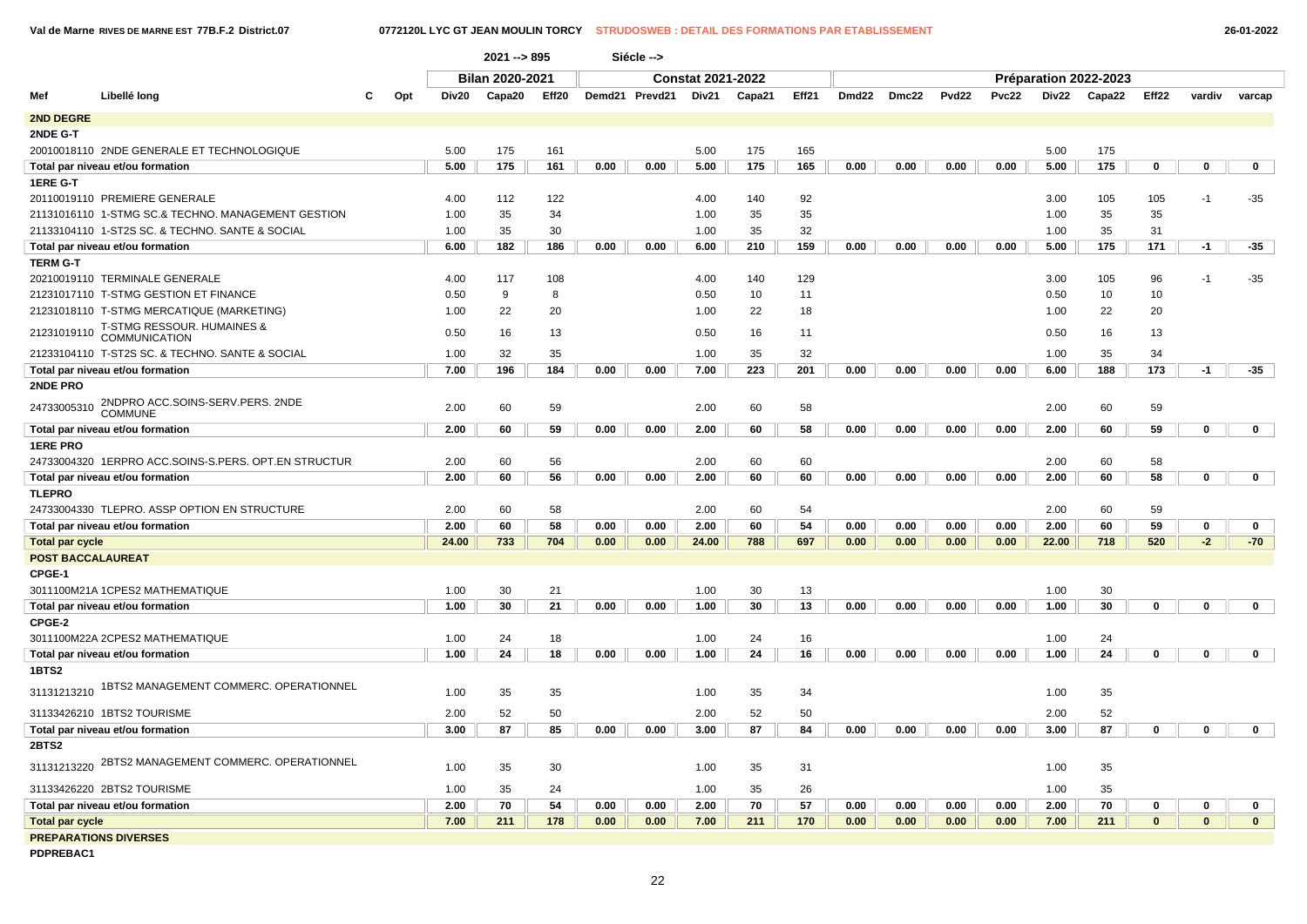| 26-01-2022 |  |
|------------|--|
|------------|--|

|                                  |                                             |           |       | $2021 - 895$           |                   |        | Siécle -->               |       |        |                |                   |                       |                   |              |       |        |                      |        |              |  |  |
|----------------------------------|---------------------------------------------|-----------|-------|------------------------|-------------------|--------|--------------------------|-------|--------|----------------|-------------------|-----------------------|-------------------|--------------|-------|--------|----------------------|--------|--------------|--|--|
|                                  |                                             |           |       | <b>Bilan 2020-2021</b> |                   |        | <b>Constat 2021-2022</b> |       |        |                |                   | Préparation 2022-2023 |                   |              |       |        |                      |        |              |  |  |
| Mef                              | Libellé long                                | Opt<br>C. | Div20 | Capa20                 | Eff <sub>20</sub> | Demd21 | Prevd21                  | Div21 | Capa21 | Eff21          | Dmd <sub>22</sub> | Dmc22                 | Pvd <sub>22</sub> | <b>Pvc22</b> | Div22 | Capa22 | Eff22                | vardiv | varcap       |  |  |
|                                  | 29133202210 MONITEUR EDUCATEUR : 1ERE ANNEE |           | 1.00  | 12                     | 5                 |        |                          | 1.00  | 12     | $\overline{2}$ |                   |                       |                   |              | 1.00  | 12     |                      |        |              |  |  |
|                                  | 29333102110 AIDE SOIGNANT                   |           | 1.00  | 12                     | 5                 |        |                          | 1.00  | 12     | Ö              |                   |                       |                   |              | 1.00  | 12     |                      |        |              |  |  |
|                                  | 29333103110 AUXILIAIRE DE PUERICULTURE      |           | 1.00  | 12                     |                   |        |                          | 1.00  | 12     | 14             |                   |                       |                   |              | 1.00  | 12     |                      |        |              |  |  |
| Total par niveau et/ou formation |                                             |           | 3.00  | 36                     | 14                | 0.00   | 0.00                     | 3.00  | 36     | 24             | 0.00              | 0.00                  | 0.00              | 0.00         | 3.00  | 36     |                      | 0      |              |  |  |
| <b>PDPREBAC2</b>                 |                                             |           |       |                        |                   |        |                          |       |        |                |                   |                       |                   |              |       |        |                      |        |              |  |  |
|                                  | 29133202220 MONITEUR EDUCATEUR : 2EME ANNEE |           | 1.00  | 12                     | 3                 |        |                          | 1.00  | 12     |                |                   |                       |                   |              | 1.00  | 12     | $\overline{2}$       |        |              |  |  |
|                                  | Total par niveau et/ou formation            |           | 1.00  | 12                     | з                 | 0.00   | 0.00                     | 1.00  | 12     |                | 0.00              | 0.00                  | 0.00              | 0.00         | 1.00  | 12     |                      | 0      |              |  |  |
| <b>Total par cycle</b>           |                                             |           | 4.00  | 48                     | 17                | 0.00   | 0.00                     | 4.00  | 48     | 28             | 0.00              | 0.00                  | 0.00              | 0.00         | 4.00  | 48     | $\sim$<br>$\epsilon$ | 0      | $\mathbf{0}$ |  |  |
| <b>Total Etablissement</b>       |                                             |           | 35.00 | 992                    | 899               | 0.00   | 0.00                     | 35.00 | 1047   | 895            | 0.00              | 0.00                  | 0.00              | 0.00         | 33.00 | 977    | 522                  | $-2$   | $-70$        |  |  |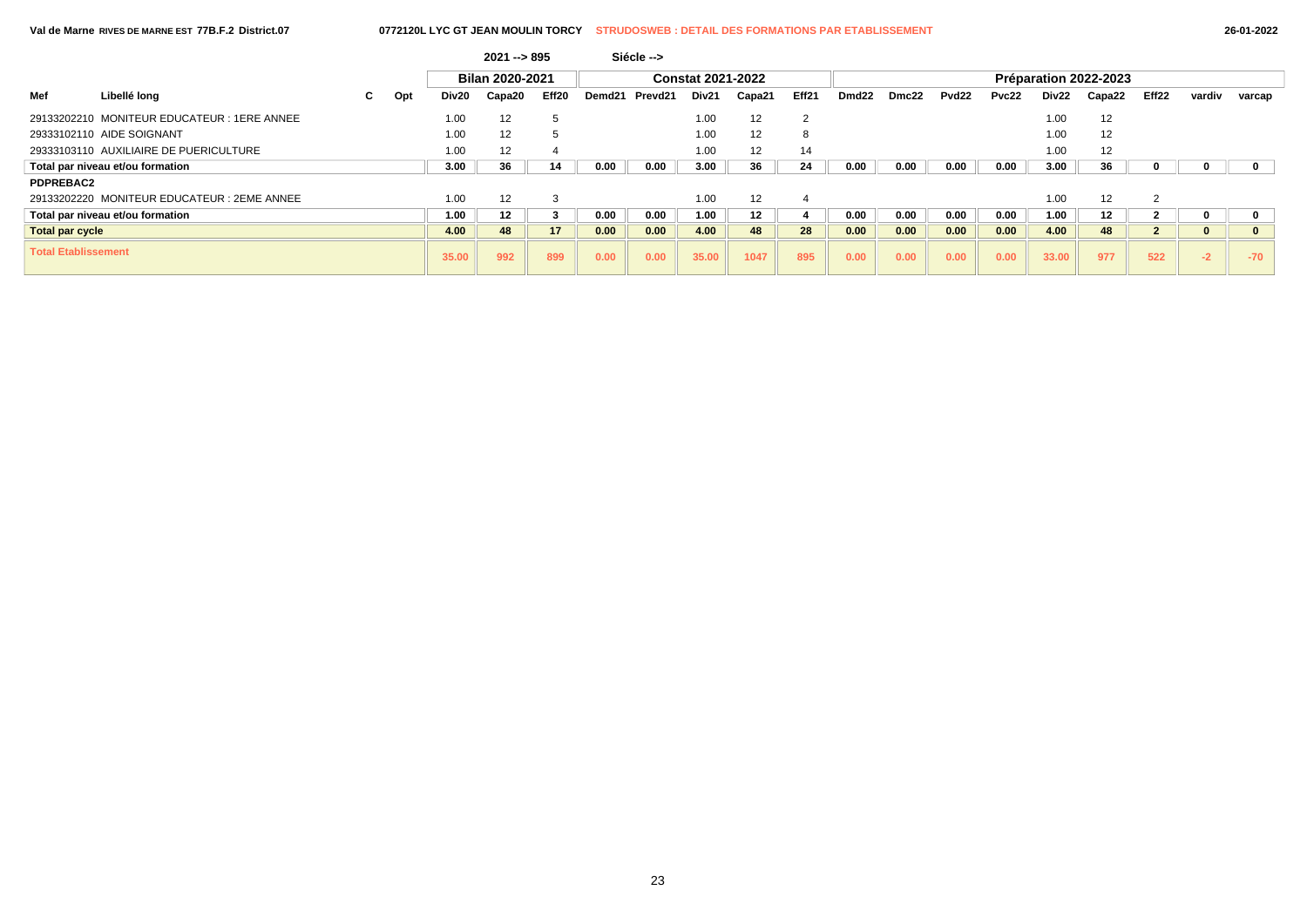|                  |                                                       |          |                 | 2021 -- > 1239 |       |                          | Siécle -->     |       |        |       |                       |       |       |       |      |              |                   |        |             |  |
|------------------|-------------------------------------------------------|----------|-----------------|----------------|-------|--------------------------|----------------|-------|--------|-------|-----------------------|-------|-------|-------|------|--------------|-------------------|--------|-------------|--|
|                  |                                                       |          | Bilan 2020-2021 |                |       | <b>Constat 2021-2022</b> |                |       |        |       | Préparation 2022-2023 |       |       |       |      |              |                   |        |             |  |
| Mef              | Libellé long                                          | Opt<br>С | Div20           | Capa20         | Eff20 |                          | Demd21 Prevd21 | Div21 | Capa21 | Eff21 | Dmd22                 | Dmc22 | Pvd22 | Pvc22 |      | Div22 Capa22 | Eff <sub>22</sub> | vardiv | varcap      |  |
| 2ND DEGRE        |                                                       |          |                 |                |       |                          |                |       |        |       |                       |       |       |       |      |              |                   |        |             |  |
| <b>3EME GENE</b> |                                                       |          |                 |                |       |                          |                |       |        |       |                       |       |       |       |      |              |                   |        |             |  |
|                  | 10310031110 3EME PREPA-METIERS                        |          | 1.00            | 24             | 24    |                          |                | 1.00  | 24     | 21    |                       |       |       |       | 1.00 | 24           |                   |        |             |  |
|                  | Total par niveau et/ou formation                      |          | 1.00            | 24             | 24    | 0.00                     | 0.00           | 1.00  | 24     | 21    | 0.00                  | 0.00  | 0.00  | 0.00  | 1.00 | 24           | 0                 | 0      | 0           |  |
| 2NDE G-T         |                                                       |          |                 |                |       |                          |                |       |        |       |                       |       |       |       |      |              |                   |        |             |  |
|                  | 20010018110 2NDE GENERALE ET TECHNOLOGIQUE            |          | 7.00            | 245            | 237   |                          |                | 7.00  | 245    | 245   |                       |       |       |       | 7.00 | 245          |                   |        |             |  |
|                  | Total par niveau et/ou formation                      |          | 7.00            | 245            | 237   | 0.00                     | 0.00           | 7.00  | 245    | 245   | 0.00                  | 0.00  | 0.00  | 0.00  | 7.00 | 245          | 0                 | 0      | $\mathbf 0$ |  |
| 1ERE G-T         |                                                       |          |                 |                |       |                          |                |       |        |       |                       |       |       |       |      |              |                   |        |             |  |
|                  | 20110019110 PREMIERE GENERALE                         |          | 5.00            | 170            | 174   |                          |                | 5.00  | 175    | 172   |                       |       |       |       | 5.00 | 175          | 175               |        |             |  |
|                  | 21120010110 1STI2D SC. & TECHN. INGEN.INNOV.DEV.DUR.  |          | 3.00            | 72             | 56    |                          |                | 3.00  | 72     | 50    |                       |       |       |       | 3.00 | 72           | 55                |        |             |  |
|                  | Total par niveau et/ou formation                      |          | 8.00            | 242            | 230   | 0.00                     | 0.00           | 8.00  | 247    | 222   | 0.00                  | 0.00  | 0.00  | 0.00  | 8.00 | 247          | 230               | 0      | $\mathbf 0$ |  |
| <b>TERM G-T</b>  |                                                       |          |                 |                |       |                          |                |       |        |       |                       |       |       |       |      |              |                   |        |             |  |
|                  | 20210019110 TERMINALE GENERALE                        |          | 6.00            | 180            | 172   |                          |                | 6.00  | 210    | 176   |                       |       |       |       | 6.00 | 210          | 185               |        |             |  |
|                  | 21220004110 TSTI2D ENERGIES ET ENVIRONNEMENT          |          | 0.50            | 16             | 18    |                          |                | 0.50  | 12     | 15    |                       |       |       |       | 0.50 | 12           | 12                |        |             |  |
|                  | 21220005110 TSTI2D INNOV.TECHNO. ECO CONCEPT.         |          |                 |                |       |                          |                | 0.50  | 12     | 14    |                       |       |       |       | 0.50 | 12           | 12                |        |             |  |
|                  | 21220006110 TSTI2D SYSTE INFO. ET NUMERIQUE           |          | 1.50            | 40             | 42    |                          |                | 1.00  | 35     | 27    |                       |       |       |       | 1.00 | 35           | 30                |        |             |  |
|                  | Total par niveau et/ou formation                      |          | 8.00            | 236            | 232   | 0.00                     | 0.00           | 8.00  | 269    | 232   | 0.00                  | 0.00  | 0.00  | 0.00  | 8.00 | 269          | 239               | 0      | 0           |  |
| 1CAP2            |                                                       |          |                 |                |       |                          |                |       |        |       |                       |       |       |       |      |              |                   |        |             |  |
|                  | 24122142210 1CAP2 PROD.SERV.REST. (RAPID,COLL,CAFE)   |          | 1.00            | 24             | 20    |                          |                | 1.00  | 24     | 43    |                       |       |       |       | 1.00 | 24           | 21                |        |             |  |
|                  | 24125524210 1CAP2 ELECTRICIEN                         |          | 1.00            | 24             | 23    |                          |                | 1.00  | 24     | 20    |                       |       |       |       | 1.00 | 24           | 22                |        |             |  |
|                  | 24131122210 1CAP2 OPERATEUR/OPERATRICE LOGISTIQUE     |          | 1.00            | 12             | 12    |                          |                | 1.00  | 12     | 11    |                       |       |       |       | 1.00 | 12           | 12                |        |             |  |
|                  | 24133411210 1CAP2 ASS. TECH. MILIEUX FAMIL.COLLECT.   |          | 1.00            | 24             | 16    |                          |                | 1.00  | 24     |       |                       |       |       |       | 1.00 | 24           | 18                |        |             |  |
|                  | Total par niveau et/ou formation                      |          | 4.00            | 84             | 71    | 0.00                     | 0.00           | 4.00  | 84     | 74    | 0.00                  | 0.00  | 0.00  | 0.00  | 4.00 | 84           | 73                | 0      | $\mathbf 0$ |  |
| 2CAP2            |                                                       |          |                 |                |       |                          |                |       |        |       |                       |       |       |       |      |              |                   |        |             |  |
|                  | 24122129220 2CAP2 AGENT POLYVALENT DE RESTAURATION    |          | 1.00            | 24             | 22    |                          |                |       |        |       |                       |       |       |       |      |              |                   |        |             |  |
|                  | 24122142220 2CAP2 PROD.SERV.REST. (RAPID,COLL,CAFE)   |          |                 |                |       |                          |                | 1.00  | 24     | 17    |                       |       |       |       | 1.00 | 24           | 22                |        |             |  |
|                  | 24125524220 2CAP2 ELECTRICIEN                         |          | 1.00            | 24             | 20    |                          |                | 1.00  | 24     | 20    |                       |       |       |       | 1.00 | 24           | 17                |        |             |  |
|                  | 24131122220 2CAP2 OPERATEUR/OPERATRICE LOGISTIQUE     |          | 1.00            | 12             | 14    |                          |                | 1.00  | 12     | 12    |                       |       |       |       | 1.00 | 12           | 11                |        |             |  |
|                  | 24133411220 2CAP2 ASS. TECH. MILIEUX FAMIL.COLLECT.   |          | 1.00            | 18             | 18    |                          |                | 1.00  | 12     | 10    |                       |       |       |       | 1.00 | 24           | 18                |        | 12          |  |
|                  | Total par niveau et/ou formation                      |          | 4.00            | 78             | 74    | 0.00                     | 0.00           | 4.00  | 72     | 59    | 0.00                  | 0.00  | 0.00  | 0.00  | 4.00 | 84           | 68                | 0      | 12          |  |
| 2NDE PRO         |                                                       |          |                 |                |       |                          |                |       |        |       |                       |       |       |       |      |              |                   |        |             |  |
| 24720008310      | 2NDPRO MET.TRANSIT.NUMER.ENERG.2NDE<br><b>COMM</b>    |          |                 |                |       |                          |                | 2.00  | 48     | 47    |                       |       |       |       | 2.00 | 48           | 47                |        |             |  |
|                  | 24720104310 2NDPRO MET.PIL.MAINT.INST.AUTO.2NDE COMM  |          |                 |                |       |                          |                | 1.00  | 24     | 23    |                       |       |       |       | 1.00 | 24           | 24                |        |             |  |
|                  | 24725007310 2NDPRO MAINTENANCE EQUIPEMENTS INDUST.    |          | 1.00            | 24             | 22    |                          |                |       |        |       |                       |       |       |       |      |              |                   |        |             |  |
|                  | 24725510310 2NDPRO METIERS ELECT. ENVIRON. CONNECTES  |          | 1.00            | 24             | 24    |                          |                |       |        |       |                       |       |       |       |      |              |                   |        |             |  |
| 24725516310      | 2NDPRO SYSTEMES NUMERIQUES 2NDE<br><b>COMMUNE</b>     |          | 1.00            | 24             | 23    |                          |                |       |        |       |                       |       |       |       |      |              |                   |        |             |  |
|                  | 24730003310 2NDPRO MET.GEST.ADM., TRA.&LOG.2NDE COMM. |          | 2.00            | 48             | 43    |                          |                | 2.00  | 48     | 45    |                       |       |       |       | 2.00 | 48           | 44                |        |             |  |
|                  | Total par niveau et/ou formation                      |          | 5.00            | 120            | 112   | 0.00                     | 0.00           | 5.00  | 120    | 115   | 0.00                  | 0.00  | 0.00  | 0.00  | 5.00 | 120          | 115               | 0      | $\mathbf 0$ |  |
| <b>1ERE PRO</b>  |                                                       |          |                 |                |       |                          |                |       |        |       |                       |       |       |       |      |              |                   |        |             |  |
|                  | 24725007320 1ERPRO MAINTENANCE EQUIPEMENTS INDUST.    |          | 1.00            | 24             | 25    |                          |                | 1.00  | 24     | 22    |                       |       |       |       | 1.00 | 24           | 24                |        |             |  |
|                  | 24725510320 1ERPRO METIERS ELECT. ENVIRON. CONNECTES  |          | 1.00            | 24             | 22    |                          |                | 1.00  | 24     | 23    |                       |       |       |       | 1.00 | 24           | 23                |        |             |  |
|                  | 24725515320 1ERPRO SYST.NUM.OPT.C RES.INF.SYST.COMM.  |          | 1.00            | 24             | 25    |                          |                | 1.00  | 24     | 23    |                       |       |       |       | 1.00 | 24           | 24                |        |             |  |
|                  | 24730001320 1ERPRO GESTION-ADMINISTRATION             |          | 1.00            | 24             | 22    |                          |                |       |        |       |                       |       |       |       |      |              |                   |        |             |  |
|                  | 24730004320 1ERPRO ASSISTANC.GEST.ORGANIS.ACTIVITES   |          |                 |                |       |                          |                | 0.50  | 12     | 12    |                       |       |       |       | 0.50 | 12           | 12                |        |             |  |
|                  | 24731106320 1ERPRO LOGISTIQUE (Nouveau)               |          | 1.00            | 24             | 23    |                          |                | 1.00  | 24     | 24    |                       |       |       |       | 1.00 | 24           | 24                |        |             |  |